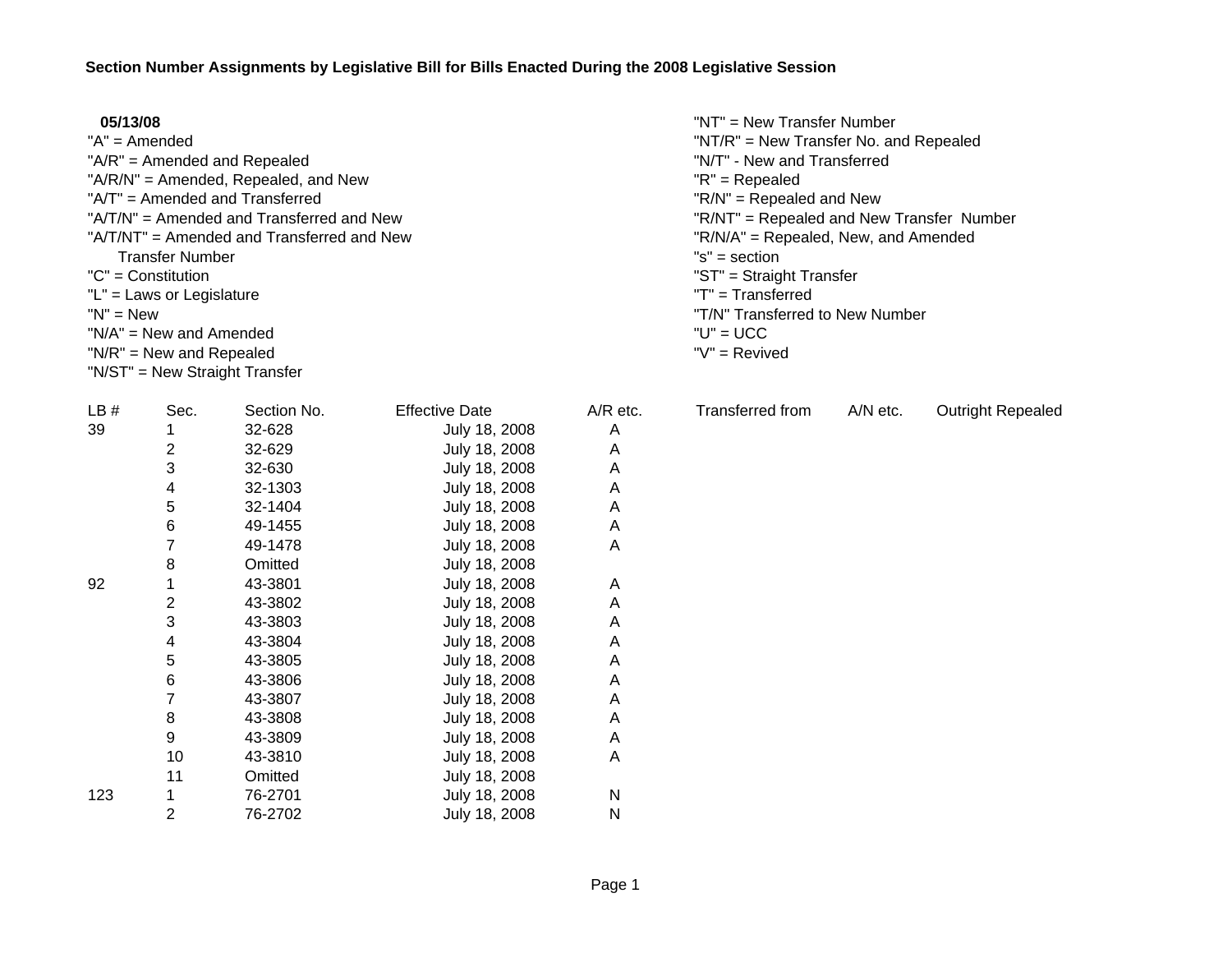| LB# | Sec.                    | Section No. | <b>Effective Date</b> | A/R etc. | Transferred from | A/N etc. | <b>Outright Repealed</b> |
|-----|-------------------------|-------------|-----------------------|----------|------------------|----------|--------------------------|
|     | 3                       | 76-2703     | July 18, 2008         | N        |                  |          |                          |
|     | 4                       | 76-2704     | July 18, 2008         | N        |                  |          |                          |
|     | 5                       | 76-2705     | July 18, 2008         | N        |                  |          |                          |
|     | 6                       | 76-2706     | July 18, 2008         | N        |                  |          |                          |
|     | $\overline{7}$          | 76-2707     | July 18, 2008         | N        |                  |          |                          |
|     | 8                       | 76-2708     | July 18, 2008         | N        |                  |          |                          |
|     | 9                       | 76-2709     | July 18, 2008         | N        |                  |          |                          |
|     | 10                      | 76-2710     | July 18, 2008         | N        |                  |          |                          |
|     | 11                      | 76-2711     | July 18, 2008         | N        |                  |          |                          |
|     | 12                      | 76-2712     | July 18, 2008         | N        |                  |          |                          |
|     | 13                      | 76-2713     | July 18, 2008         | N        |                  |          |                          |
|     | 14                      | 76-2714     | July 18, 2008         | N        |                  |          |                          |
|     | 15                      | 76-2715     | July 18, 2008         | N        |                  |          |                          |
|     | 16                      | 76-2716     | July 18, 2008         | N        |                  |          |                          |
|     | 17                      | 76-2717     | July 18, 2008         | N        |                  |          |                          |
|     | 18                      | 76-2718     | July 18, 2008         | N        |                  |          |                          |
|     | 19                      | 76-2719     | July 18, 2008         | N        |                  |          |                          |
|     | 20                      | 76-2720     | July 18, 2008         | N        |                  |          |                          |
|     | 21                      | 76-2721     | July 18, 2008         | N        |                  |          |                          |
|     | 22                      | 76-2722     | July 18, 2008         | N        |                  |          |                          |
|     | 23                      | 76-2723     | July 18, 2008         | N        |                  |          |                          |
|     | 24                      | 76-2724     | July 18, 2008         | N        |                  |          |                          |
|     | 25                      | 76-2725     | July 18, 2008         | N        |                  |          |                          |
|     | 26                      | 76-2726     | July 18, 2008         | N        |                  |          |                          |
|     | 27                      | 76-2727     | July 18, 2008         | N        |                  |          |                          |
|     | 28                      | 76-2728     | July 18, 2008         | N        |                  |          |                          |
|     | 29                      | 87-302      | July 18, 2008         | Α        |                  |          |                          |
|     | 30                      | Omitted     | July 18, 2008         |          |                  |          |                          |
| 151 | 1                       | 25-227      | July 1, 2008          | N        |                  |          |                          |
|     | $\overline{\mathbf{c}}$ | 3-118 UCC   | July 1, 2008          | Α        |                  |          |                          |
|     | 3                       | Omitted     | July 1, 2008          |          |                  |          |                          |
|     | 4                       | Omitted     | July 1, 2008          |          |                  |          |                          |
|     | 5                       | Omitted     | July 1, 2008          |          |                  |          |                          |
| 157 |                         | 29-121      | July 18, 2008         | N        |                  |          |                          |
| 171 |                         | 68-1017.02  | July 18, 2008         | Α        |                  |          |                          |
|     | $\overline{2}$          | Omitted     | July 18, 2008         |          |                  |          |                          |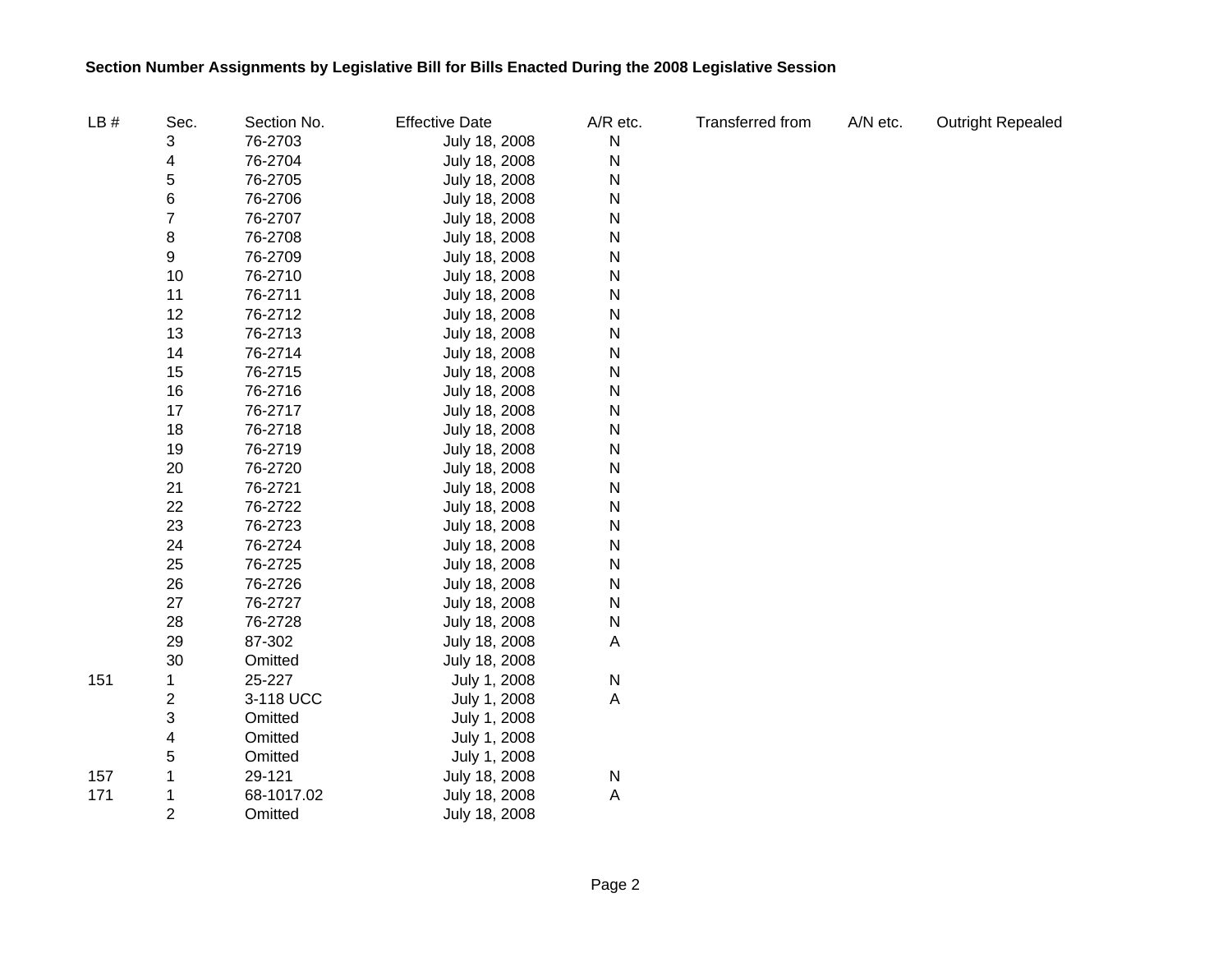| LB#  | Sec.                    | Section No. | <b>Effective Date</b> | A/R etc.    | Transferred from | A/N etc. | <b>Outright Repealed</b> |
|------|-------------------------|-------------|-----------------------|-------------|------------------|----------|--------------------------|
| 171A |                         | Omitted     | July 18, 2008         |             |                  |          |                          |
| 177  | 1                       | 77-5903     | July 18, 2008         | A           |                  |          |                          |
|      | 2                       | Omitted     | July 18, 2008         |             |                  |          |                          |
| 179  | 1                       | 29-4501     | July 18, 2008         | N           |                  |          |                          |
|      | 2                       | 29-4502     | July 18, 2008         | ${\sf N}$   |                  |          |                          |
|      | 3                       | 29-4503     | July 18, 2008         | N           |                  |          |                          |
|      | 4                       | 29-4504     | July 18, 2008         | ${\sf N}$   |                  |          |                          |
|      | 5                       | 29-4505     | July 18, 2008         | N           |                  |          |                          |
|      | 6                       | 29-4506     | July 18, 2008         | ${\sf N}$   |                  |          |                          |
|      | 7                       | 29-4507     | July 18, 2008         | ${\sf N}$   |                  |          |                          |
|      | 8                       | 29-4508     | July 18, 2008         | ${\sf N}$   |                  |          |                          |
| 179A |                         | Omitted     | July 18, 2008         |             |                  |          |                          |
| 195  |                         | Omitted     | July 18, 2008         |             |                  |          |                          |
|      |                         |             | July 18, 2008         | ${\sf R}$   |                  |          | 90-120                   |
| 196  | 1                       | 55-133      | July 18, 2008         | $\mathsf A$ |                  |          |                          |
|      | $\overline{\mathbf{c}}$ | 60-610      | July 18, 2008         | A           |                  |          |                          |
|      | 3                       | 60-6,230    | July 18, 2008         | A           |                  |          |                          |
|      | 4                       | 60-6,231    | July 18, 2008         | A           |                  |          |                          |
|      | 5                       | Omitted     | July 18, 2008         |             |                  |          |                          |
| 202  | 1                       | 13-2001     | July 18, 2008         | A           |                  |          |                          |
|      | 2                       | 13-2020.01  | July 18, 2008         | ${\sf N}$   |                  |          |                          |
|      | 3                       | Omitted     | July 18, 2008         |             |                  |          |                          |
| 204  | 1                       | 48-2102     | July 18, 2008         | A           |                  |          |                          |
|      | 2                       | 48-2103     | July 18, 2008         | A           |                  |          |                          |
|      | 3                       | 48-2104     | July 18, 2008         | A           |                  |          |                          |
|      | 4                       | 48-2107     | July 18, 2008         | A           |                  |          |                          |
|      | 5                       | 48-2114     | July 18, 2008         | A           |                  |          |                          |
|      | 6                       | 48-2115     | July 18, 2008         | A           |                  |          |                          |
|      | $\overline{7}$          | Omitted     | July 18, 2008         |             |                  |          |                          |
| 204A |                         | Omitted     | July 18, 2008         |             |                  |          |                          |
| 205  | 1                       | 79-2,137    | February 8, 2008      | ${\sf N}$   |                  |          |                          |
|      | $\overline{c}$          | 79-267      | February 8, 2008      | $\mathsf A$ |                  |          |                          |
|      | 3                       | Omitted     | February 8, 2008      |             |                  |          |                          |
|      | 4                       | Omitted     | February 8, 2008      |             |                  |          |                          |
| 210  | 1                       | 48-1623     | July 18, 2008         | A           |                  |          |                          |
|      | $\overline{2}$          | Omitted     | July 18, 2008         |             |                  |          |                          |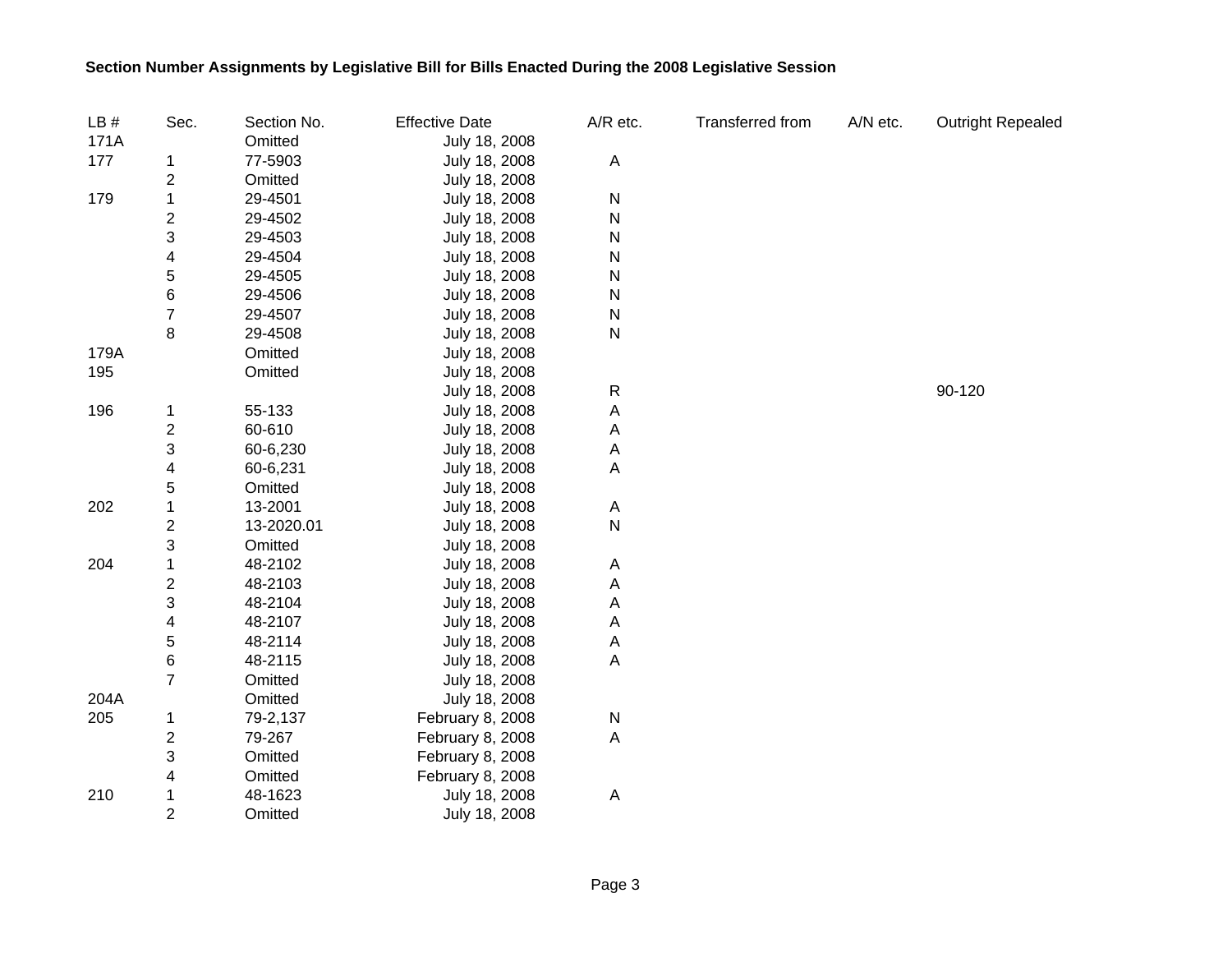| LB#  | Sec.                    | Section No. | <b>Effective Date</b> | A/R etc.     | Transferred from | A/N etc. | <b>Outright Repealed</b> |
|------|-------------------------|-------------|-----------------------|--------------|------------------|----------|--------------------------|
| 245  |                         | 71-3305     | April 18, 2008        | A            |                  |          |                          |
|      | 2                       | Omitted     | April 18, 2008        |              |                  |          |                          |
|      | 3                       | Omitted     | April 18, 2008        |              |                  |          |                          |
| 245A |                         | Omitted     | April 18, 2008        |              |                  |          |                          |
| 246  | 1                       | 23-1825     | February 8, 2008      | ${\sf N}$    |                  |          |                          |
|      | $\overline{c}$          | 23-1826     | February 8, 2008      | $\mathsf{N}$ |                  |          |                          |
|      | 3                       | 23-1827     | February 8, 2008      | N            |                  |          |                          |
|      | 4                       | 23-1828     | February 8, 2008      | Ν            |                  |          |                          |
|      | 5                       | 23-1829     | February 8, 2008      | N            |                  |          |                          |
|      | $\,6$                   | 23-1830     | February 8, 2008      | N            |                  |          |                          |
|      | $\overline{7}$          | 23-1831     | February 8, 2008      | N            |                  |          |                          |
|      | 8                       | 23-1832     | February 8, 2008      | ${\sf N}$    |                  |          |                          |
|      | 9                       | Omitted     | February 8, 2008      |              |                  |          |                          |
| 268  | 1                       | 23-151      | July 18, 2008         | A            |                  |          |                          |
|      | $\boldsymbol{2}$        | 32-528      | July 18, 2008         | Α            |                  |          |                          |
|      | 3                       | Omitted     | July 18, 2008         |              |                  |          |                          |
| 269  | 1                       | 23-148      | July 18, 2008         | Α            |                  |          |                          |
|      | $\overline{\mathbf{c}}$ | 23-149      | July 18, 2008         | Α            |                  |          |                          |
|      | 3                       | 23-151      | July 18, 2008         | Α            |                  |          |                          |
|      | 4                       | 23-202      | July 18, 2008         | Α            |                  |          |                          |
|      | 5                       | 23-292      | July 18, 2008         | A            |                  |          |                          |
|      | 6                       | 23-293      | July 18, 2008         | Α            |                  |          |                          |
|      | 7                       | 23-294      | July 18, 2008         | А            |                  |          |                          |
|      | 8                       | 23-295      | July 18, 2008         | Α            |                  |          |                          |
|      | 9                       | 23-296      | July 18, 2008         | Α            |                  |          |                          |
|      | 10                      | 23-297      | July 18, 2008         | Α            |                  |          |                          |
|      | 11                      | 23-299      | July 18, 2008         | Α            |                  |          |                          |
|      | 12                      | 51-201.03   | July 18, 2008         | Α            |                  |          |                          |
|      | 13                      | Omitted     | July 18, 2008         |              |                  |          |                          |
|      | 14                      | Omitted     | July 18, 2008         |              |                  |          |                          |
|      | 14                      |             | July 18, 2008         | ${\sf R}$    |                  |          | 23-283                   |
|      | 14                      |             | July 18, 2008         | ${\sf R}$    |                  |          | 23-287                   |
|      | 14                      |             | July 18, 2008         | ${\sf R}$    |                  |          | 23-290                   |
|      | 14                      |             | July 18, 2008         | ${\sf R}$    |                  |          | 23-291                   |
| 279  | 1                       | 60-4,173    | July 18, 2008         | A            |                  |          |                          |
|      | $\overline{2}$          | 60-4,174    | July 18, 2008         | A            |                  |          |                          |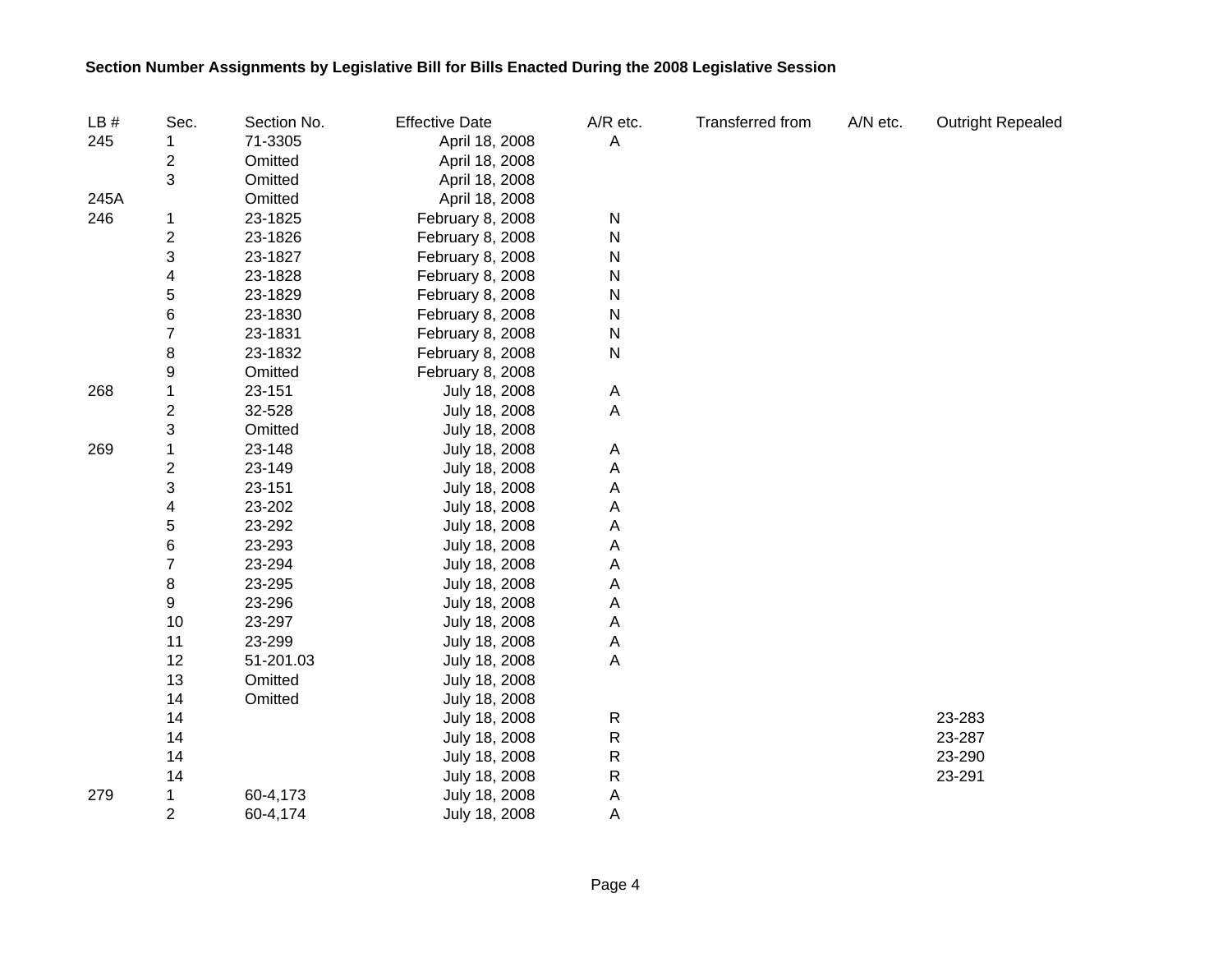| LB#  | Sec.                    | Section No. | <b>Effective Date</b> | A/R etc.  | Transferred from | A/N etc. | Outright Repealed |
|------|-------------------------|-------------|-----------------------|-----------|------------------|----------|-------------------|
|      | 3                       | 60-4,175    | July 18, 2008         | A         |                  |          |                   |
|      | 4                       | Omitted     | July 18, 2008         |           |                  |          |                   |
| 280  | 1                       | 24-517      | July 18, 2008         | A         |                  |          |                   |
|      | $\boldsymbol{2}$        | 25-2740     | July 18, 2008         | A         |                  |          |                   |
|      | 3                       | 43-247      | July 18, 2008         | Α         |                  |          |                   |
|      | 4                       | Omitted     | July 18, 2008         |           |                  |          |                   |
| 308  | 1                       | 71-2444     | April 22, 2008        | N         |                  |          |                   |
|      | $\overline{\mathbf{c}}$ | 71-2445     | April 22, 2008        | N         |                  |          |                   |
|      | 3                       | 71-2446     | April 22, 2008        | N         |                  |          |                   |
|      | 4                       | 71-2447     | April 22, 2008        | N         |                  |          |                   |
|      | 5                       | 71-2448     | April 22, 2008        | N         |                  |          |                   |
|      | 6                       | 71-2449     | April 22, 2008        | N         |                  |          |                   |
|      | $\overline{7}$          | 71-2450     | April 22, 2008        | N         |                  |          |                   |
|      | 8                       | 71-2452     | April 22, 2008        | N         |                  |          |                   |
|      | 9                       | 71-2451     | April 22, 2008        | N         |                  |          |                   |
|      | 10                      | 38-178      | December 1, 2008      | Α         |                  |          |                   |
|      | 11                      | 38-2866     | December 1, 2008      | Α         |                  |          |                   |
|      | 12                      | 71-448      | April 22, 2008        | Α         |                  |          |                   |
|      | 13                      | 71-7454     | April 22, 2008        | Α         |                  |          |                   |
|      | 14                      | Omitted     | April 22, 2008        |           |                  |          |                   |
|      | 15                      | Omitted     | December 1, 2008      |           |                  |          |                   |
|      | 16                      | Omitted     | April 22, 2008        |           |                  |          |                   |
|      | 17                      | Omitted     | December 1, 2008      |           |                  |          |                   |
|      | 17                      |             | December 1, 2008      | R         |                  |          | 38-28,102         |
|      | 17                      |             | December 1, 2008      | ${\sf R}$ |                  |          | 71-2451           |
|      | 18                      | Omitted     | April 22, 2008        |           |                  |          |                   |
|      | 18                      |             | April 22, 2008        | ${\sf R}$ |                  |          | 71-1,147.15       |
|      | 19                      | Omitted     | April 22, 2008        |           |                  |          |                   |
| 308A | 1                       | 9-506 UCC   | July 18, 2008         | Α         |                  |          |                   |
|      | 2                       | Omitted     | July 18, 2008         |           |                  |          |                   |
| 312  | 1                       | 32-562      | July 18, 2008         | Α         |                  |          |                   |
|      | $\overline{\mathbf{c}}$ | 32-571      | July 18, 2008         | Α         |                  |          |                   |
|      | 3                       | 32-1205     | July 18, 2008         | Α         |                  |          |                   |
|      | 4                       | 32-1306     | July 18, 2008         | A         |                  |          |                   |
|      | 5                       | Omitted     | July 18, 2008         |           |                  |          |                   |
| 379  | 1                       | 21-301      | July 18, 2008         | Α         |                  |          |                   |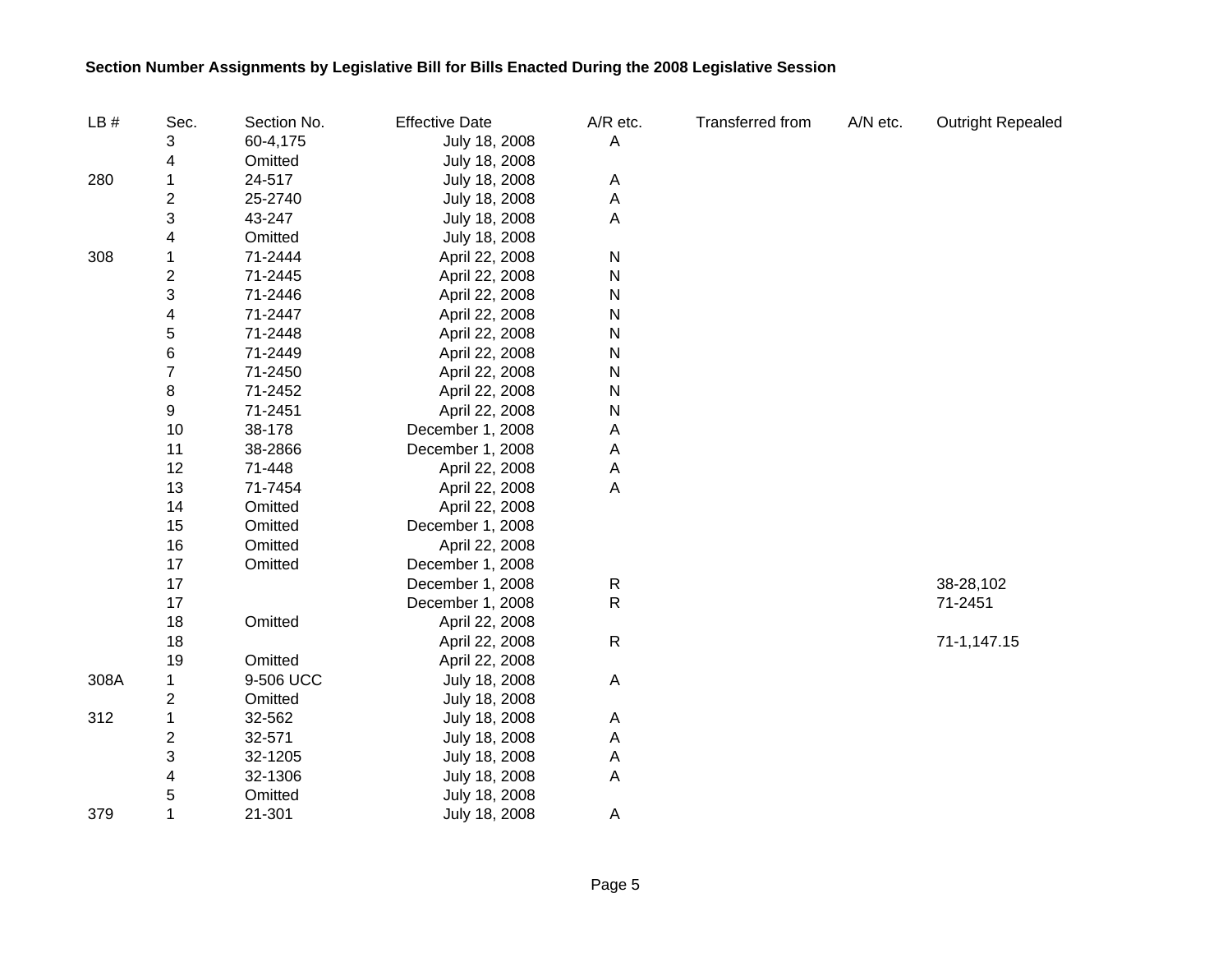| LB# | Sec.                    | Section No.  | <b>Effective Date</b> | A/R etc. | Transferred from | A/N etc. | <b>Outright Repealed</b> |
|-----|-------------------------|--------------|-----------------------|----------|------------------|----------|--------------------------|
|     | 2                       | 21-302       | July 18, 2008         | A        |                  |          |                          |
|     | 3                       | 21-304       | July 18, 2008         | Α        |                  |          |                          |
|     | 4                       | 21-305       | July 18, 2008         | Α        |                  |          |                          |
|     | 5                       | 21-1302      | July 18, 2008         | Α        |                  |          |                          |
|     | 6                       | 21-1403      | July 18, 2008         | Α        |                  |          |                          |
|     | $\overline{7}$          | 21-1921      | July 18, 2008         | Α        |                  |          |                          |
|     | 8                       | 21-1934      | July 18, 2008         | Α        |                  |          |                          |
|     | 9                       | 21-1935      | July 18, 2008         | Α        |                  |          |                          |
|     | 10                      | 21-19,148    | July 18, 2008         | Α        |                  |          |                          |
|     | 11                      | 21-19,152    | July 18, 2008         | Α        |                  |          |                          |
|     | 12                      | 21-19,153    | July 18, 2008         | Α        |                  |          |                          |
|     | 13                      | 21-19,161    | July 18, 2008         | Α        |                  |          |                          |
|     | 14                      | 21-19,172    | July 18, 2008         | Α        |                  |          |                          |
|     | 15                      | 21-2018      | July 18, 2008         | Α        |                  |          |                          |
|     | 16                      | 21-2032      | July 18, 2008         | Α        |                  |          |                          |
|     | 17                      | 21-20,170    | July 18, 2008         | Α        |                  |          |                          |
|     | 18                      | 21-20,175    | July 18, 2008         | A        |                  |          |                          |
|     | 19                      | 21-20,181.01 | July 18, 2008         | A        |                  |          |                          |
|     | 20                      | 21-2216      | July 18, 2008         | A        |                  |          |                          |
|     | 21                      | 21-2304      | July 18, 2008         | A        |                  |          |                          |
|     | 22                      | 21-2601.01   | July 18, 2008         | A        |                  |          |                          |
|     | 23                      | 21-2606      | July 18, 2008         | A        |                  |          |                          |
|     | 24                      | 21-2610      | July 18, 2008         | A        |                  |          |                          |
|     | 25                      | 21-2632.01   | July 18, 2008         | Α        |                  |          |                          |
|     | 26                      | 21-2638      | July 18, 2008         | А        |                  |          |                          |
|     | 27                      | Omitted      | July 18, 2008         |          |                  |          |                          |
| 380 | 1                       | 45-705       | July 18, 2008         | A        |                  |          |                          |
|     | $\overline{\mathbf{c}}$ | 45-706       | July 18, 2008         | Α        |                  |          |                          |
|     | 3                       | Omitted      | July 18, 2008         |          |                  |          |                          |
| 383 | 1                       | 67-236       | July 18, 2008         | A        |                  |          |                          |
|     | $\overline{\mathbf{c}}$ | 67-240       | July 18, 2008         | A        |                  |          |                          |
|     | 3                       | 67-241       | July 18, 2008         | A        |                  |          |                          |
|     | 4                       | 67-281       | July 18, 2008         | Α        |                  |          |                          |
|     | 5                       | 67-283       | July 18, 2008         | Α        |                  |          |                          |
|     | 6                       | 67-415       | July 18, 2008         | Α        |                  |          |                          |
|     | $\overline{7}$          | 67-454       | July 18, 2008         | A        |                  |          |                          |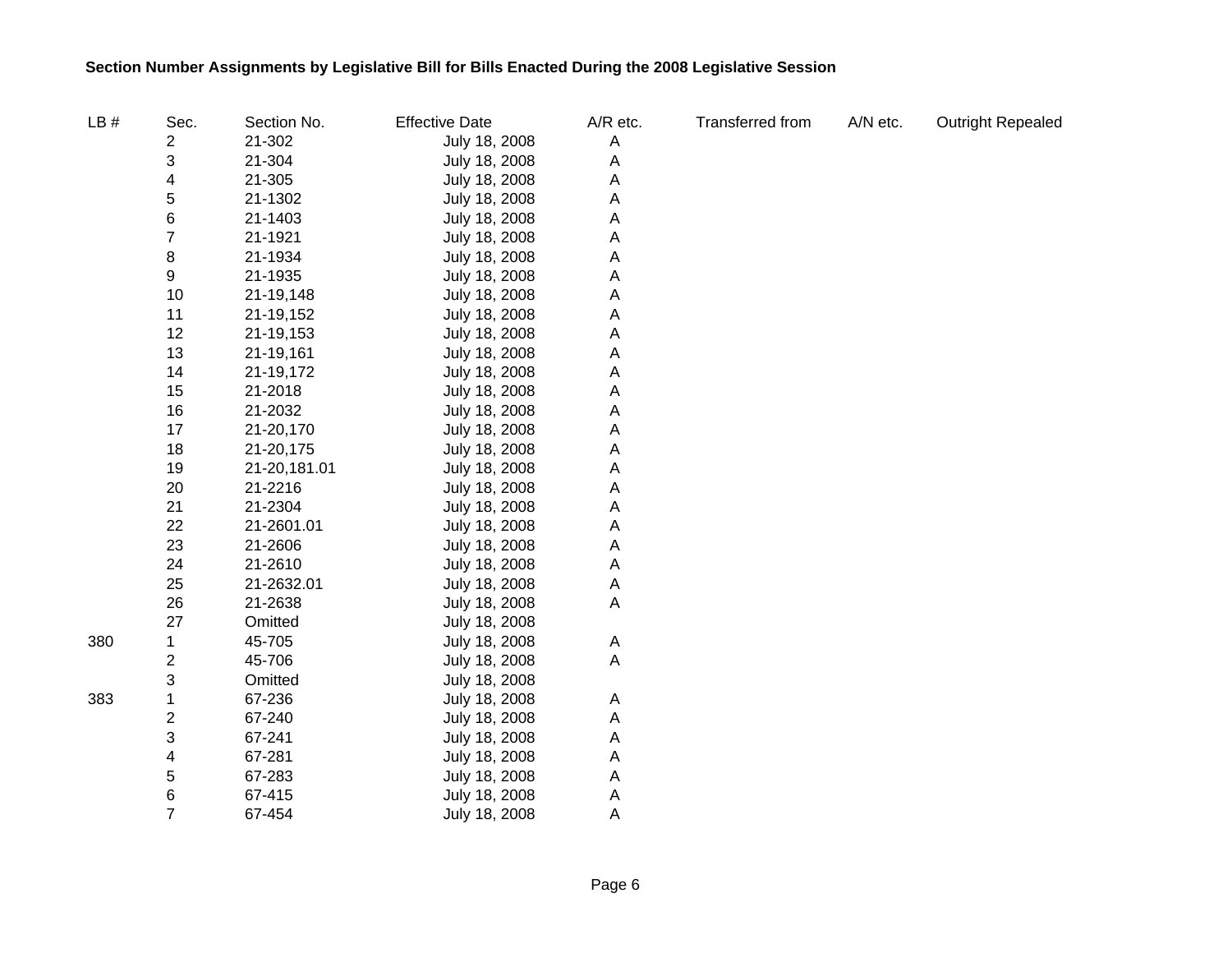| LB# | Sec.                    | Section No. | <b>Effective Date</b> | A/R etc. | Transferred from | A/N etc. | <b>Outright Repealed</b> |
|-----|-------------------------|-------------|-----------------------|----------|------------------|----------|--------------------------|
|     | 8                       | 67-456      | July 18, 2008         | A        |                  |          |                          |
|     | 9                       | 67-458      | July 18, 2008         | Α        |                  |          |                          |
|     | 10                      | Omitted     | July 18, 2008         |          |                  |          |                          |
| 386 |                         | 76-2801     | July 18, 2008         | N        |                  |          |                          |
|     | $\overline{\mathbf{c}}$ | 76-2802     | July 18, 2008         | N        |                  |          |                          |
|     | 3                       | 76-2803     | July 18, 2008         | Ν        |                  |          |                          |
|     | 4                       | 76-2804     | July 18, 2008         | N        |                  |          |                          |
|     | 5                       | 76-2805     | July 18, 2008         | N        |                  |          |                          |
|     | 6                       | 76-2806     | July 18, 2008         | Ν        |                  |          |                          |
|     | 7                       | 76-2807     | July 18, 2008         | N        |                  |          |                          |
| 395 | 1                       | 71-5716     | June 1, 2009          | N        |                  |          |                          |
|     | $\overline{\mathbf{c}}$ | 71-5717     | June 1, 2009          | Ν        |                  |          |                          |
|     | 3                       | 71-5718     | June 1, 2009          | N        |                  |          |                          |
|     | 4                       | 71-5719     | June 1, 2009          | N        |                  |          |                          |
|     | 5                       | 71-5720     | June 1, 2009          | Ν        |                  |          |                          |
|     | 6                       | 71-5721     | June 1, 2009          | N        |                  |          |                          |
|     | $\overline{7}$          | 71-5722     | June 1, 2009          | N        |                  |          |                          |
|     | 8                       | 71-5723     | June 1, 2009          | Ν        |                  |          |                          |
|     | 9                       | 71-5724     | June 1, 2009          | N        |                  |          |                          |
|     | 10                      | 71-5725     | June 1, 2009          | N        |                  |          |                          |
|     | 11                      | 71-5726     | June 1, 2009          | Ν        |                  |          |                          |
|     | 12                      | 71-5727     | June 1, 2009          | Ν        |                  |          |                          |
|     | 13                      | 71-5728     | June 1, 2009          | Ν        |                  |          |                          |
|     | 14                      | 71-5729     | June 1, 2009          | Ν        |                  |          |                          |
|     | 15                      | 71-5730     | June 1, 2009          | Ν        |                  |          |                          |
|     | 16                      | 71-5731     | June 1, 2009          | N        |                  |          |                          |
|     | 17                      | 71-5732     | June 1, 2009          | Ν        |                  |          |                          |
|     | 18                      | 71-5733     | June 1, 2009          | Ν        |                  |          |                          |
|     | 19                      | 71-5734     | June 1, 2009          | Ν        |                  |          |                          |
|     | 20                      | Omitted     | June 1, 2009          |          |                  |          |                          |
|     | 21                      | Omitted     | June 1, 2009          |          |                  |          |                          |
|     | 22                      | Omitted     | June 1, 2009          |          |                  |          |                          |
|     | 22                      |             | June 1, 2009          | R        |                  |          | 71-5701                  |
|     | 22                      |             | June 1, 2009          | R        |                  |          | 71-5702                  |
|     | 22                      |             | June 1, 2009          | R        |                  |          | 71-5703                  |
|     | 22                      |             | June 1, 2009          | R        |                  |          | 71-5704                  |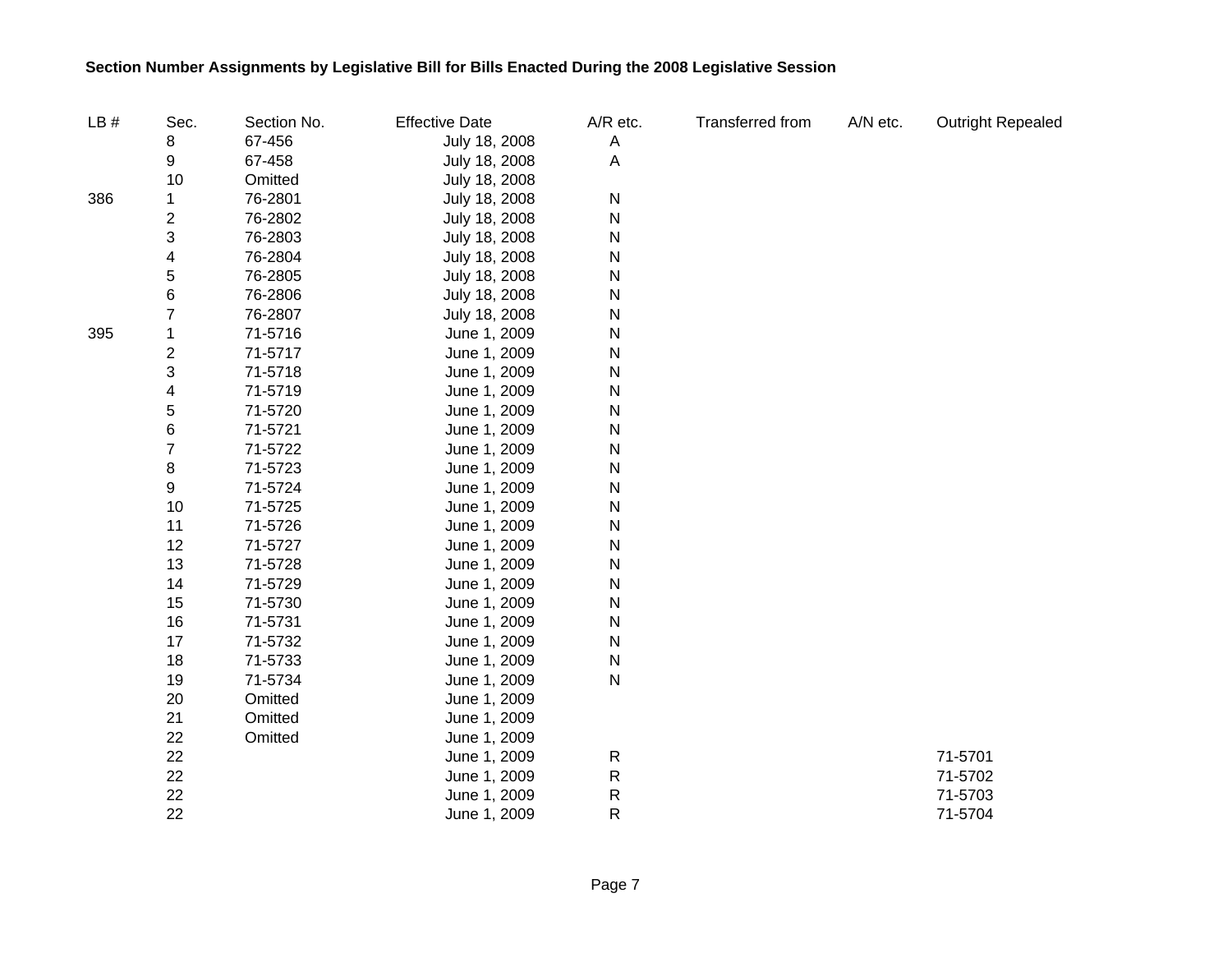| LB#  | Sec.                    | Section No. | <b>Effective Date</b> | A/R etc.     | Transferred from | A/N etc. | <b>Outright Repealed</b> |
|------|-------------------------|-------------|-----------------------|--------------|------------------|----------|--------------------------|
|      | 22                      |             | June 1, 2009          | R            |                  |          | 71-5705                  |
|      | 22                      |             | June 1, 2009          | ${\sf R}$    |                  |          | 71-5706                  |
|      | 22                      |             | June 1, 2009          | ${\sf R}$    |                  |          | 71-5707                  |
|      | 22                      |             | June 1, 2009          | $\mathsf{R}$ |                  |          | 71-5708                  |
|      | 22                      |             | June 1, 2009          | ${\sf R}$    |                  |          | 71-5709                  |
|      | 22                      |             | June 1, 2009          | $\mathsf{R}$ |                  |          | 71-5710                  |
|      | 22                      |             | June 1, 2009          | R            |                  |          | 71-5711                  |
|      | 22                      |             | June 1, 2009          | R            |                  |          | 71-5712                  |
|      | 22                      |             | June 1, 2009          | $\mathsf{R}$ |                  |          | 71-5713                  |
| 395A |                         | Omitted     | July 18, 2008         |              |                  |          |                          |
| 465  | 1                       | 29-1928     | July 18, 2008         | A            |                  |          |                          |
|      | $\boldsymbol{2}$        | 29-1929     | July 18, 2008         | Α            |                  |          |                          |
|      | 3                       | Omitted     | July 18, 2008         |              |                  |          |                          |
| 467  | 1                       | 81-8,240    | July 18, 2008         | Α            |                  |          |                          |
|      | $\overline{\mathbf{c}}$ | 81-8,244    | July 18, 2008         | А            |                  |          |                          |
|      | 3                       | Omitted     | July 18, 2008         |              |                  |          |                          |
| 467A |                         | Omitted     | July 18, 2008         |              |                  |          |                          |
| 469  | 1                       | 71-7606     | July 18, 2008         | Α            |                  |          |                          |
|      | $\overline{\mathbf{c}}$ | Omitted     | July 18, 2008         |              |                  |          |                          |
| 480  | 1                       | 71-7605     | July 15, 2008         | Α            |                  |          |                          |
|      | 2                       | 71-7611     | July 15, 2008         | Α            |                  |          |                          |
|      | 3                       | Omitted     | July 15, 2008         |              |                  |          |                          |
|      | 4                       | Omitted     | July 15, 2008         |              |                  |          |                          |
|      | 5                       | Omitted     | July 15, 2008         |              |                  |          |                          |
|      | 5                       |             | July 15, 2008         | R            |                  |          | 71-7601                  |
|      | 5                       |             | July 15, 2008         | ${\sf R}$    |                  |          | 71-7602                  |
|      | 5                       |             | July 15, 2008         | ${\sf R}$    |                  |          | 71-7603                  |
|      | 5                       |             | July 15, 2008         | ${\sf R}$    |                  |          | 71-7604                  |
|      | 5                       |             | July 15, 2008         | ${\sf R}$    |                  |          | 71-7609                  |
|      | 5                       |             | July 15, 2008         | ${\sf R}$    |                  |          | 71-7610                  |
|      | 5                       |             | July 15, 2008         | R            |                  |          | 71-7614                  |
|      | 6                       | Omitted     | July 15, 2008         |              |                  |          |                          |
| 500  | 1                       | 48-652      | July 18, 2008         | Α            |                  |          |                          |
|      | $\overline{\mathbf{c}}$ | Omitted     | July 18, 2008         |              |                  |          |                          |
| 575  | 1                       | 77-2704.12  | October 1, 2008       | Α            |                  |          |                          |
|      | $\overline{2}$          | Omitted     | October 1, 2008       |              |                  |          |                          |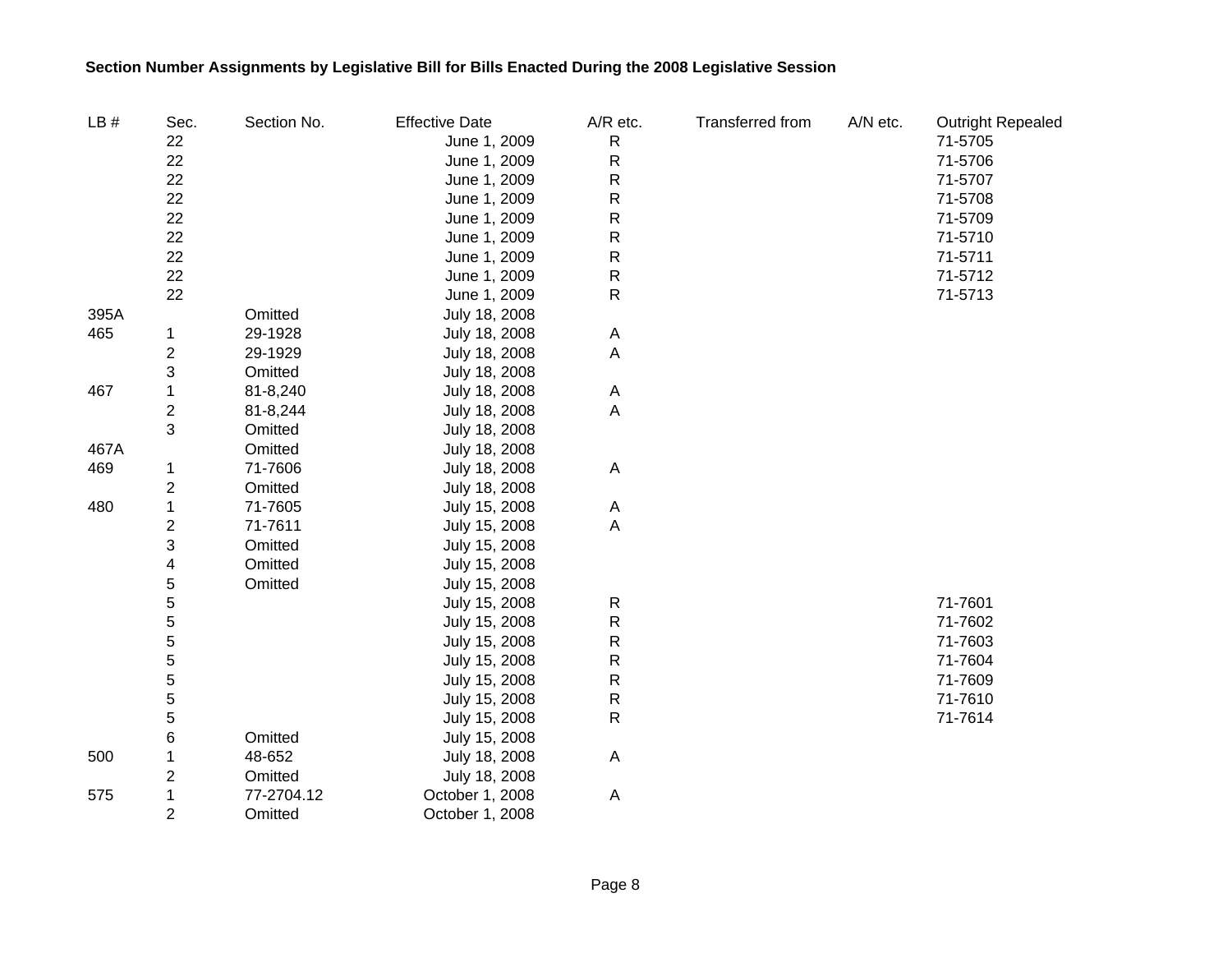| LB#  | Sec.                    | Section No. | <b>Effective Date</b> | A/R etc.  | Transferred from | A/N etc. | <b>Outright Repealed</b> |
|------|-------------------------|-------------|-----------------------|-----------|------------------|----------|--------------------------|
|      | 3                       | Omitted     | October 1, 2008       |           |                  |          |                          |
| 586  | 1                       | 52-401      | March 11, 2008        | A         |                  |          |                          |
|      | 2                       | Omitted     | March 11, 2008        |           |                  |          |                          |
|      | 3                       | Omitted     | March 11, 2008        |           |                  |          |                          |
| 606  |                         | 71-8801     | March 26, 2008        | N         |                  |          |                          |
|      | 2                       | 71-8802     | March 26, 2008        | N         |                  |          |                          |
|      | 3                       | 71-8803     | March 26, 2008        | N         |                  |          |                          |
|      | 4                       | 71-8804     | March 26, 2008        | N         |                  |          |                          |
|      | 5                       | 71-8805     | March 26, 2008        | N         |                  |          |                          |
|      | 6                       | 71-8806     | March 26, 2008        | ${\sf N}$ |                  |          |                          |
|      | 7                       | 71-7608     | March 26, 2008        | A         |                  |          |                          |
|      | 8                       | Omitted     | March 26, 2008        |           |                  |          |                          |
|      | 9                       | Omitted     | March 26, 2008        |           |                  |          |                          |
| 606A |                         | Omitted     | March 26, 2008        |           |                  |          |                          |
| 609  | 1                       | 81-12,126   | July 18, 2008         | A         |                  |          |                          |
|      | $\overline{2}$          | Omitted     | July 18, 2008         |           |                  |          |                          |
| 609A |                         | Omitted     | April 22, 2008        |           |                  |          |                          |
| 619  | 1                       | 84-617      | July 18, 2008         | A         |                  |          |                          |
|      | $\overline{\mathbf{c}}$ | 84-617.01   | July 18, 2008         | N         |                  |          |                          |
|      | 3                       | Omitted     | July 18, 2008         |           |                  |          |                          |
| 620  | 1                       | 43-3342.03  | July 18, 2008         | A         |                  |          |                          |
|      | 2                       | 84-620      | July 18, 2008         | N         |                  |          |                          |
|      | 3                       | Omitted     | July 18, 2008         |           |                  |          |                          |
| 621  | 1                       | 60-4,182    | July 18, 2008         | A         |                  |          |                          |
|      | 2                       | 60-682.01   | July 18, 2008         | A         |                  |          |                          |
|      | 3                       | Omitted     | July 18, 2008         |           |                  |          |                          |
| 623  | 1                       | 29-1207     | July 18, 2008         | A         |                  |          |                          |
|      | 2                       | Omitted     | July 18, 2008         |           |                  |          |                          |
| 624  | 1                       | 28-905      | July 18, 2008         | A         |                  |          |                          |
|      | 2                       | Omitted     | July 18, 2008         |           |                  |          |                          |
| 632  | 1                       | 54-702      | July 18, 2008         | A         |                  |          |                          |
|      | $\overline{\mathbf{c}}$ | Omitted     | July 18, 2008         |           |                  |          |                          |
| 668  | 1                       | 69-1305.03  | July 18, 2008         | A         |                  |          |                          |
|      | $\overline{\mathbf{c}}$ | Omitted     | July 18, 2008         |           |                  |          |                          |
| 690  | 1                       | 37-413      | July 18, 2008         | A         |                  |          |                          |
|      | $\overline{2}$          | 37-414      | July 18, 2008         | A         |                  |          |                          |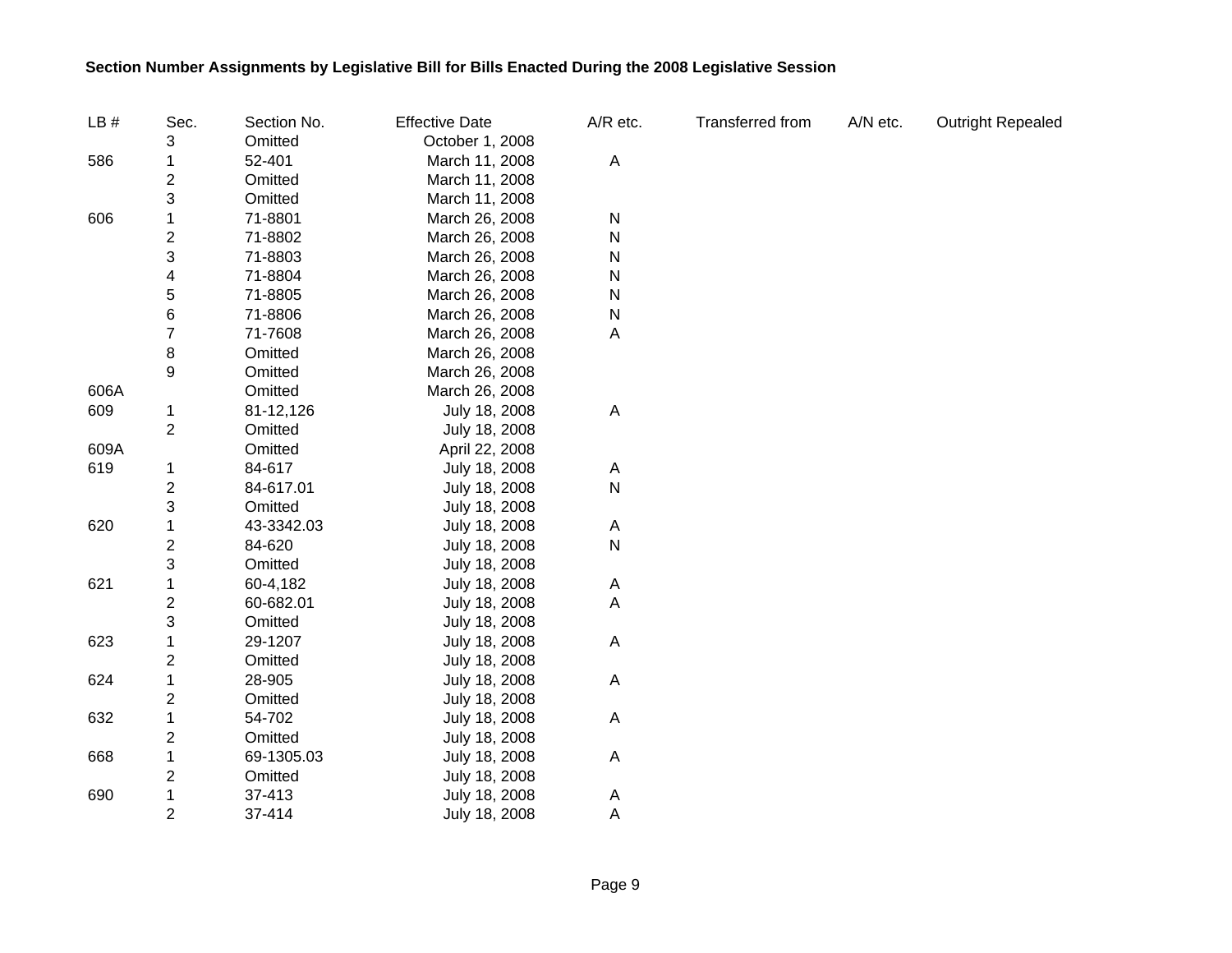| LB# | Sec.                    | Section No. | <b>Effective Date</b> | A/R etc.     | <b>Transferred from</b> | A/N etc. | <b>Outright Repealed</b> |
|-----|-------------------------|-------------|-----------------------|--------------|-------------------------|----------|--------------------------|
|     | 3                       | 37-452      | July 18, 2008         | A            |                         |          |                          |
|     | 4                       | Omitted     | July 18, 2008         |              |                         |          |                          |
| 706 | 1                       | 21-2970     | February 8, 2008      | A            |                         |          |                          |
|     | 2                       | Omitted     | February 8, 2008      |              |                         |          |                          |
|     | 3                       | Omitted     | February 8, 2008      |              |                         |          |                          |
| 707 | 1                       | 67-294      | July 18, 2008         | A            |                         |          |                          |
|     | $\overline{\mathbf{c}}$ | 67-464      | July 18, 2008         | A            |                         |          |                          |
|     | 3                       | 67-465      | July 18, 2008         | A            |                         |          |                          |
|     | 4                       | Omitted     | July 18, 2008         |              |                         |          |                          |
|     | 5                       | Omitted     | July 18, 2008         |              |                         |          |                          |
|     | 5                       |             | July 18, 2008         | $\mathsf{R}$ |                         |          | 67-101                   |
|     | 5                       |             | July 18, 2008         | ${\sf R}$    |                         |          | 67-102                   |
|     | 5                       |             | July 18, 2008         | ${\sf R}$    |                         |          | 67-103                   |
|     | 5                       |             | July 18, 2008         | $\mathsf{R}$ |                         |          | 67-104                   |
|     | 5                       |             | July 18, 2008         | $\mathsf{R}$ |                         |          | 67-105                   |
|     | 5                       |             | July 18, 2008         | $\mathsf{R}$ |                         |          | 67-106                   |
|     | 5                       |             | July 18, 2008         | $\mathsf{R}$ |                         |          | 67-301                   |
|     | 5                       |             | July 18, 2008         | $\mathsf{R}$ |                         |          | 67-302                   |
|     | 5                       |             | July 18, 2008         | $\mathsf{R}$ |                         |          | 67-303                   |
|     | 5                       |             | July 18, 2008         | $\mathsf{R}$ |                         |          | 67-304                   |
|     | 5                       |             | July 18, 2008         | $\mathsf{R}$ |                         |          | 67-305                   |
|     | 5                       |             | July 18, 2008         | $\mathsf{R}$ |                         |          | 67-306                   |
|     | 5                       |             | July 18, 2008         | ${\sf R}$    |                         |          | 67-307                   |
|     | 5                       |             | July 18, 2008         | ${\sf R}$    |                         |          | 67-308                   |
|     | 5                       |             | July 18, 2008         | $\mathsf{R}$ |                         |          | 67-309                   |
|     | 5                       |             | July 18, 2008         | $\mathsf{R}$ |                         |          | 67-310                   |
|     | 5                       |             | July 18, 2008         | $\mathsf{R}$ |                         |          | 67-311                   |
|     | 5                       |             | July 18, 2008         | $\mathsf{R}$ |                         |          | 67-312                   |
|     | 5                       |             | July 18, 2008         | $\mathsf{R}$ |                         |          | 67-313                   |
|     | 5                       |             | July 18, 2008         | ${\sf R}$    |                         |          | 67-314                   |
|     | 5                       |             | July 18, 2008         | $\mathsf{R}$ |                         |          | 67-315                   |
|     | 5                       |             | July 18, 2008         | $\mathsf{R}$ |                         |          | 67-316                   |
|     | 5                       |             | July 18, 2008         | $\mathsf{R}$ |                         |          | 67-317                   |
|     | 5                       |             | July 18, 2008         | $\mathsf{R}$ |                         |          | 67-318                   |
|     | 5                       |             | July 18, 2008         | $\mathsf{R}$ |                         |          | 67-319                   |
|     | 5                       |             | July 18, 2008         | $\mathsf{R}$ |                         |          | 67-320                   |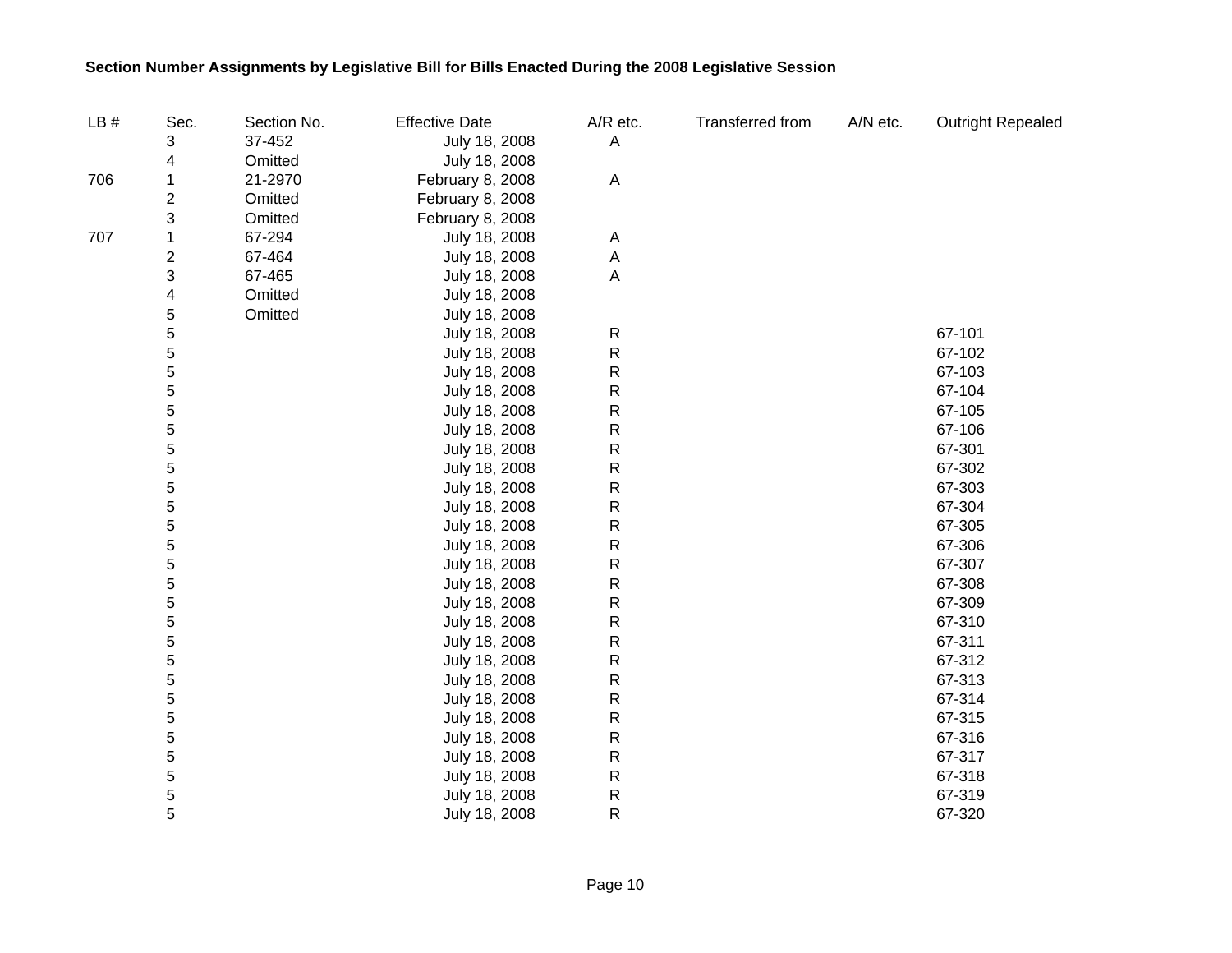| LB# | Sec.                    | Section No. | <b>Effective Date</b> | A/R etc.     | Transferred from | A/N etc. | <b>Outright Repealed</b> |
|-----|-------------------------|-------------|-----------------------|--------------|------------------|----------|--------------------------|
|     | 5                       |             | July 18, 2008         | ${\sf R}$    |                  |          | 67-321                   |
|     | 5                       |             | July 18, 2008         | ${\sf R}$    |                  |          | 67-322                   |
|     | 5                       |             | July 18, 2008         | $\mathsf{R}$ |                  |          | 67-323                   |
|     | 5                       |             | July 18, 2008         | R            |                  |          | 67-324                   |
|     | 5                       |             | July 18, 2008         | R            |                  |          | 67-325                   |
|     | 5                       |             | July 18, 2008         | R            |                  |          | 67-326                   |
|     | 5                       |             | July 18, 2008         | R            |                  |          | 67-327                   |
|     | 5                       |             | July 18, 2008         | R            |                  |          | 67-328                   |
|     | 5                       |             | July 18, 2008         | R            |                  |          | 67-329                   |
|     | 5                       |             | July 18, 2008         | R            |                  |          | 67-330                   |
|     | 5                       |             | July 18, 2008         | R            |                  |          | 67-331                   |
|     | 5                       |             | July 18, 2008         | R            |                  |          | 67-332                   |
|     | 5                       |             | July 18, 2008         | R            |                  |          | 67-333                   |
|     | 5                       |             | July 18, 2008         | R            |                  |          | 67-334                   |
|     | 5                       |             | July 18, 2008         | R            |                  |          | 67-335                   |
|     | 5                       |             | July 18, 2008         | R            |                  |          | 67-336                   |
|     | 5                       |             | July 18, 2008         | R            |                  |          | 67-337                   |
|     | 5                       |             | July 18, 2008         | R            |                  |          | 67-338                   |
|     | 5                       |             | July 18, 2008         | R            |                  |          | 67-339                   |
|     | 5                       |             | July 18, 2008         | R            |                  |          | 67-340                   |
|     | 5                       |             | July 18, 2008         | R            |                  |          | 67-341                   |
|     | 5                       |             | July 18, 2008         | R            |                  |          | 67-342                   |
|     | 5                       |             | July 18, 2008         | R            |                  |          | 67-343                   |
|     | 5                       |             | July 18, 2008         | R            |                  |          | 67-344                   |
|     | 5                       |             | July 18, 2008         | R            |                  |          | 67-345                   |
|     | 5                       |             | July 18, 2008         | R            |                  |          | 67-346                   |
|     | 5                       |             | July 18, 2008         | R            |                  |          | 67-466                   |
| 710 | 1                       | 77-3206.01  | July 18, 2008         | N            |                  |          |                          |
|     | $\overline{\mathbf{c}}$ | 77-3206     | July 18, 2008         | Α            |                  |          |                          |
|     | 3                       | 77-3207     | July 18, 2008         | Α            |                  |          |                          |
|     | 4                       | 77-3210     | July 18, 2008         | A            |                  |          |                          |
|     | 5                       | 77-3212     | July 18, 2008         | A            |                  |          |                          |
|     | 6                       | 77-3213     | July 18, 2008         | Α            |                  |          |                          |
|     | 7                       | Omitted     | July 18, 2008         |              |                  |          |                          |
| 715 | 1                       | 81-885.17   | July 18, 2008         | A            |                  |          |                          |
|     | $\overline{2}$          | Omitted     | July 18, 2008         |              |                  |          |                          |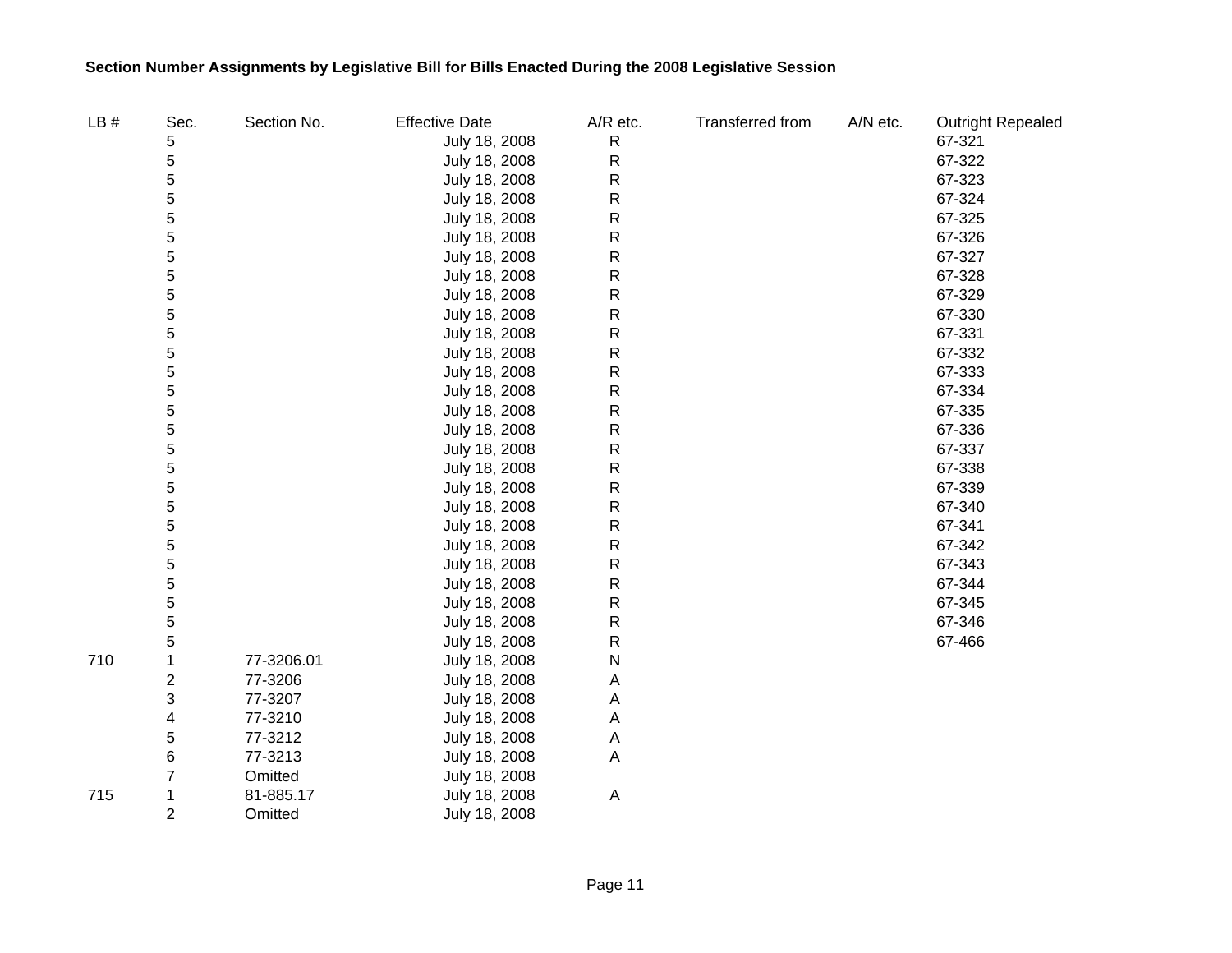| LB#  | Sec.                    | Section No. | <b>Effective Date</b> | A/R etc. | Transferred from | A/N etc. | Outright Repealed |
|------|-------------------------|-------------|-----------------------|----------|------------------|----------|-------------------|
| 720  |                         | 49-1474.02  | January 1, 2009       | Α        |                  |          |                   |
|      | $\overline{c}$          | 86-242      | January 1, 2009       | Α        |                  |          |                   |
|      | 3                       | 86-247      | January 1, 2009       | Α        |                  |          |                   |
|      | 4                       | 86-250      | January 1, 2009       | Α        |                  |          |                   |
|      | 5                       | 86-256      | January 1, 2009       | Α        |                  |          |                   |
|      | 6                       | Omitted     | January 1, 2009       |          |                  |          |                   |
|      | 7                       | Omitted     | January 1, 2009       |          |                  |          |                   |
| 724  | 1                       | 81-15,184   | July 18, 2008         | Α        |                  |          |                   |
|      | $\overline{c}$          | Omitted     | July 18, 2008         |          |                  |          |                   |
| 726  | 1                       | 81-15,151   | July 18, 2008         | A        |                  |          |                   |
|      | $\overline{\mathbf{c}}$ | 81-15,153   | July 18, 2008         | Α        |                  |          |                   |
|      | 3                       | Omitted     | July 18, 2008         |          |                  |          |                   |
| 726A |                         | Omitted     | July 18, 2008         |          |                  |          |                   |
| 727  | 1                       | 61-206      | July 18, 2008         | A        |                  |          |                   |
|      | $\overline{c}$          | Omitted     | July 18, 2008         |          |                  |          |                   |
| 728  | 1                       | 90-111      | July 18, 2008         | A        |                  |          |                   |
|      | $\overline{\mathbf{c}}$ | Omitted     | July 18, 2008         |          |                  |          |                   |
| 734  | 1                       | 13-1622     | July 18, 2008         | Α        |                  |          |                   |
|      | $\overline{\mathbf{c}}$ | Omitted     | July 18, 2008         |          |                  |          |                   |
| 736  | 1                       | 60-480      | January 1, 2009       | Α        |                  |          |                   |
|      | $\overline{\mathbf{c}}$ | 60-497.01   | January 1, 2009       | Α        |                  |          |                   |
|      | 3                       | 60-498.02   | January 1, 2009       | Α        |                  |          |                   |
|      | 4                       | 60-4,115    | January 1, 2009       | Α        |                  |          |                   |
|      | 5                       | 60-4,118.06 | January 1, 2009       | Α        |                  |          |                   |
|      | 6                       | 60-601      | January 1, 2009       | Α        |                  |          |                   |
|      | $\overline{7}$          | 60-6,197.01 | January 1, 2009       | Α        |                  |          |                   |
|      | 8                       | 60-6,197.03 | January 1, 2009       | Α        |                  |          |                   |
|      | 9                       | 60-6,209    | January 1, 2009       | Α        |                  |          |                   |
|      | 10                      | 60-6,211.05 | January 1, 2009       | A        |                  |          |                   |
|      | 11                      | 60-6,211.10 | January 1, 2009       | N        |                  |          |                   |
|      | 12                      | 83-1,127.02 | January 1, 2009       | Α        |                  |          |                   |
|      | 13                      | Omitted     | January 1, 2009       |          |                  |          |                   |
|      | 14                      | Omitted     | January 1, 2009       |          |                  |          |                   |
| 736A |                         | Omitted     | July 18, 2008         |          |                  |          |                   |
| 744  | 1                       | 81-1108.17  | July 18, 2008         | A        |                  |          |                   |
|      | $\overline{2}$          | Omitted     | July 18, 2008         |          |                  |          |                   |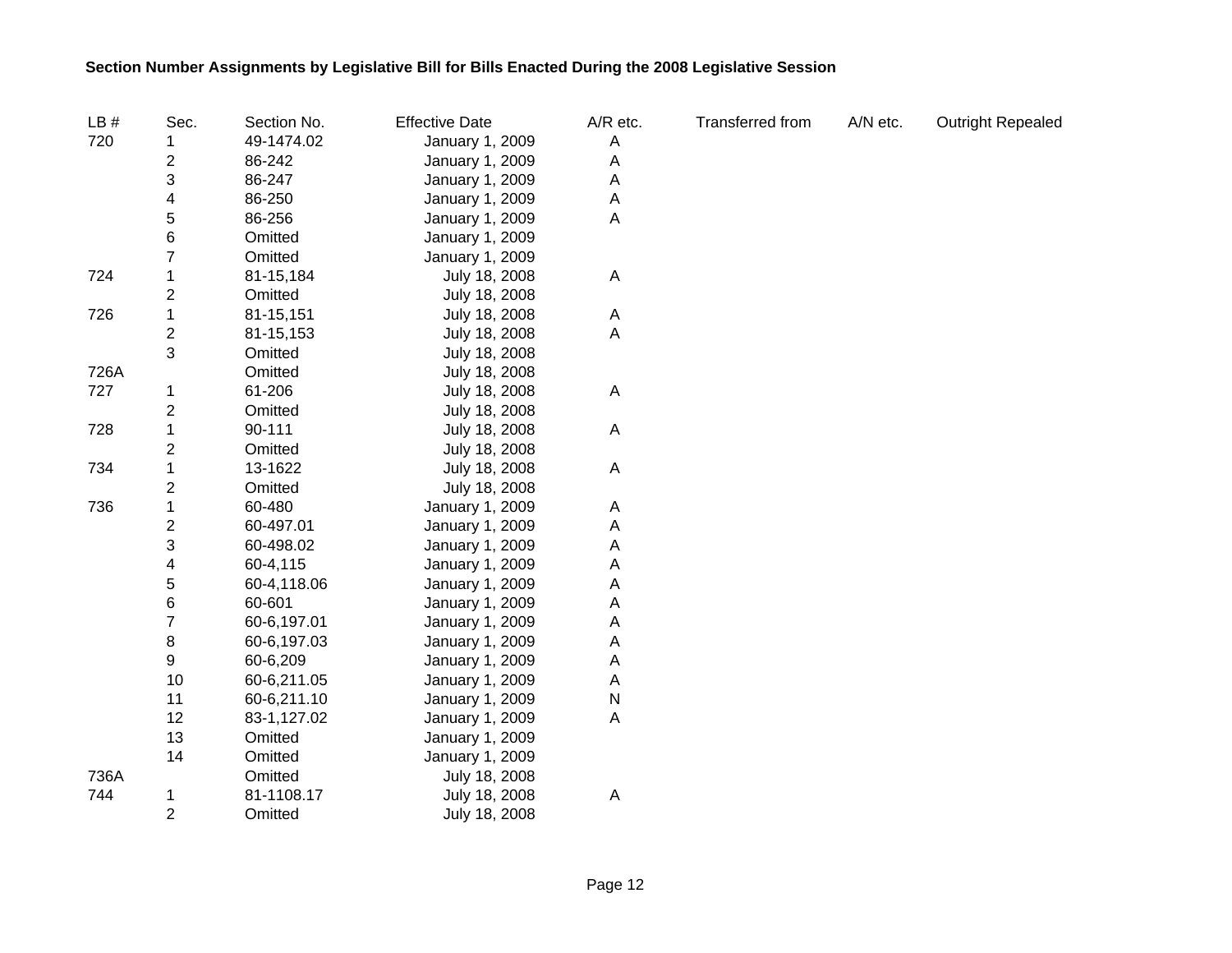| LB# | Sec.                    | Section No. | <b>Effective Date</b> | A/R etc. | Transferred from | A/N etc. | <b>Outright Repealed</b> |
|-----|-------------------------|-------------|-----------------------|----------|------------------|----------|--------------------------|
| 745 |                         | 81-1316     | July 18, 2008         | Α        |                  |          |                          |
|     | $\overline{\mathbf{c}}$ | Omitted     | July 18, 2008         |          |                  |          |                          |
| 746 | $\mathbf 1$             | 85-505      | July 18, 2008         | A        |                  |          |                          |
|     | $\overline{\mathbf{c}}$ | 85-505.01   | July 18, 2008         | A        |                  |          |                          |
|     | 3                       | Omitted     | July 18, 2008         |          |                  |          |                          |
| 747 | 1                       | 66-1065     | July 18, 2008         | A        |                  |          |                          |
|     | $\overline{\mathbf{c}}$ | 79-10,105   | July 18, 2008         | A        |                  |          |                          |
|     | 3                       | Omitted     | July 18, 2008         |          |                  |          |                          |
| 750 | 1                       | 32-302      | March 11, 2008        | A        |                  |          |                          |
|     | $\overline{\mathbf{c}}$ | 32-311.01   | March 11, 2008        | A        |                  |          |                          |
|     | 3                       | 32-321      | March 11, 2008        | A        |                  |          |                          |
|     | 4                       | Omitted     | March 11, 2008        |          |                  |          |                          |
|     | 5                       | Omitted     | March 11, 2008        |          |                  |          |                          |
| 752 | 1                       | 81-1108.32  | July 18, 2008         | Α        |                  |          |                          |
|     | $\overline{\mathbf{c}}$ | Omitted     | July 18, 2008         |          |                  |          |                          |
| 754 | $\mathbf 1$             | 13-2610     | April 17, 2008        | A        |                  |          |                          |
|     | $\boldsymbol{2}$        | Omitted     | April 17, 2008        |          |                  |          |                          |
|     | 3                       | Omitted     | April 17, 2008        |          |                  |          |                          |
| 755 | 1                       | 75-111      | March 20, 2008        | A        |                  |          |                          |
|     | $\boldsymbol{2}$        | 75-126      | March 20, 2008        | A        |                  |          |                          |
|     | 3                       | 75-156      | March 20, 2008        | A        |                  |          |                          |
|     | 4                       | 75-1011     | March 20, 2008        | Α        |                  |          |                          |
|     | 5                       | 75-1012     | March 20, 2008        | Α        |                  |          |                          |
|     | 6                       | 86-127      | March 20, 2008        | A        |                  |          |                          |
|     | $\overline{7}$          | 86-209      | March 20, 2008        | A        |                  |          |                          |
|     | 8                       | 86-437      | March 20, 2008        | A        |                  |          |                          |
|     | 9                       | 86-459      | March 20, 2008        | A        |                  |          |                          |
|     | 10                      | 86-465      | March 20, 2008        | Α        |                  |          |                          |
|     | 11                      | Omitted     | March 20, 2008        |          |                  |          |                          |
|     | 12                      | Omitted     | March 20, 2008        |          |                  |          |                          |
| 756 | 1                       | 37-1282     | July 18, 2008         | A        |                  |          |                          |
|     | $\overline{\mathbf{c}}$ | 60-141      | March 20, 2008        | A        |                  |          |                          |
|     | 3                       | 60-164      | July 18, 2008         | A        |                  |          |                          |
|     | 4                       | 60-168.02   | March 20, 2008        | A        |                  |          |                          |
|     | 5                       | 60-301      | July 1, 2008          | A        |                  |          |                          |
|     | 6                       | 60-302      | July 1, 2008          | A        |                  |          |                          |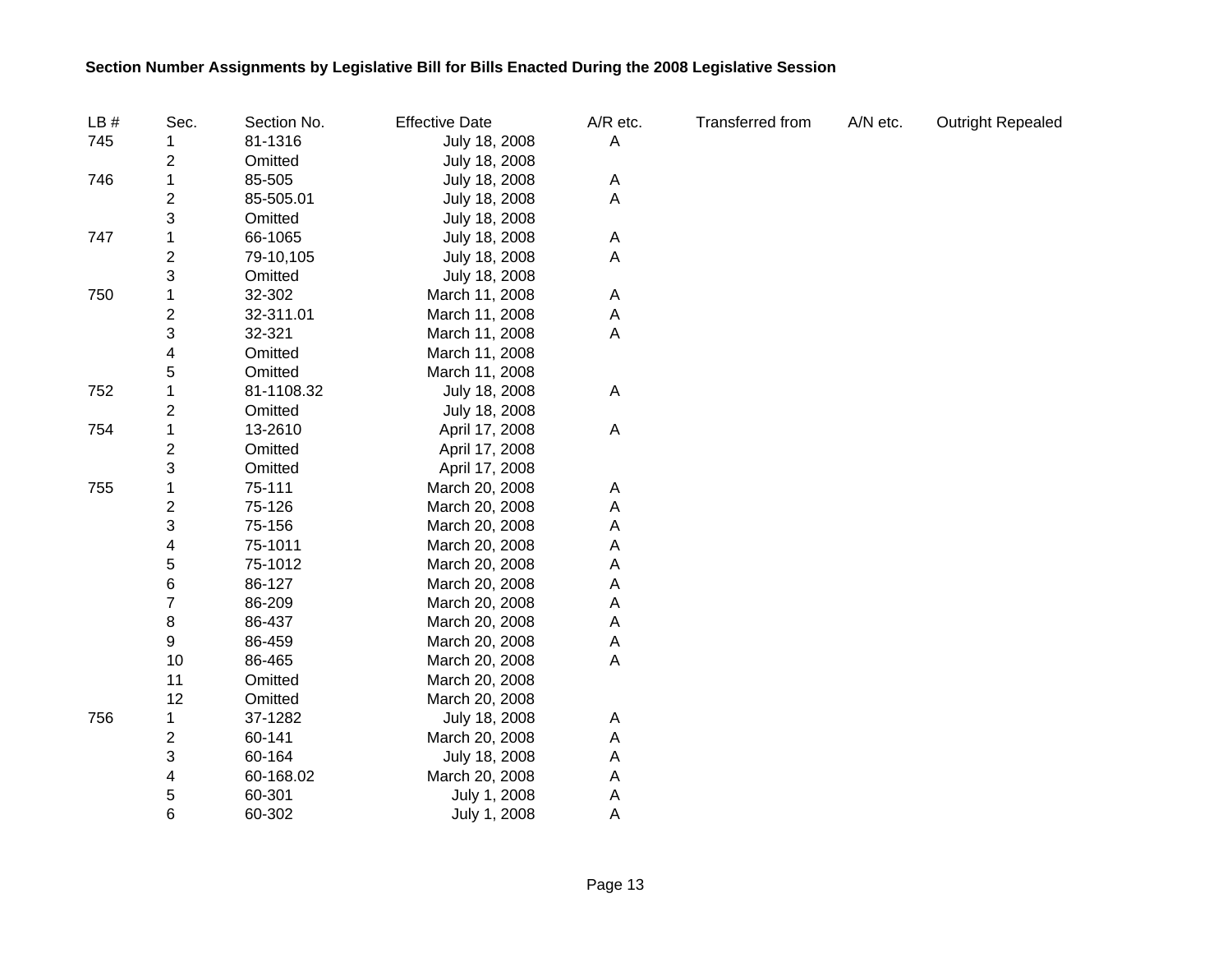| LB# | Sec.                    | Section No. | <b>Effective Date</b> | A/R etc.    | Transferred from | A/N etc. | <b>Outright Repealed</b> |
|-----|-------------------------|-------------|-----------------------|-------------|------------------|----------|--------------------------|
|     | 7                       | 60-311      | July 1, 2008          | Α           |                  |          |                          |
|     | 8                       | 60-334.01   | July 1, 2008          | N           |                  |          |                          |
|     | 9                       | 60-342      | July 1, 2008          | Α           |                  |          |                          |
|     | 10                      | 60-3,193.01 | July 1, 2008          | N           |                  |          |                          |
|     | 11                      | 60-365      | July 18, 2008         | Α           |                  |          |                          |
|     | 12                      | 60-376      | July 18, 2008         | Α           |                  |          |                          |
|     | 13                      | 60-3,161    | July 18, 2008         | Α           |                  |          |                          |
|     | 14                      | 60-3,196    | July 1, 2008          | Α           |                  |          |                          |
|     | 15                      | 60-3,198    | July 18, 2008         | Α           |                  |          |                          |
|     | 16                      | 60-462.01   | July 1, 2008          | Α           |                  |          |                          |
|     | 17                      | 60-4,147.02 | July 1, 2008          | Α           |                  |          |                          |
|     | 18                      | 60-601      | July 18, 2008         | Α           |                  |          |                          |
|     | 19                      | 60-605      | July 18, 2008         | Α           |                  |          |                          |
|     | 20                      | 60-624.01   | July 18, 2008         | N           |                  |          |                          |
|     | 21                      | 60-6,265    | July 1, 2008          | Α           |                  |          |                          |
|     | 22                      | 60-6,267    | July 1, 2008          | Α           |                  |          |                          |
|     | 23                      | 60-6,288    | July 18, 2008         | Α           |                  |          |                          |
|     | 24                      | 60-6,289    | July 18, 2008         | Α           |                  |          |                          |
|     | 25                      | 60-6,290    | July 18, 2008         | Α           |                  |          |                          |
|     | 26                      | 60-6,294    | July 18, 2008         | Α           |                  |          |                          |
|     | 27                      | 60-6,310    | March 20, 2008        | Α           |                  |          |                          |
|     | 28                      | 75-363      | March 20, 2008        | Α           |                  |          |                          |
|     | 29                      | 75-364      | March 20, 2008        | Α           |                  |          |                          |
|     | 30                      | Omitted     | March 20, 2008        |             |                  |          |                          |
|     | 31                      | Omitted     | July 18, 2008         |             |                  |          |                          |
|     | 32                      | Omitted     | July 1, 2008          |             |                  |          |                          |
|     | 33                      | Omitted     | March 20, 2008        |             |                  |          |                          |
|     | 34                      | Omitted     | July 18, 2008         |             |                  |          |                          |
|     | 34                      |             | July 18, 2008         | $\mathsf R$ |                  |          | 60-6,227                 |
|     | 35                      | Omitted     | March 20, 2008        |             |                  |          |                          |
| 764 | 1                       | 28-101      | July 18, 2008         | Α           |                  |          |                          |
|     | $\overline{\mathbf{c}}$ | 28-1008     | July 18, 2008         | Α           |                  |          |                          |
|     | 3                       | 28-1009.02  | July 18, 2008         | N           |                  |          |                          |
|     | 4                       | 28-1009.03  | July 18, 2008         | N           |                  |          |                          |
|     | 5                       | 28-1013     | July 18, 2008         | A           |                  |          |                          |
|     | 6                       | 28-1013.01  | July 18, 2008         | N           |                  |          |                          |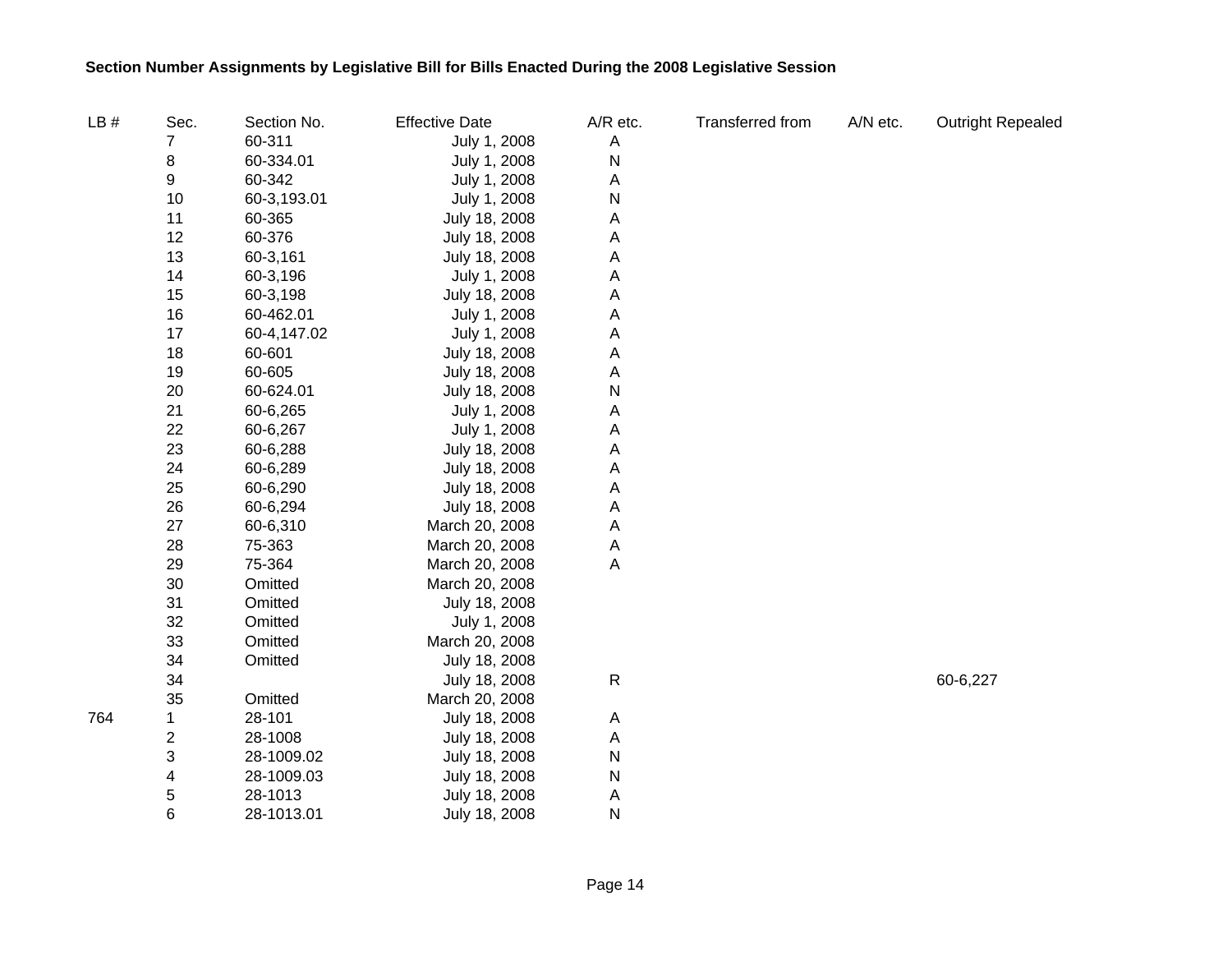| LB# | Sec.                    | Section No. | <b>Effective Date</b> | A/R etc.  | Transferred from | A/N etc. | <b>Outright Repealed</b> |
|-----|-------------------------|-------------|-----------------------|-----------|------------------|----------|--------------------------|
|     | 7                       | 28-1013.02  | July 18, 2008         | N         |                  |          |                          |
|     | 8                       | 28-1014     | July 18, 2008         | Α         |                  |          |                          |
|     | 9                       | 28-1015     | July 18, 2008         | A         |                  |          |                          |
|     | 10                      | 28-1016     | July 18, 2008         | Α         |                  |          |                          |
|     | 11                      | Omitted     | July 18, 2008         |           |                  |          |                          |
| 765 | 1                       | 71-5829.03  | July 18, 2008         | Α         |                  |          |                          |
|     | $\overline{c}$          | 71-5829.06  | July 18, 2008         | Α         |                  |          |                          |
|     | 3                       | Omitted     | July 18, 2008         |           |                  |          |                          |
| 766 | 1                       | 69-401      | September 1, 2008     | N         |                  |          |                          |
|     | $\overline{c}$          | 69-402      | September 1, 2008     | N         |                  |          |                          |
|     | 3                       | 69-403      | September 1, 2008     | N         |                  |          |                          |
|     | 4                       | 69-404      | September 1, 2008     | N         |                  |          |                          |
|     | 5                       | 69-405      | September 1, 2008     | N         |                  |          |                          |
|     | 6                       | 69-406      | September 1, 2008     | N         |                  |          |                          |
|     | 7                       | 69-407      | September 1, 2008     | ${\sf N}$ |                  |          |                          |
|     | 8                       | 69-408      | September 1, 2008     | N         |                  |          |                          |
|     | 9                       | 69-409      | September 1, 2008     | N         |                  |          |                          |
|     | 10                      | Omitted     | September 1, 2008     |           |                  |          |                          |
| 768 | 1                       | 31-727      | July 18, 2008         | Α         |                  |          |                          |
|     | $\overline{\mathbf{c}}$ | 31-740      | July 18, 2008         | Α         |                  |          |                          |
|     | 3                       | Omitted     | July 18, 2008         |           |                  |          |                          |
| 775 | 1                       | 24-401      | July 18, 2008         | A         |                  |          |                          |
|     | 2                       | Omitted     | July 18, 2008         |           |                  |          |                          |
| 777 | 1                       | 77-1359     | January 1, 2009       | A         |                  |          |                          |
|     | $\overline{\mathbf{c}}$ | Omitted     | January 1, 2009       |           |                  |          |                          |
|     | 3                       | Omitted     | January 1, 2009       |           |                  |          |                          |
| 781 | 1                       | 87-302      | July 18, 2008         | Α         |                  |          |                          |
|     | $\overline{\mathbf{c}}$ | 87-303.01   | July 18, 2008         | Α         |                  |          |                          |
|     | 3                       | 87-303.02   | July 18, 2008         | Α         |                  |          |                          |
|     | 4                       | 87-303.03   | July 18, 2008         | Α         |                  |          |                          |
|     | 5                       | 87-303.04   | July 18, 2008         | Α         |                  |          |                          |
|     | 6                       | 87-303.05   | July 18, 2008         | Α         |                  |          |                          |
|     | 7                       | 87-303.06   | July 18, 2008         | Α         |                  |          |                          |
|     | 8                       | 87-303.07   | July 18, 2008         | Α         |                  |          |                          |
|     | 9                       | 87-304      | July 18, 2008         | A         |                  |          |                          |
|     | 10                      | 87-305      | July 18, 2008         | Α         |                  |          |                          |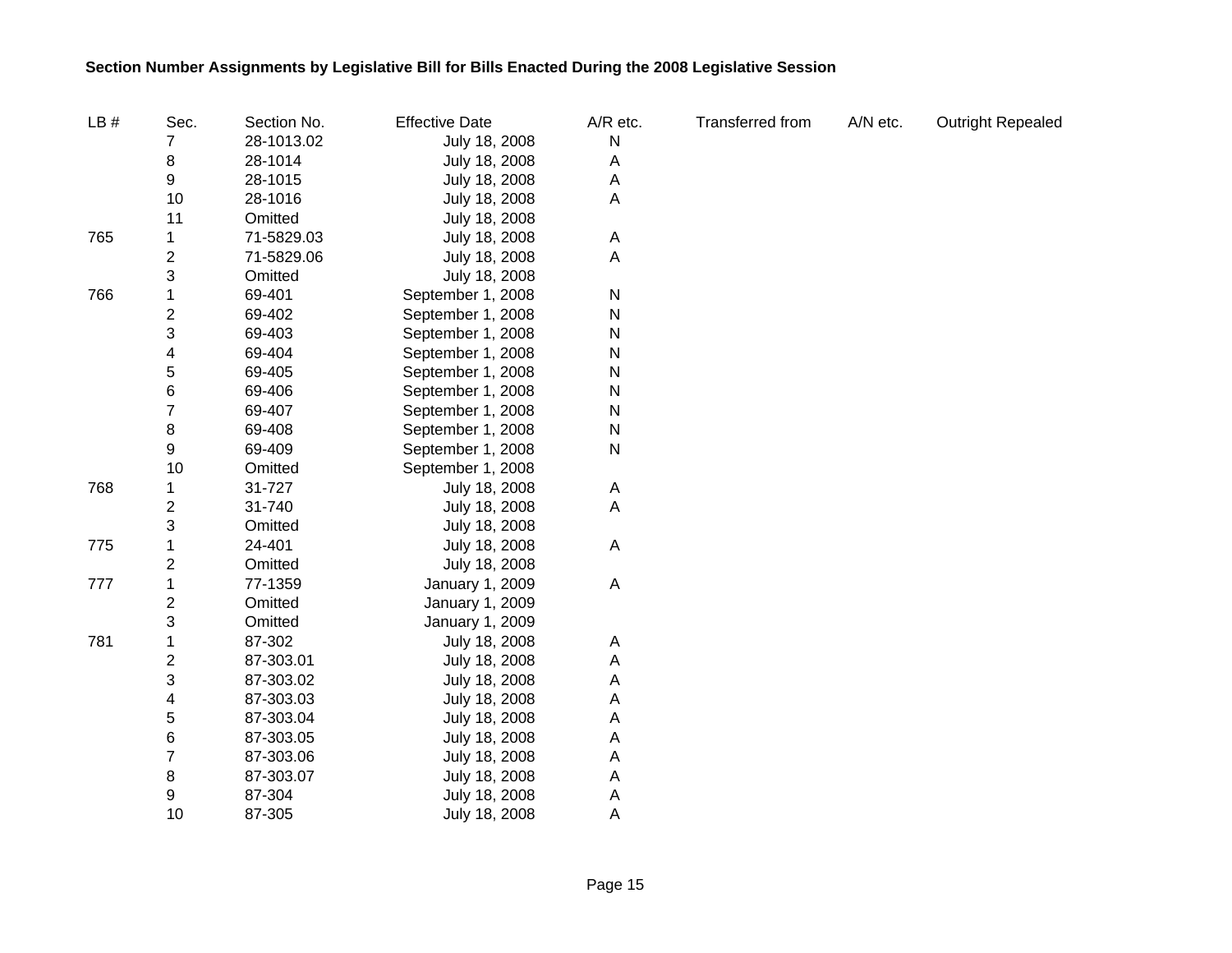| LB# | Sec.             | Section No. | <b>Effective Date</b> | A/R etc.     | Transferred from | A/N etc. | <b>Outright Repealed</b> |
|-----|------------------|-------------|-----------------------|--------------|------------------|----------|--------------------------|
|     | 11               | Omitted     | July 18, 2008         |              |                  |          |                          |
| 782 | 1                | 81-3126     | March 11, 2008        | $\mathsf{N}$ |                  |          |                          |
|     | 2                | 28-725      | March 11, 2008        | A            |                  |          |                          |
|     | 3                | 28-726      | March 11, 2008        | A            |                  |          |                          |
|     | 4                | Omitted     | March 11, 2008        |              |                  |          |                          |
|     | 5                | Omitted     | March 11, 2008        |              |                  |          |                          |
|     | 5                |             | March 11, 2008        | $\mathsf R$  |                  |          | 28-734                   |
|     | 5                |             | March 11, 2008        | $\mathsf R$  |                  |          | 28-735                   |
|     | $\mathbf 5$      |             | March 11, 2008        | $\mathsf R$  |                  |          | 28-736                   |
|     | $\mathbf 5$      |             | March 11, 2008        | $\mathsf R$  |                  |          | 28-737                   |
|     | 5                |             | March 11, 2008        | $\mathsf R$  |                  |          | 28-738                   |
|     | 5                |             | March 11, 2008        | ${\sf R}$    |                  |          | 28-739                   |
|     | 6                | Omitted     | March 11, 2008        |              |                  |          |                          |
| 789 | 1                | 2-5420      | April 17, 2008        | A            |                  |          |                          |
|     | $\overline{2}$   | Omitted     | April 17, 2008        |              |                  |          |                          |
|     | 3                | Omitted     | April 17, 2008        |              |                  |          |                          |
| 790 | 1                | 2-5109      | July 18, 2008         | A            |                  |          |                          |
|     | $\boldsymbol{2}$ | Omitted     | July 18, 2008         |              |                  |          |                          |
| 791 | 1                | 2-1072      | July 18, 2008         | A            |                  |          |                          |
|     | 2                | 2-1074      | July 18, 2008         | A            |                  |          |                          |
|     | 3                | 2-1075.02   | July 18, 2008         | N            |                  |          |                          |
|     | 4                | 2-10,116    | July 18, 2008         | A            |                  |          |                          |
|     | 5                | Omitted     | July 18, 2008         |              |                  |          |                          |
| 797 | 1                | 60-107      | April 1, 2008         | A            |                  |          |                          |
|     | 2                | 60-1301     | April 1, 2008         | A            |                  |          |                          |
|     | 3                | 60-1401.02  | April 1, 2008         | Α            |                  |          |                          |
|     | 4                | 68-906      | April 1, 2008         | Α            |                  |          |                          |
|     | 5                | 71-409      | April 1, 2008         | Α            |                  |          |                          |
|     | 6                | 71-1557     | April 1, 2008         | Α            |                  |          |                          |
|     | $\overline{7}$   | 71-1558     | April 1, 2008         | Α            |                  |          |                          |
|     | 8                | 71-1559     | April 1, 2008         | Α            |                  |          |                          |
|     | 9                | 71-1563     | April 1, 2008         | A            |                  |          |                          |
|     | 10               | 71-1564     | April 1, 2008         | A            |                  |          |                          |
|     | 11               | 71-1567     | April 1, 2008         | A            |                  |          |                          |
|     | 12               | 71-1901     | July 18, 2008         | A            |                  |          |                          |
|     | 13               | 71-4603     | April 1, 2008         | Α            |                  |          |                          |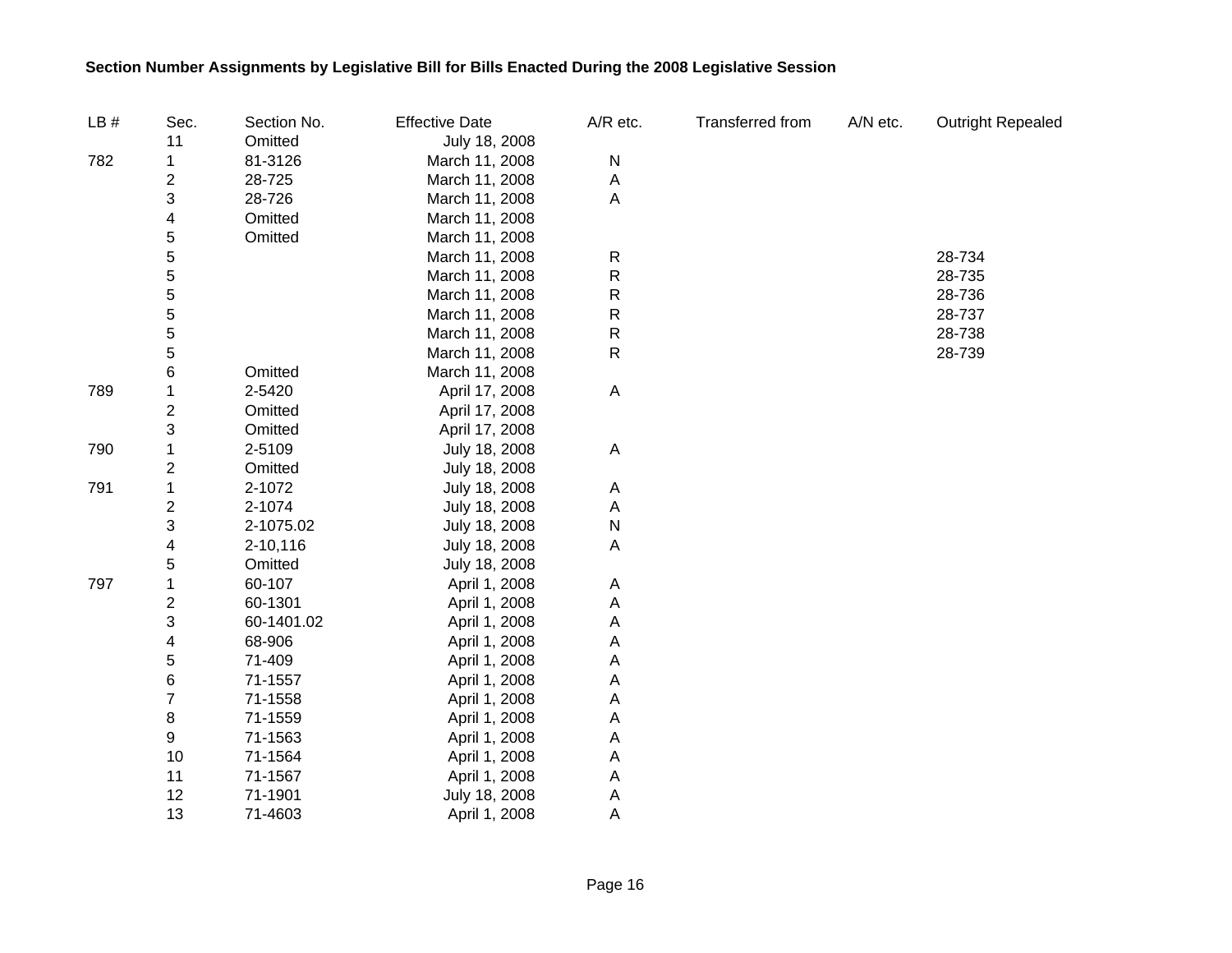| LB# | Sec. | Section No. | <b>Effective Date</b> | $A/R$ etc. | Transferred from | A/N etc. | <b>Outright Repealed</b> |
|-----|------|-------------|-----------------------|------------|------------------|----------|--------------------------|
|     | 14   | 71-4604     | April 1, 2008         | A          |                  |          |                          |
|     | 15   | 71-4604.01  | April 1, 2008         | A          |                  |          |                          |
|     | 16   | 71-4608     | April 1, 2008         | A          |                  |          |                          |
|     | 17   | 71-4623     | April 1, 2008         | Α          |                  |          |                          |
|     | 18   | 71-4631     | April 1, 2008         | Α          |                  |          |                          |
|     | 19   | 71-5662     | July 18, 2008         | Α          |                  |          |                          |
|     | 20   | 71-5663     | July 18, 2008         | Α          |                  |          |                          |
|     | 21   | 71-5665     | July 18, 2008         | A          |                  |          |                          |
|     | 22   | 71-5668     | July 18, 2008         | Α          |                  |          |                          |
|     | 23   | 71-7003.01  | July 18, 2008         | Α          |                  |          |                          |
|     | 24   | 71-7010     | July 18, 2008         | Α          |                  |          |                          |
|     | 25   | 71-7012     | July 18, 2008         | Α          |                  |          |                          |
|     | 26   | 71-7013     | July 18, 2008         | Α          |                  |          |                          |
|     | 27   | 71-8249     | July 18, 2008         | Α          |                  |          |                          |
|     | 28   | 81-671      | July 18, 2008         | Α          |                  |          |                          |
|     | 29   | 86-570      | July 18, 2008         | Α          |                  |          |                          |
|     | 30   | 68-720      | April 1, 2008         | N          |                  |          |                          |
|     | 31   | Omitted     | April 1, 2008         |            |                  |          |                          |
|     | 32   | Omitted     | April 1, 2008         |            |                  |          |                          |
|     | 33   | Omitted     | July 18, 2008         |            |                  |          |                          |
|     | 34   | Omitted     | April 1, 2008         |            |                  |          |                          |
|     | 34   |             | April 1, 2008         | ${\sf R}$  |                  |          | 71-4628                  |
|     | 35   | Omitted     | July 18, 2008         |            |                  |          |                          |
|     | 35   |             | July 18, 2008         | ${\sf R}$  |                  |          | 68-1736                  |
|     | 35   |             | July 18, 2008         | ${\sf R}$  |                  |          | 68-1737                  |
|     | 35   |             | July 18, 2008         | R          |                  |          | 71-7001                  |
|     | 35   |             | July 18, 2008         | ${\sf R}$  |                  |          | 71-7002                  |
|     | 35   |             | July 18, 2008         | R          |                  |          | 71-7003                  |
|     | 35   |             | July 18, 2008         | R          |                  |          | 71-7004                  |
|     | 35   |             | July 18, 2008         | ${\sf R}$  |                  |          | 71-7005                  |
|     | 35   |             | July 18, 2008         | R          |                  |          | 71-7006                  |
|     | 35   |             | July 18, 2008         | ${\sf R}$  |                  |          | 71-7007                  |
|     | 35   |             | July 18, 2008         | ${\sf R}$  |                  |          | 71-7008                  |
|     | 35   |             | July 18, 2008         | ${\sf R}$  |                  |          | 71-7009                  |
|     | 35   |             | July 18, 2008         | R          |                  |          | 71-7011                  |
|     | 36   | Omitted     | April 1, 2008         |            |                  |          |                          |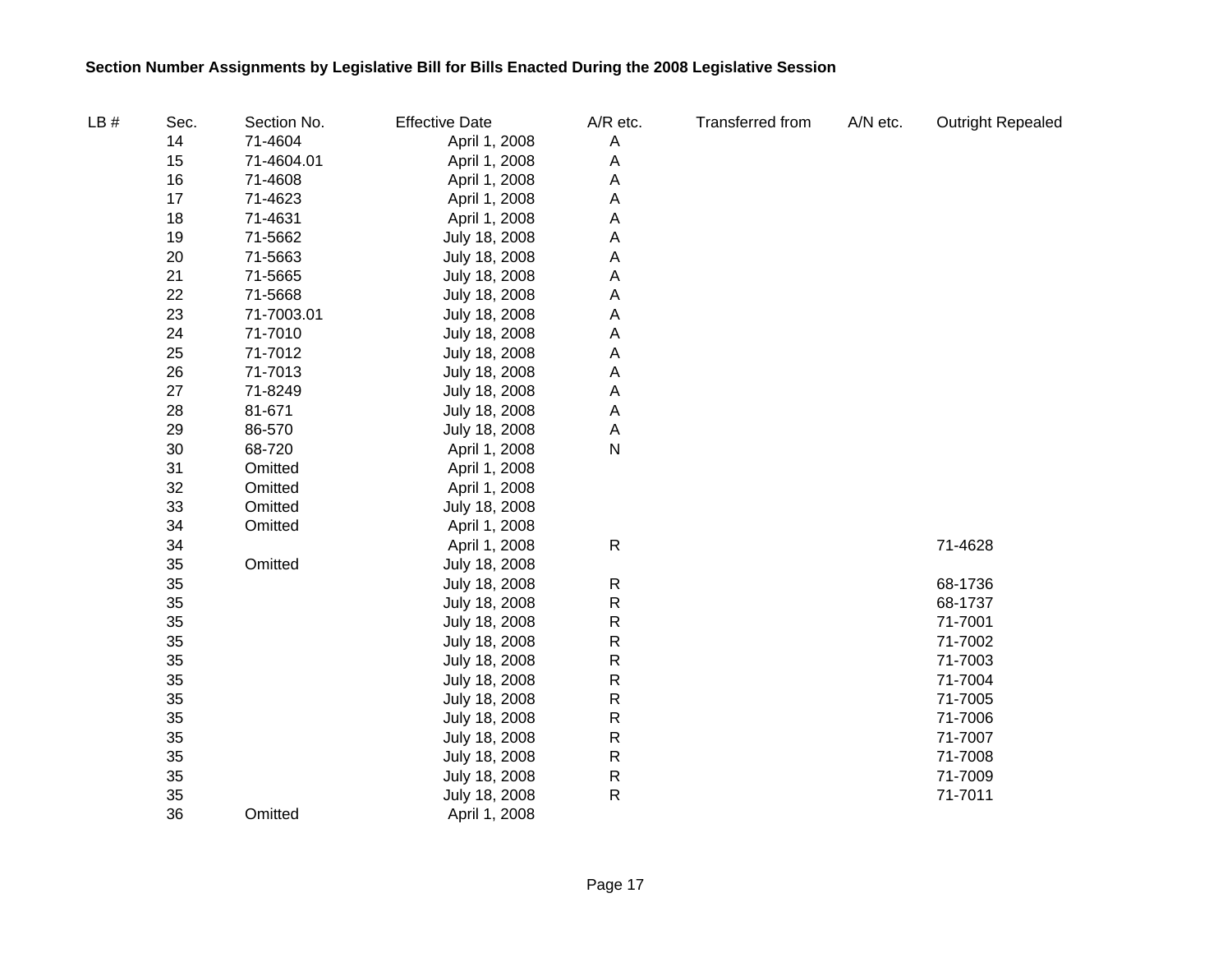| LB# | Sec.                    | Section No. | <b>Effective Date</b> | A/R etc. | Transferred from | A/N etc. | <b>Outright Repealed</b> |
|-----|-------------------------|-------------|-----------------------|----------|------------------|----------|--------------------------|
| 798 | 1                       | 46-283      | July 18, 2008         | A        |                  |          |                          |
|     | 2                       | 46-286      | July 18, 2008         | A        |                  |          |                          |
|     | 3                       | 46-287      | July 18, 2008         | A        |                  |          |                          |
|     | 4                       | 46-291      | July 18, 2008         | A        |                  |          |                          |
|     | 5                       | 46-299      | July 18, 2008         | Α        |                  |          |                          |
|     | 6                       | Omitted     | July 18, 2008         |          |                  |          |                          |
| 805 | 1                       | 66-1618     | July 18, 2008         | A        |                  |          |                          |
|     | 2                       | Omitted     | July 18, 2008         |          |                  |          |                          |
| 806 | 1                       | 14-102      | July 18, 2008         | A        |                  |          |                          |
|     | $\overline{\mathbf{c}}$ | 15-220      | July 18, 2008         | Α        |                  |          |                          |
|     | 3                       | 16-206      | July 18, 2008         | Α        |                  |          |                          |
|     | 4                       | 17-526      | July 18, 2008         | Α        |                  |          |                          |
|     | 5                       | 20-126.01   | July 18, 2008         | Α        |                  |          |                          |
|     | 6                       | 20-127      | July 18, 2008         | Α        |                  |          |                          |
|     | 7                       | 20-128      | July 18, 2008         | Α        |                  |          |                          |
|     | 8                       | 20-129      | July 18, 2008         | Α        |                  |          |                          |
|     | 9                       | 20-131.02   | July 18, 2008         | Α        |                  |          |                          |
|     | 10                      | 20-131.04   | July 18, 2008         | Α        |                  |          |                          |
|     | 11                      | 28-1009.01  | July 18, 2008         | Α        |                  |          |                          |
|     | 12                      | 49-801      | July 18, 2008         | Α        |                  |          |                          |
|     | 13                      | 54-603      | July 18, 2008         | Α        |                  |          |                          |
|     | 14                      | 54-614      | July 18, 2008         | Α        |                  |          |                          |
|     | 15                      | Omitted     | July 18, 2008         |          |                  |          |                          |
| 821 | 1                       | 81-8,210    | July 18, 2008         | A        |                  |          |                          |
|     | $\overline{\mathbf{c}}$ | 81-8,211    | July 18, 2008         | Α        |                  |          |                          |
|     | 3                       | 81-8,212    | July 18, 2008         | A        |                  |          |                          |
|     | 4                       | 81-8,213    | July 18, 2008         | Α        |                  |          |                          |
|     | 5                       | 81-8,220    | July 18, 2008         | Α        |                  |          |                          |
|     | 6                       | 81-8,224    | July 18, 2008         | Α        |                  |          |                          |
|     | 7                       | 81-8,227    | July 18, 2008         | Α        |                  |          |                          |
|     | 8                       | 81-8,228    | July 18, 2008         | A        |                  |          |                          |
|     | 9                       | 81-8,300    | July 18, 2008         | A        |                  |          |                          |
|     | 10                      | 81-8,305    | July 18, 2008         | A        |                  |          |                          |
|     | 11                      | Omitted     | July 18, 2008         |          |                  |          |                          |
| 822 | 1                       | 50-1204     | July 18, 2008         | A        |                  |          |                          |
|     | $\overline{2}$          | 50-1205.01  | July 18, 2008         | A        |                  |          |                          |

Page 18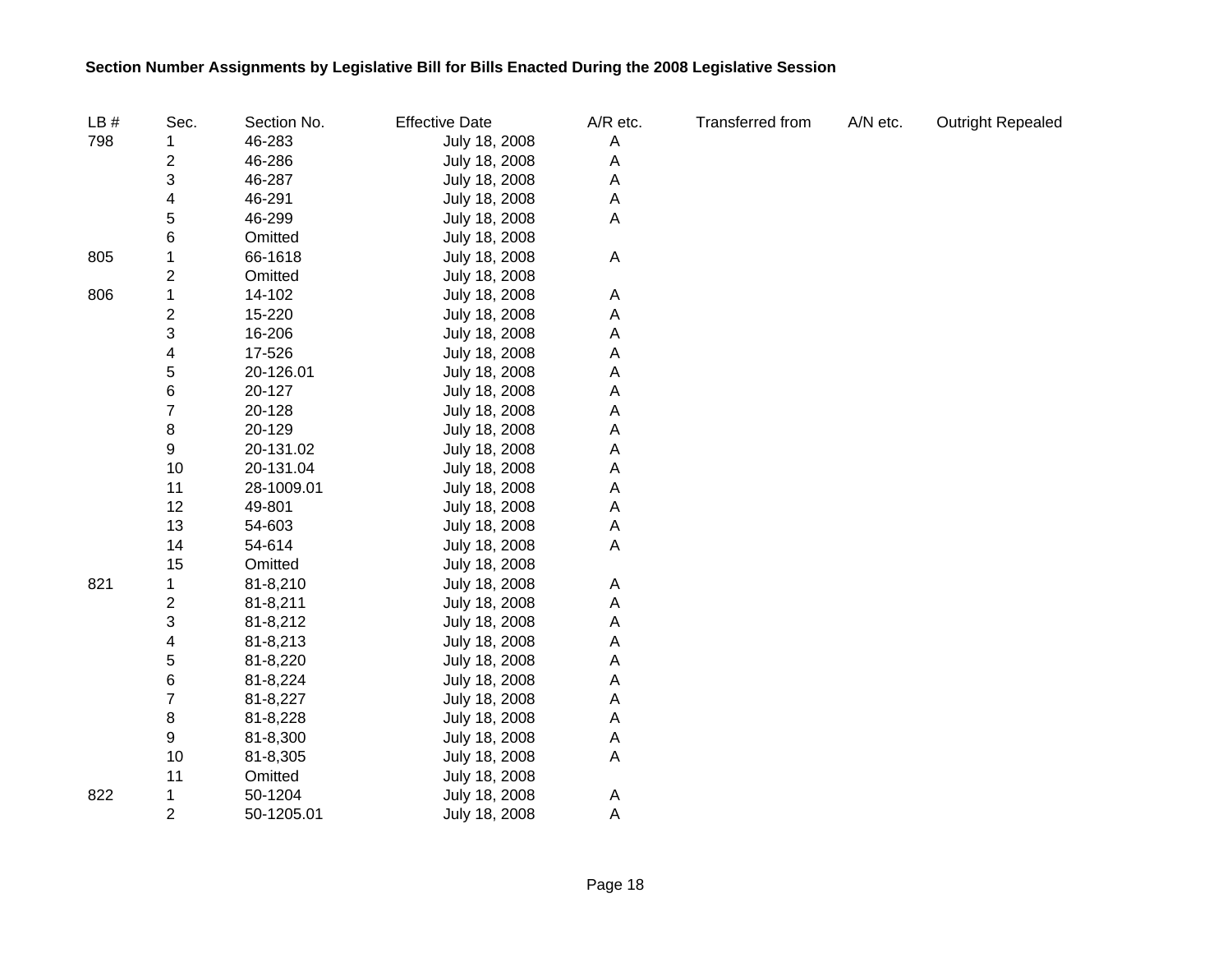| LB# | Sec.                    | Section No. | <b>Effective Date</b> | A/R etc.     | Transferred from | A/N etc. | <b>Outright Repealed</b> |
|-----|-------------------------|-------------|-----------------------|--------------|------------------|----------|--------------------------|
|     | 3                       | 50-1206     | July 18, 2008         | A            |                  |          |                          |
|     | 4                       | 84-304      | July 18, 2008         | A            |                  |          |                          |
|     | 5                       | Omitted     | July 18, 2008         |              |                  |          |                          |
| 823 | 1                       | 86-501      | July 18, 2008         | A            |                  |          |                          |
|     | $\overline{\mathbf{c}}$ | 86-506      | July 18, 2008         | A            |                  |          |                          |
|     | 3                       | 86-516      | July 18, 2008         | Α            |                  |          |                          |
|     | 4                       | 86-520      | July 18, 2008         | Α            |                  |          |                          |
|     | 5                       | 86-521      | July 18, 2008         | Α            |                  |          |                          |
|     | 6                       | 86-524.01   | July 18, 2008         | N            |                  |          |                          |
|     | 7                       | 86-526      | July 18, 2008         | Α            |                  |          |                          |
|     | 8                       | 86-527      | July 18, 2008         | Α            |                  |          |                          |
|     | 9                       | 86-528      | July 18, 2008         | A            |                  |          |                          |
|     | 10                      | 86-529      | July 18, 2008         | Α            |                  |          |                          |
|     | 11                      | 86-530      | July 18, 2008         | Α            |                  |          |                          |
|     | 12                      | 86-552      | July 18, 2008         | A            |                  |          |                          |
|     | 13                      | 86-562      | July 18, 2008         | Α            |                  |          |                          |
|     | 14                      | 86-563      | July 18, 2008         | A            |                  |          |                          |
|     | 15                      | 86-564      | July 18, 2008         | Α            |                  |          |                          |
|     | 16                      | 86-565      | July 18, 2008         | Α            |                  |          |                          |
|     | 17                      | 86-569      | July 18, 2008         | Α            |                  |          |                          |
|     | 18                      | 86-570      | July 18, 2008         | Α            |                  |          |                          |
|     | 19                      | 86-571      | July 18, 2008         | Α            |                  |          |                          |
|     | 20                      | 86-572      | July 18, 2008         | A            |                  |          |                          |
|     | 21                      | 86-573      | July 18, 2008         | Α            |                  |          |                          |
|     | 22                      | Omitted     | July 18, 2008         |              |                  |          |                          |
|     | 23                      | Omitted     | July 18, 2008         |              |                  |          |                          |
|     | 23                      |             | July 18, 2008         | R            |                  |          | 86-531                   |
|     | 23                      |             | July 18, 2008         | $\mathsf R$  |                  |          | 86-532                   |
|     | 23                      |             | July 18, 2008         | $\mathsf{R}$ |                  |          | 86-533                   |
|     | 23                      |             | July 18, 2008         | R            |                  |          | 86-534                   |
|     | 23                      |             | July 18, 2008         | R            |                  |          | 86-535                   |
|     | 23                      |             | July 18, 2008         | R            |                  |          | 86-536                   |
|     | 23                      |             | July 18, 2008         | R            |                  |          | 86-537                   |
|     | 23                      |             | July 18, 2008         | R            |                  |          | 86-538                   |
|     | 23                      |             | July 18, 2008         | R            |                  |          | 86-539                   |
|     | 23                      |             | July 18, 2008         | R            |                  |          | 86-540                   |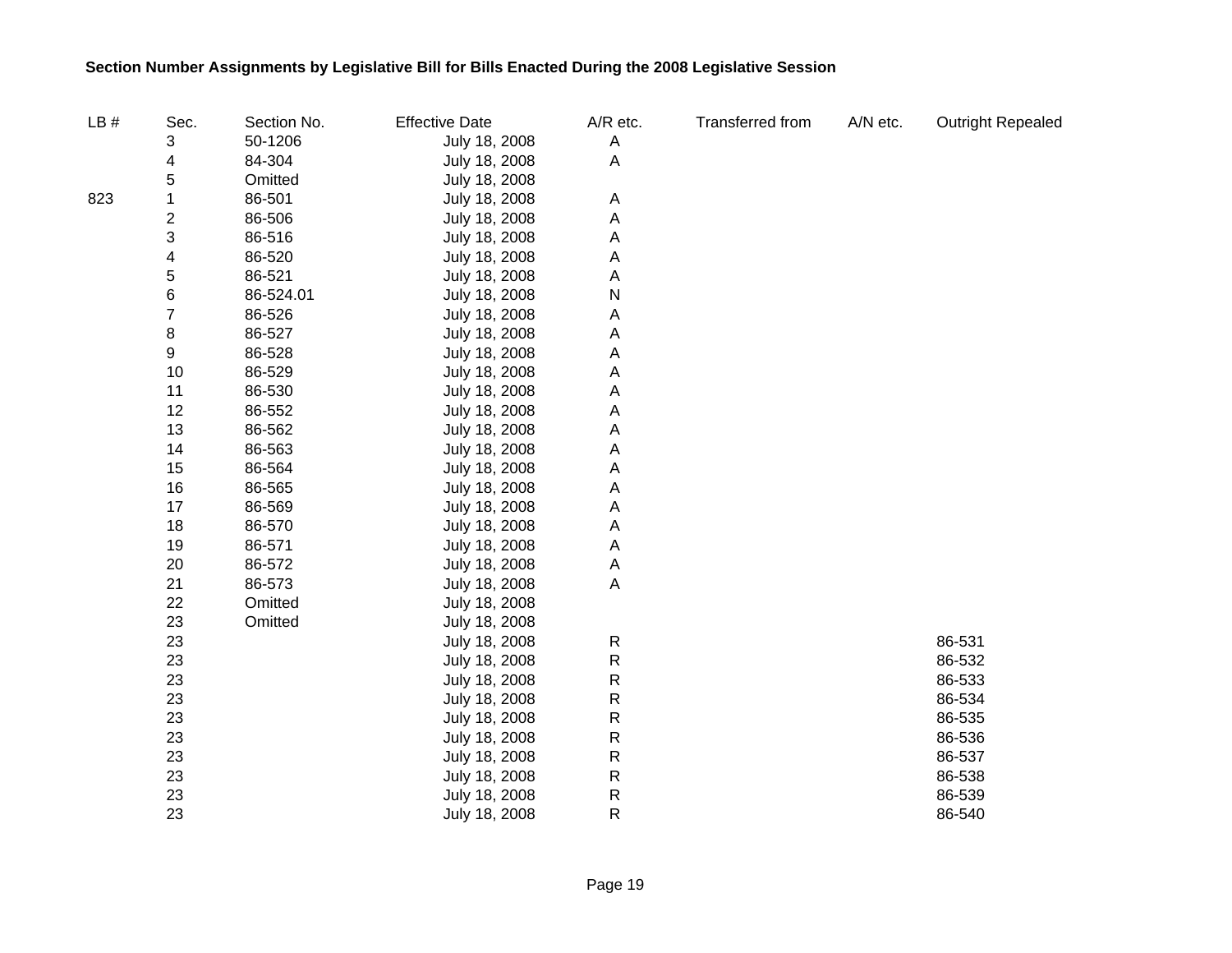| LB#  | Sec.                    | Section No. | <b>Effective Date</b> | A/R etc.     | Transferred from | A/N etc. | <b>Outright Repealed</b> |
|------|-------------------------|-------------|-----------------------|--------------|------------------|----------|--------------------------|
|      | 23                      |             | July 18, 2008         | R            |                  |          | 86-541                   |
|      | 23                      |             | July 18, 2008         | $\mathsf{R}$ |                  |          | 86-542                   |
|      | 23                      |             | July 18, 2008         | ${\sf R}$    |                  |          | 86-543                   |
|      | 23                      |             | July 18, 2008         | ${\sf R}$    |                  |          | 86-544                   |
|      | 23                      |             | July 18, 2008         | ${\sf R}$    |                  |          | 86-545                   |
|      | 23                      |             | July 18, 2008         | R            |                  |          | 86-546                   |
|      | 23                      |             | July 18, 2008         | ${\sf R}$    |                  |          | 86-547                   |
|      | 23                      |             | July 18, 2008         | R            |                  |          | 86-548                   |
|      | 23                      |             | July 18, 2008         | R            |                  |          | 86-549                   |
|      | 23                      |             | July 18, 2008         | R            |                  |          | 86-553                   |
| 830  | 1                       | 68-901      | July 18, 2008         | A            |                  |          |                          |
|      | $\overline{\mathbf{c}}$ | 68-950      | July 18, 2008         | N            |                  |          |                          |
|      | 3                       | 68-951      | July 18, 2008         | N            |                  |          |                          |
|      | 4                       | 68-952      | July 18, 2008         | N            |                  |          |                          |
|      | 5                       | 68-953      | July 18, 2008         | N            |                  |          |                          |
|      | 6                       | 68-954      | July 18, 2008         | N            |                  |          |                          |
|      | $\overline{7}$          | 68-955      | July 18, 2008         | N            |                  |          |                          |
|      | 8                       | 68-956      | July 18, 2008         | N            |                  |          |                          |
|      | 9                       | 71-7611     | July 18, 2008         | A            |                  |          |                          |
|      | 10                      | Omitted     | July 18, 2008         |              |                  |          |                          |
| 830A |                         | Omitted     | July 18, 2008         |              |                  |          |                          |
| 837  | 1                       | 74-1334     | July 18, 2008         | A            |                  |          |                          |
|      | 2                       | Omitted     | July 18, 2008         |              |                  |          |                          |
| 838  | 1                       | 32-202      | January 1, 2009       | A            |                  |          |                          |
|      | 2                       | 32-947      | January 1, 2009       | A            |                  |          |                          |
|      | 3                       | 32-953      | January 1, 2009       | A            |                  |          |                          |
|      | 4                       | 32-954      | January 1, 2009       | A            |                  |          |                          |
|      | 5                       | 32-957      | January 1, 2009       | A            |                  |          |                          |
|      | 6                       | Omitted     | January 1, 2009       |              |                  |          |                          |
|      | 7                       | Omitted     | January 1, 2009       |              |                  |          |                          |
|      | 8                       | Omitted     | January 1, 2009       |              |                  |          |                          |
|      | 8                       |             | January 1, 2009       | $\mathsf{R}$ |                  |          | 32-955                   |
| 844  | 1                       | 28-416      | July 18, 2008         | A            |                  |          |                          |
|      | 2                       | Omitted     | July 18, 2008         |              |                  |          |                          |
| 845  | 1                       | 75-363      | July 18, 2008         | A            |                  |          |                          |
|      | $\overline{2}$          | 75-369.03   | July 18, 2008         | A            |                  |          |                          |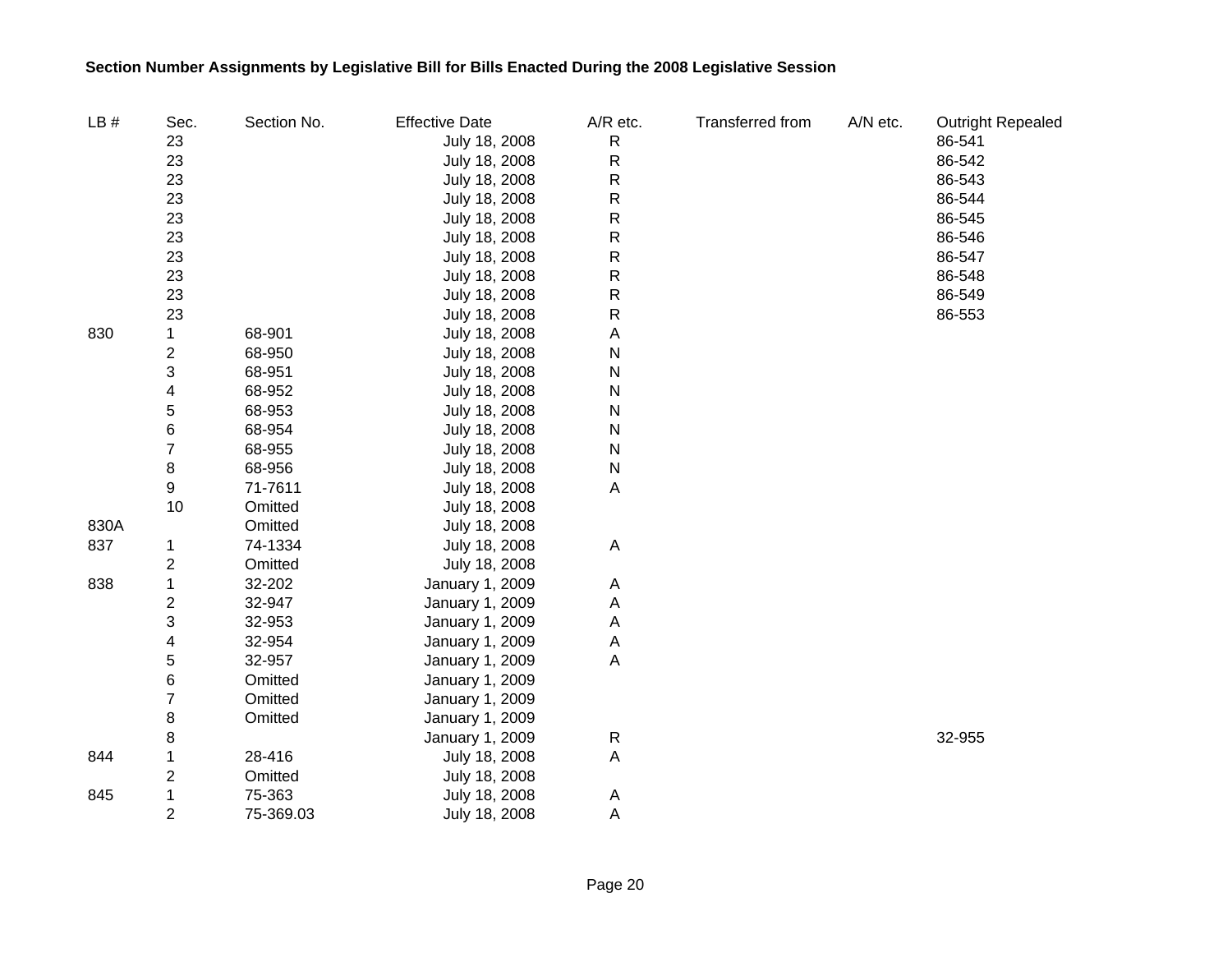| LB# | Sec.           | Section No. | <b>Effective Date</b> | A/R etc. | <b>Transferred from</b> | A/N etc. | <b>Outright Repealed</b> |
|-----|----------------|-------------|-----------------------|----------|-------------------------|----------|--------------------------|
|     | 3              | 75-369.06   | July 18, 2008         | Α        |                         |          |                          |
|     | 4              | Omitted     | July 18, 2008         |          |                         |          |                          |
| 846 | 1              | 39-2215     | July 18, 2008         | A        |                         |          |                          |
|     | 2              | 66-482      | July 18, 2008         | А        |                         |          |                          |
|     | 3              | 66-485      | July 18, 2008         | Α        |                         |          |                          |
|     | 4              | 66-488      | July 18, 2008         | Α        |                         |          |                          |
|     | 5              | 66-489      | July 1, 2009          | Α        |                         |          |                          |
|     | 6              | 66-489.01   | July 18, 2008         | Α        |                         |          |                          |
|     | $\overline{7}$ | 66-495.01   | July 18, 2008         | Α        |                         |          |                          |
|     | 8              | 66-499      | July 1, 2009          | Α        |                         |          |                          |
|     | 9              | 66-4,103    | July 18, 2008         | Α        |                         |          |                          |
|     | 10             | 66-4,105    | July 1, 2009          | Α        |                         |          |                          |
|     | 11             | 66-489.02   | July 18, 2008         | N        |                         |          |                          |
|     | 12             | 66-4,114    | July 18, 2008         | Α        |                         |          |                          |
|     | 13             | 66-4,145    | July 1, 2009          | Α        |                         |          |                          |
|     | 14             | 66-4,146    | July 1, 2009          | Α        |                         |          |                          |
|     | 15             | 66-697      | July 18, 2008         | Α        |                         |          |                          |
|     | 16             | 66-6,107    | July 1, 2009          | А        |                         |          |                          |
|     | 17             | 66-6,109.02 | July 18, 2008         | N        |                         |          |                          |
|     | 18             | 66-6,109    | July 1, 2009          | А        |                         |          |                          |
|     | 19             | 66-6,111    | July 18, 2008         | А        |                         |          |                          |
|     | 20             | 66-726      | July 18, 2008         | A        |                         |          |                          |
|     | 21             | 84-612      | July 18, 2008         | Α        |                         |          |                          |
|     | 22             | Omitted     | July 18, 2008         |          |                         |          |                          |
|     | 23             | Omitted     | July 1, 2009          |          |                         |          |                          |
|     | 24             | Omitted     | July 18, 2008         |          |                         |          |                          |
| 848 | 1              | 21-2901     | July 18, 2008         | Α        |                         |          |                          |
|     | 2              | 21-2903     | July 18, 2008         | Α        |                         |          |                          |
|     | 3              | 21-2910     | July 18, 2008         | Α        |                         |          |                          |
|     | 4              | 21-2922     | July 18, 2008         | Α        |                         |          |                          |
|     | 5              | 21-2929     | July 18, 2008         | Α        |                         |          |                          |
|     | 6              | 21-2930     | July 18, 2008         | Α        |                         |          |                          |
|     | 7              | 21-2935     | July 18, 2008         | Α        |                         |          |                          |
|     | 8              | 21-2939     | July 18, 2008         | Α        |                         |          |                          |
|     | 9              | 21-2945     | July 18, 2008         | A        |                         |          |                          |
|     | 10             | 21-2949     | July 18, 2008         | А        |                         |          |                          |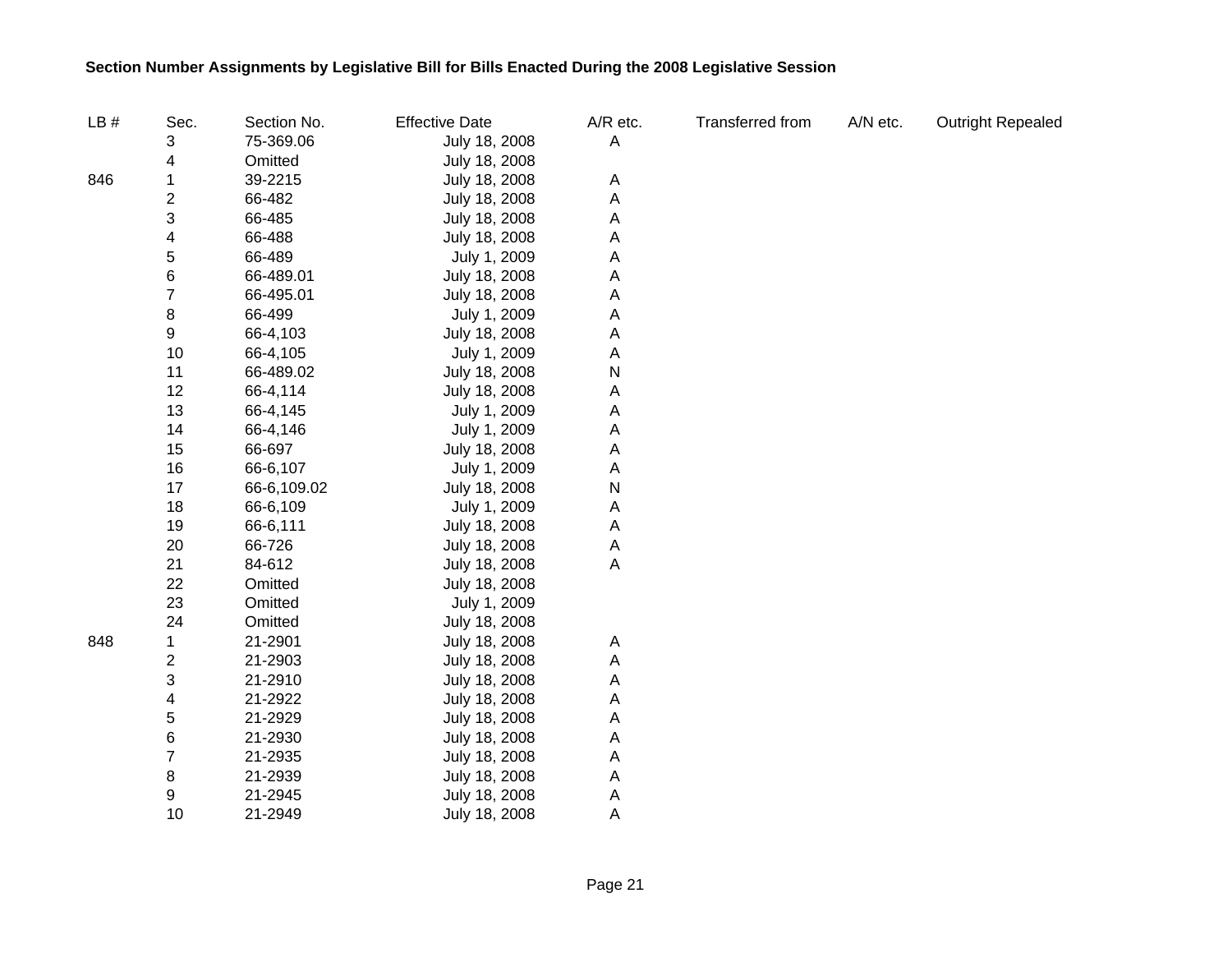| LB# | Sec.           | Section No. | <b>Effective Date</b> | A/R etc.    | Transferred from | A/N etc. | <b>Outright Repealed</b> |
|-----|----------------|-------------|-----------------------|-------------|------------------|----------|--------------------------|
|     | 11             | 21-2950     | July 18, 2008         | A           |                  |          |                          |
|     | 12             | 21-2951     | July 18, 2008         | A           |                  |          |                          |
|     | 13             | 21-2952     | July 18, 2008         | Α           |                  |          |                          |
|     | 14             | 21-2953     | July 18, 2008         | Α           |                  |          |                          |
|     | 15             | 21-2955     | July 18, 2008         | Α           |                  |          |                          |
|     | 16             | 21-2956     | July 18, 2008         | A           |                  |          |                          |
|     | 17             | 21-2959     | July 18, 2008         | Α           |                  |          |                          |
|     | 18             | 21-2960     | July 18, 2008         | Α           |                  |          |                          |
|     | 19             | 21-2978     | July 18, 2008         | Α           |                  |          |                          |
|     | 20             | 21-2980     | July 18, 2008         | Α           |                  |          |                          |
|     | 21             | 21-2981.01  | July 18, 2008         | ${\sf N}$   |                  |          |                          |
|     | 22             | 21-2981.02  | July 18, 2008         | N           |                  |          |                          |
|     | 23             | 21-2981.03  | July 18, 2008         | N           |                  |          |                          |
|     | 24             | 21-2982     | July 18, 2008         | Α           |                  |          |                          |
|     | 25             | 21-2992     | July 18, 2008         | А           |                  |          |                          |
|     | 26             | 21-29,110   | July 18, 2008         | Α           |                  |          |                          |
|     | $27\,$         | 21-29,117   | July 18, 2008         | Α           |                  |          |                          |
|     | 28             | 21-29,122   | July 18, 2008         | Α           |                  |          |                          |
|     | 29             | 21-29,123   | July 18, 2008         | Α           |                  |          |                          |
|     | 30             | 21-29,124   | July 18, 2008         | А           |                  |          |                          |
|     | 31             | 21-29,125   | July 18, 2008         | А           |                  |          |                          |
|     | 32             | 21-29,126   | July 18, 2008         | A           |                  |          |                          |
|     | 33             | 21-29,127   | July 18, 2008         | $\mathsf A$ |                  |          |                          |
|     | 34             | Omitted     | July 18, 2008         |             |                  |          |                          |
|     | 35             | Omitted     | July 18, 2008         |             |                  |          |                          |
|     | 35             |             | July 18, 2008         | ${\sf R}$   |                  |          | 21-29,118                |
|     | 35             |             | July 18, 2008         | ${\sf R}$   |                  |          | 21-29,119                |
|     | 35             |             | July 18, 2008         | ${\sf R}$   |                  |          | 21-29,120                |
|     | 35             |             | July 18, 2008         | ${\sf R}$   |                  |          | 21-29,121                |
|     | 35             |             | July 18, 2008         | ${\sf R}$   |                  |          | 21-29,128                |
| 850 | 1              | 79-506      | July 18, 2008         | ${\sf N}$   |                  |          |                          |
|     | $\overline{c}$ | 79-2119     | July 18, 2008         | ${\sf N}$   |                  |          |                          |
|     | 3              | 79-1232     | July 18, 2008         | A           |                  |          |                          |
|     | 4              | Omitted     | July 18, 2008         |             |                  |          |                          |
|     | 5              | Omitted     | July 18, 2008         |             |                  |          |                          |
|     | 5              |             | July 18, 2008         | ${\sf R}$   |                  |          | 79-502                   |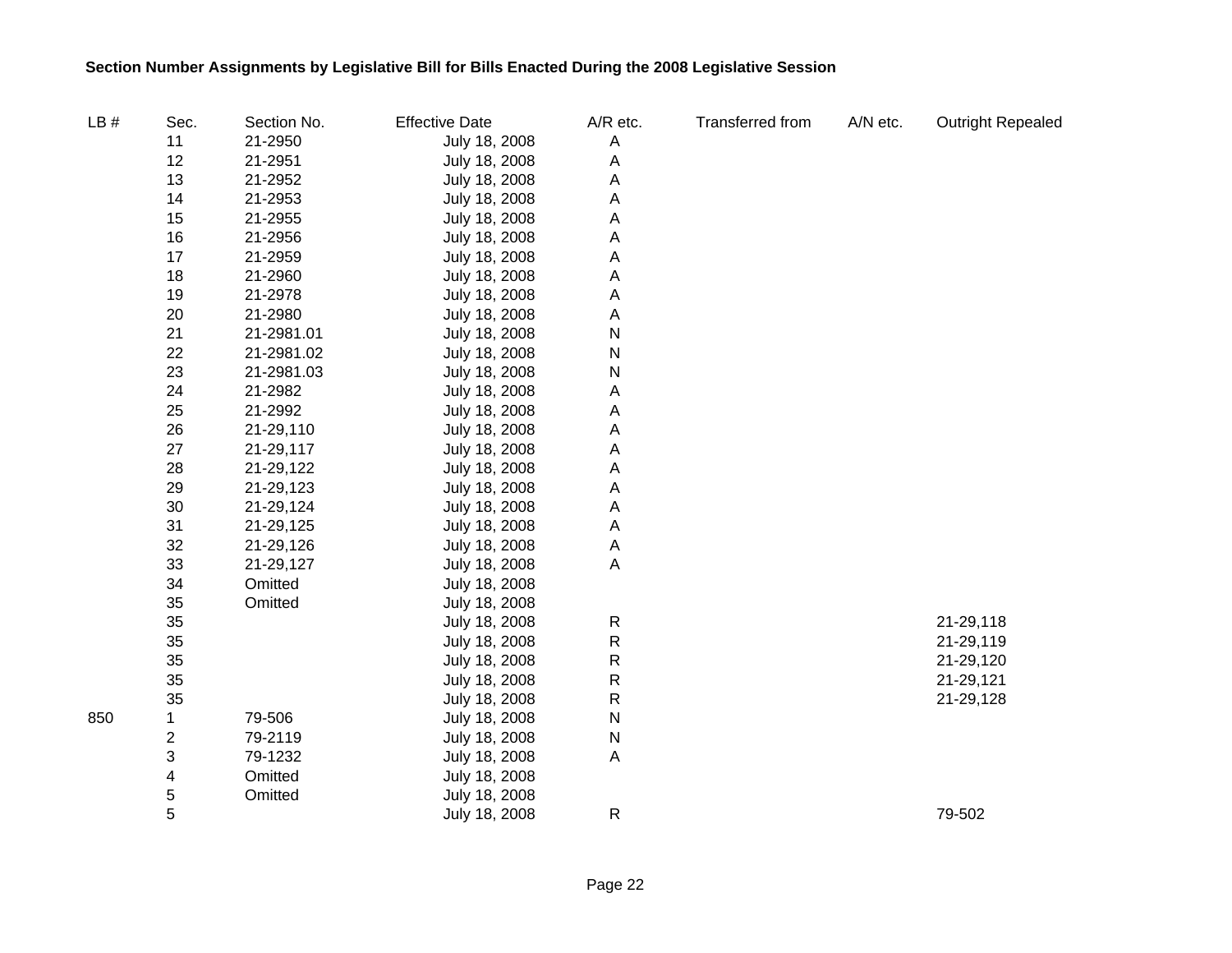| LB# | Sec.           | Section No. | <b>Effective Date</b> | A/R etc. | Transferred from | A/N etc. | <b>Outright Repealed</b> |
|-----|----------------|-------------|-----------------------|----------|------------------|----------|--------------------------|
| 851 | 1              | 8-115.01    | March 20, 2008        | Α        |                  |          |                          |
|     | 2              | $8 - 116$   | July 18, 2008         | Α        |                  |          |                          |
|     | 3              | $8 - 120$   | July 18, 2008         | Α        |                  |          |                          |
|     | 4              | $8 - 122$   | July 18, 2008         | A        |                  |          |                          |
|     | 5              | 8-143.01    | March 20, 2008        | Α        |                  |          |                          |
|     | 6              | 8-157       | March 20, 2008        | A        |                  |          |                          |
|     | $\overline{7}$ | $8 - 1,140$ | March 20, 2008        | Α        |                  |          |                          |
|     | 8              | 8-223       | July 18, 2008         | Α        |                  |          |                          |
|     | 9              | 8-224       | July 18, 2008         | Α        |                  |          |                          |
|     | 10             | 8-234       | March 20, 2008        | Α        |                  |          |                          |
|     | 11             | 8-355       | March 20, 2008        | Α        |                  |          |                          |
|     | 12             | 8-374       | March 20, 2008        | Α        |                  |          |                          |
|     | 13             | 8-910       | March 20, 2008        | Α        |                  |          |                          |
|     | 14             | 8-1510      | March 20, 2008        | Α        |                  |          |                          |
|     | 15             | 8-2102      | March 20, 2008        | Α        |                  |          |                          |
|     | 16             | 8-2106      | March 20, 2008        | Α        |                  |          |                          |
|     | 17             | 21-17,115   | March 20, 2008        | Α        |                  |          |                          |
|     | 18             | 25-202      | March 20, 2008        | Α        |                  |          |                          |
|     | 19             | 45-702      | July 18, 2008         | Α        |                  |          |                          |
|     | 20             | 45-703      | July 18, 2008         | Α        |                  |          |                          |
|     | 21             | 45-704      | July 18, 2008         | Α        |                  |          |                          |
|     | 22             | 45-722      | March 20, 2008        | Α        |                  |          |                          |
|     | 23             | 45-907      | July 18, 2008         | Α        |                  |          |                          |
|     | 24             | 45-922      | July 18, 2008         | Α        |                  |          |                          |
|     | 25             | 45-1006     | July 18, 2008         | Α        |                  |          |                          |
|     | 26             | 64-214      | March 20, 2008        | Α        |                  |          |                          |
|     | 27             | 9-324 UCC   | March 20, 2008        | Α        |                  |          |                          |
|     | 28             | 9-506 UCC   | July 18, 2008         | Α        |                  |          |                          |
|     | 29             | Omitted     | March 20, 2008        |          |                  |          |                          |
|     | 30             | Omitted     | July 18, 2008         |          |                  |          |                          |
|     | 31             | Omitted     | March 20, 2008        |          |                  |          |                          |
|     | 32             | Omitted     | March 20, 2008        |          |                  |          |                          |
|     | 32             |             | March 20, 2008        | R        |                  |          | 30-3206                  |
|     | 33             | Omitted     | March 20, 2008        |          |                  |          |                          |
| 853 | 1              | 44-1101     | July 18, 2008         | A        |                  |          |                          |
|     | $\overline{2}$ | 44-1102     | July 18, 2008         | Α        |                  |          |                          |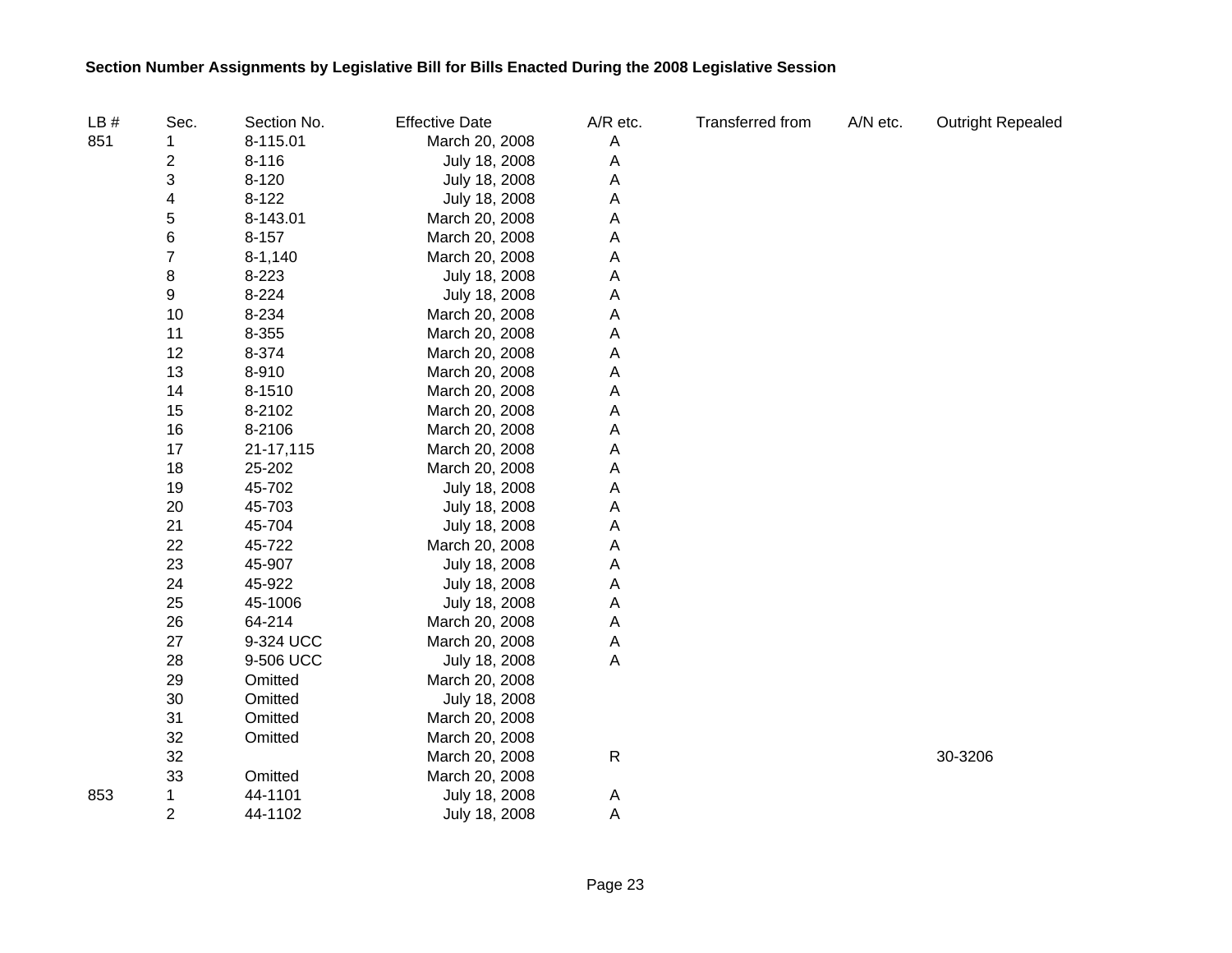| LB# | Sec.                    | Section No. | <b>Effective Date</b> | A/R etc. | Transferred from | A/N etc. | Outright Repealed |
|-----|-------------------------|-------------|-----------------------|----------|------------------|----------|-------------------|
|     | 3                       | 44-1103     | July 18, 2008         | A        |                  |          |                   |
|     | 4                       | 44-1104     | July 18, 2008         | A        |                  |          |                   |
|     | 5                       | 44-1105     | July 18, 2008         | Α        |                  |          |                   |
|     | 6                       | 44-1106     | July 18, 2008         | Α        |                  |          |                   |
|     | $\overline{7}$          | 44-1107     | July 18, 2008         | Α        |                  |          |                   |
|     | 8                       | 44-1108     | July 18, 2008         | Α        |                  |          |                   |
|     | 9                       | 44-1108.01  | July 18, 2008         | N        |                  |          |                   |
|     | 10                      | 44-1109     | July 18, 2008         | Α        |                  |          |                   |
|     | 11                      | 44-1110     | July 18, 2008         | A        |                  |          |                   |
|     | 12                      | 44-1117     | July 18, 2008         | N        |                  |          |                   |
|     | 13                      | 44-1111     | July 18, 2008         | Α        |                  |          |                   |
|     | 14                      | 44-1112     | July 18, 2008         | A        |                  |          |                   |
|     | 15                      | 44-1113     | July 18, 2008         | A        |                  |          |                   |
|     | 16                      | 44-1114     | July 18, 2008         | A        |                  |          |                   |
|     | 17                      | 44-1115     | July 18, 2008         | А        |                  |          |                   |
|     | 18                      | Omitted     | July 18, 2008         |          |                  |          |                   |
| 855 | 1                       | 13-206      | July 18, 2008         | A        |                  |          |                   |
|     | $\overline{\mathbf{c}}$ | 28-631      | July 18, 2008         | Α        |                  |          |                   |
|     | 3                       | 44-349      | July 18, 2008         | Α        |                  |          |                   |
|     | 4                       | 44-356      | July 18, 2008         | Α        |                  |          |                   |
|     | 5                       | 44-789      | January 1, 2009       | Α        |                  |          |                   |
|     | 6                       | 44-1521     | July 18, 2008         | A        |                  |          |                   |
|     | 7                       | 44-1534.01  | July 18, 2008         | N        |                  |          |                   |
|     | 8                       | 44-1601     | July 18, 2008         | Α        |                  |          |                   |
|     | 9                       | 44-1602     | July 18, 2008         | Α        |                  |          |                   |
|     | 10                      | 44-1603     | July 18, 2008         | Α        |                  |          |                   |
|     | 11                      | 44-1604     | July 18, 2008         | Α        |                  |          |                   |
|     | 12                      | 44-1605     | July 18, 2008         | Α        |                  |          |                   |
|     | 13                      | 44-1606.01  | July 18, 2008         | Α        |                  |          |                   |
|     | 14                      | 44-1606.02  | July 18, 2008         | N        |                  |          |                   |
|     | 15                      | 44-1606.03  | July 18, 2008         | N        |                  |          |                   |
|     | 16                      | 44-1607     | July 18, 2008         | Α        |                  |          |                   |
|     | 17                      | 44-1607.01  | July 18, 2008         | A        |                  |          |                   |
|     | 18                      | 44-1613     | July 18, 2008         | A        |                  |          |                   |
|     | 19                      | 44-1614     | July 18, 2008         | A        |                  |          |                   |
|     | 20                      | 44-32,106   | July 18, 2008         | Α        |                  |          |                   |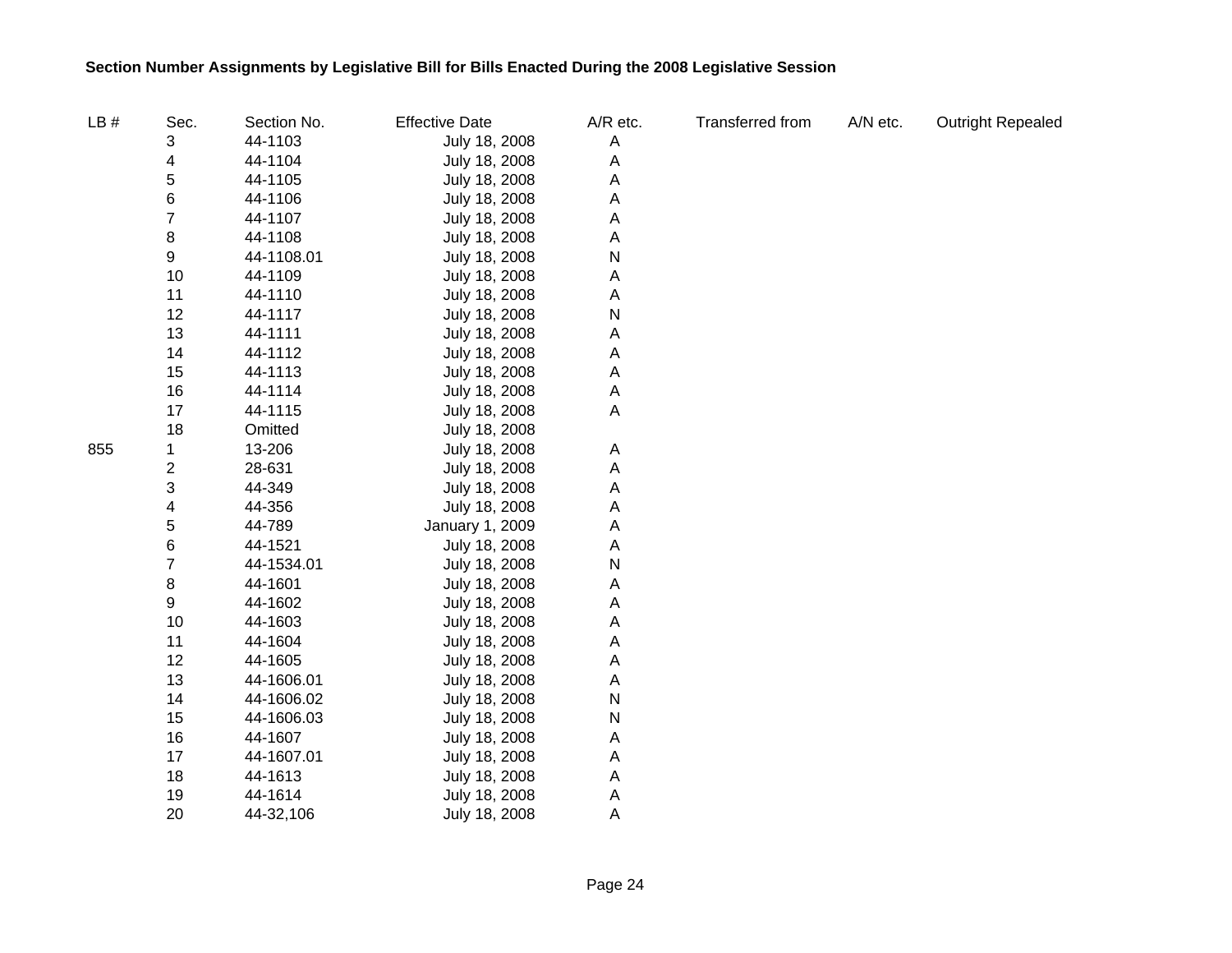| LB# | Sec.           | Section No. | <b>Effective Date</b> | A/R etc. | Transferred from | A/N etc. | <b>Outright Repealed</b> |
|-----|----------------|-------------|-----------------------|----------|------------------|----------|--------------------------|
|     | 21             | 44-3901     | July 18, 2008         | A        |                  |          |                          |
|     | 22             | 44-3902     | July 18, 2008         | A        |                  |          |                          |
|     | 23             | 44-3904     | July 18, 2008         | Α        |                  |          |                          |
|     | 24             | 44-3909     | July 18, 2008         | А        |                  |          |                          |
|     | 25             | 44-3910     | July 18, 2008         | Α        |                  |          |                          |
|     | 26             | 44-3911     | July 18, 2008         | Α        |                  |          |                          |
|     | 27             | 44-4064     | July 18, 2008         | Α        |                  |          |                          |
|     | 28             | 44-4521     | July 18, 2008         | Α        |                  |          |                          |
|     | 29             | 44-6009     | July 18, 2008         | Α        |                  |          |                          |
|     | 30             | 44-6016     | July 18, 2008         | А        |                  |          |                          |
|     | 31             | 44-6603     | July 18, 2008         | Α        |                  |          |                          |
|     | 32             | 44-6604     | July 18, 2008         | Α        |                  |          |                          |
|     | 33             | 44-8301     | July 18, 2008         | N        |                  |          |                          |
|     | 34             | 44-8302     | July 18, 2008         | N        |                  |          |                          |
|     | 35             | 44-8303     | July 18, 2008         | N        |                  |          |                          |
|     | 36             | 44-8304     | July 18, 2008         | N        |                  |          |                          |
|     | 37             | 44-8305     | July 18, 2008         | N        |                  |          |                          |
|     | 38             | 44-8306     | July 18, 2008         | N        |                  |          |                          |
|     | 39             | 44-8307     | July 18, 2008         | N        |                  |          |                          |
|     | 40             | 44-8308     | July 18, 2008         | N        |                  |          |                          |
|     | 41             | 44-8309     | July 18, 2008         | N        |                  |          |                          |
|     | 42             | 44-8310     | July 18, 2008         | N        |                  |          |                          |
|     | 43             | 44-8311     | July 18, 2008         | N        |                  |          |                          |
|     | 44             | 44-8312     | July 18, 2008         | N        |                  |          |                          |
|     | 45             | 44-8313     | July 18, 2008         | N        |                  |          |                          |
|     | 46             | 44-8314     | July 18, 2008         | N        |                  |          |                          |
|     | 47             | 44-8315     | July 18, 2008         | N        |                  |          |                          |
|     | 48             | 44-8316     | July 18, 2008         | N        |                  |          |                          |
|     | 49             | 44-7508.02  | July 18, 2008         | A        |                  |          |                          |
|     | 50             | 44-165      | July 18, 2008         | N        |                  |          |                          |
|     | 51             | 44-7613     | July 18, 2008         | Α        |                  |          |                          |
|     | 52             | Omitted     | July 18, 2008         |          |                  |          |                          |
|     | 53             | Omitted     | January 1, 2009       |          |                  |          |                          |
|     | 54             | Omitted     | July 18, 2008         |          |                  |          |                          |
| 856 | 1              | 32-564      | July 18, 2008         | A        |                  |          |                          |
|     | $\overline{2}$ | Omitted     | July 18, 2008         |          |                  |          |                          |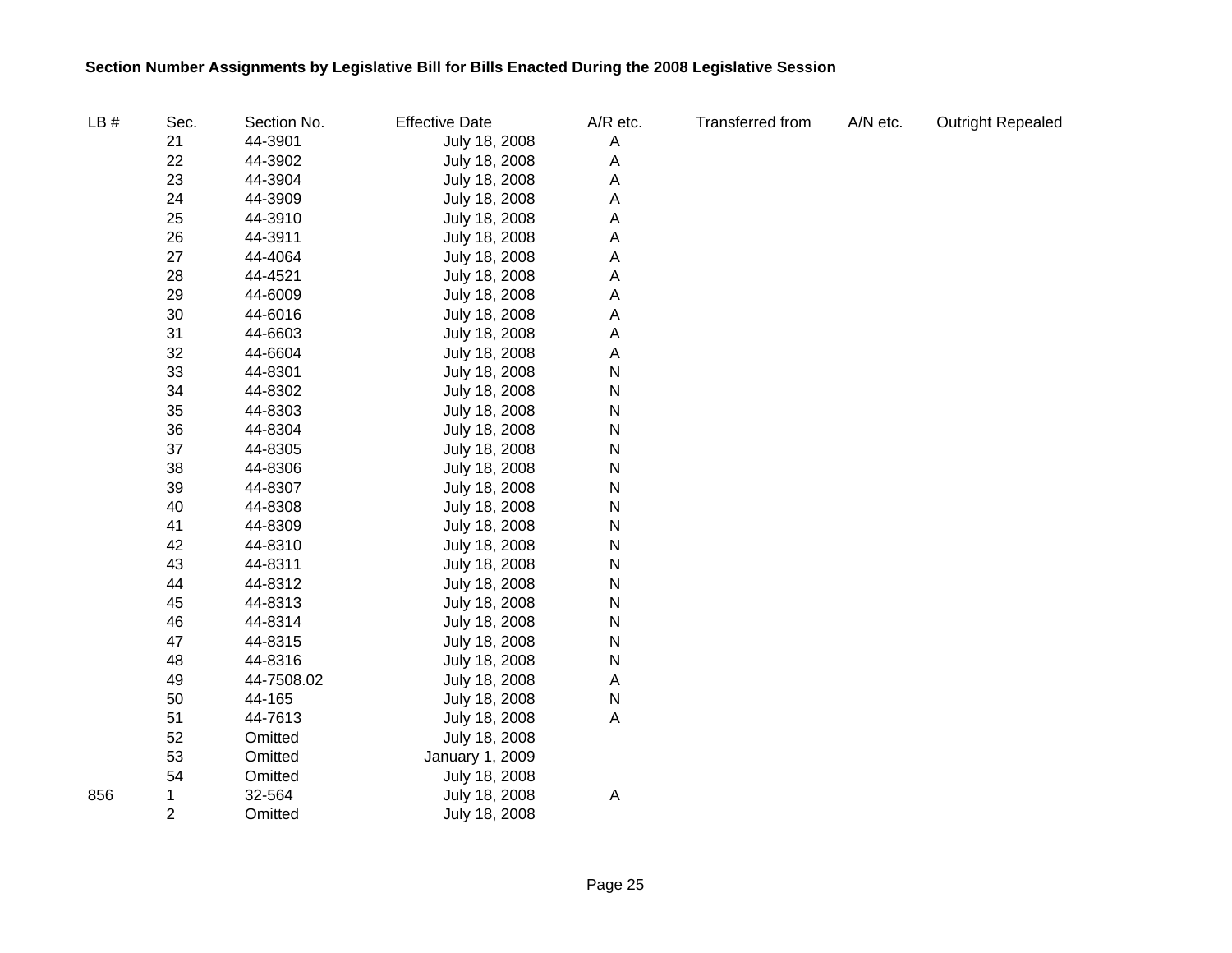| LB# | Sec.                      | Section No.  | <b>Effective Date</b> | A/R etc.     | <b>Transferred from</b> |   | A/N etc. | <b>Outright Repealed</b> |
|-----|---------------------------|--------------|-----------------------|--------------|-------------------------|---|----------|--------------------------|
| 857 |                           | 32-712       | July 18, 2008         | A            |                         |   |          |                          |
|     | 2                         | Omitted      | July 18, 2008         |              |                         |   |          |                          |
| 865 | 1                         | 37-513       | July 18, 2008         | A            |                         |   |          |                          |
|     | $\mathbf{2}$              | Omitted      | July 18, 2008         |              |                         |   |          |                          |
| 888 | 1                         | 77-2734.02   | January 1, 2008       | $\mathsf{A}$ |                         |   |          |                          |
|     | $\overline{\mathbf{c}}$   | Omitted      | January 1, 2008       |              |                         |   |          |                          |
|     | 3                         | Omitted      | January 1, 2008       |              |                         |   |          |                          |
| 889 | 1                         | 13-2901      | July 18, 2008         | ${\sf N}$    | 79-2001                 | Τ |          |                          |
|     | $\overline{c}$            | 13-2902      | July 18, 2008         | ${\sf N}$    | 79-2002                 | T |          |                          |
|     | 3                         | 13-2903      | July 18, 2008         | ${\sf N}$    | 79-2003                 | T |          |                          |
|     | 4                         | 13-2904      | July 18, 2008         | N            | 79-2004                 | Т |          |                          |
|     | 5                         | 13-2905      | July 18, 2008         | N            | 79-2005                 | T |          |                          |
|     | 6                         | 13-2906      | July 18, 2008         | N            | 79-2006                 | T |          |                          |
|     | $\overline{7}$            | 13-2907      | July 18, 2008         | N            | 79-2007                 | Τ |          |                          |
|     | 8                         | 13-2908      | July 18, 2008         | N            | 79-2008                 | Т |          |                          |
|     | 9                         | 13-2909      | July 18, 2008         | N            | 79-2009                 | T |          |                          |
|     | 10                        | 13-2910      | July 18, 2008         | N            | 79-2010                 | T |          |                          |
|     | 11                        | 13-2911      | July 18, 2008         | N            | 79-2011                 | Τ |          |                          |
|     | 12                        | 13-2912      | July 18, 2008         | ${\sf N}$    | 79-2012                 | Τ |          |                          |
|     | 13                        | 13-2913      | July 18, 2008         | ${\sf N}$    | 79-2013                 | T |          |                          |
|     | 14                        | 13-2914      | July 18, 2008         | N            |                         |   |          |                          |
|     | 15                        | Omitted      | July 18, 2008         |              |                         |   |          |                          |
|     | 16                        | Omitted      | July 18, 2008         |              |                         |   |          |                          |
|     | 16                        |              | July 18, 2008         | ${\sf R}$    |                         |   |          | 79-2014                  |
|     | 16                        |              | July 18, 2008         | $\mathsf R$  |                         |   |          | 79-2015                  |
| 893 | 1                         | 77-1834      | July 18, 2008         | A            |                         |   |          |                          |
|     | $\boldsymbol{2}$          | 77-1914      | July 18, 2008         | A            |                         |   |          |                          |
|     | $\ensuremath{\mathsf{3}}$ | 77-1917      | July 18, 2008         | A            |                         |   |          |                          |
|     | 4                         | Omitted      | July 18, 2008         |              |                         |   |          |                          |
| 895 | 1                         | 18-2720      | April 18, 2008        | A            |                         |   |          |                          |
|     | $\boldsymbol{2}$          | 77-27,187.01 | April 18, 2008        | A            |                         |   |          |                          |
|     | 3                         | 77-27,187.02 | April 18, 2008        | A            |                         |   |          |                          |
|     | 4                         | 77-27,188    | April 18, 2008        | A            |                         |   |          |                          |
|     | 5                         | 77-27,196.01 | April 18, 2008        | A            |                         |   |          |                          |
|     | $\,$ 6 $\,$               | 77-5701      | April 18, 2008        | A            |                         |   |          |                          |
|     | $\overline{7}$            | 77-5703      | April 18, 2008        | A            |                         |   |          |                          |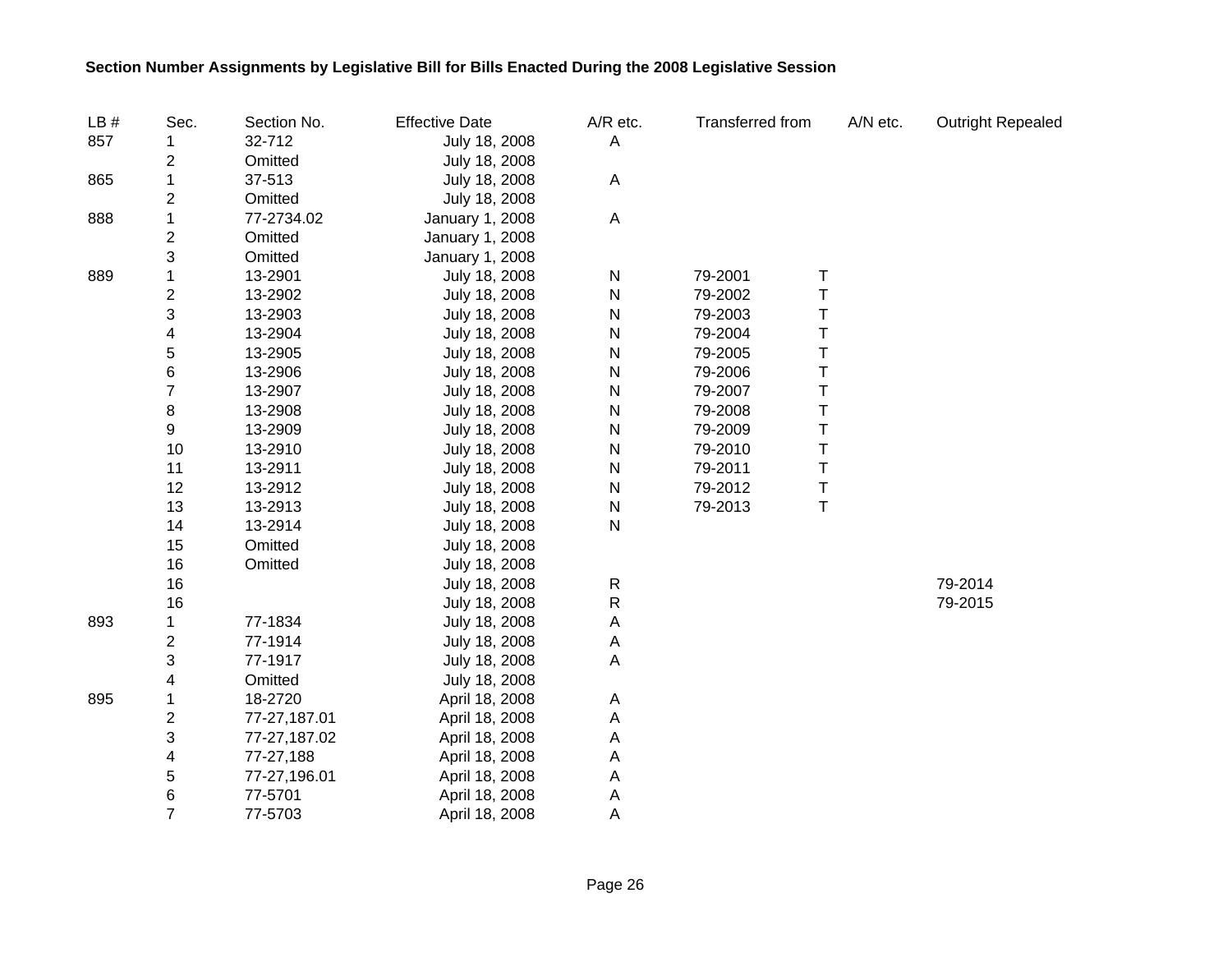| LB# | Sec.                    | Section No. | <b>Effective Date</b> | A/R etc. | Transferred from | A/N etc. | <b>Outright Repealed</b> |
|-----|-------------------------|-------------|-----------------------|----------|------------------|----------|--------------------------|
|     | 8                       | 77-5707.01  | April 18, 2008        | N        |                  |          |                          |
|     | 9                       | 77-5708     | April 18, 2008        | Α        |                  |          |                          |
|     | 10                      | 77-5712     | April 18, 2008        | Α        |                  |          |                          |
|     | 11                      | 77-5714     | April 18, 2008        | Α        |                  |          |                          |
|     | 12                      | 77-5715     | April 18, 2008        | Α        |                  |          |                          |
|     | 13                      | 77-5719.01  | April 18, 2008        | Ν        |                  |          |                          |
|     | 14                      | 77-5719.02  | April 18, 2008        | Ν        |                  |          |                          |
|     | 15                      | 77-5723     | April 18, 2008        | Α        |                  |          |                          |
|     | 16                      | 77-5725     | April 18, 2008        | Α        |                  |          |                          |
|     | 17                      | 77-5726     | April 18, 2008        | Α        |                  |          |                          |
|     | 18                      | 77-5727     | April 18, 2008        | Α        |                  |          |                          |
|     | 19                      | 77-5731     | April 18, 2008        | A        |                  |          |                          |
|     | 20                      | 77-5735     | April 18, 2008        | N        |                  |          |                          |
|     | 21                      | Omitted     | April 18, 2008        |          |                  |          |                          |
|     | 22                      | Omitted     | April 18, 2008        |          |                  |          |                          |
| 896 |                         | 49-801.01   | March 11, 2008        | A        |                  |          |                          |
|     | $\overline{\mathbf{c}}$ | Omitted     | March 11, 2008        |          |                  |          |                          |
|     | 3                       | Omitted     | March 11, 2008        |          |                  |          |                          |
| 898 | 1                       | 59-1502     | July 18, 2008         | A        |                  |          |                          |
|     | $\overline{\mathbf{c}}$ | 59-1505     | July 18, 2008         | A        |                  |          |                          |
|     | 3                       | Omitted     | July 18, 2008         |          |                  |          |                          |
| 902 | 1                       | 28-405      | July 18, 2008         | A        |                  |          |                          |
|     | $\overline{c}$          | 28-410      | January 1, 2009       | A        |                  |          |                          |
|     | 3                       | Omitted     | July 18, 2008         |          |                  |          |                          |
|     | 4                       | Omitted     | January 1, 2009       |          |                  |          |                          |
|     | 5                       | Omitted     | July 18, 2008         |          |                  |          |                          |
| 904 | 1                       | 80-403      | July 18, 2008         | A        |                  |          |                          |
|     | $\overline{\mathbf{c}}$ | Omitted     | July 18, 2008         |          |                  |          |                          |
| 907 | 1                       | 21-1905     | July 18, 2008         | A        |                  |          |                          |
|     | $\overline{\mathbf{c}}$ | 21-2005     | July 18, 2008         | Α        |                  |          |                          |
|     | 3                       | 21-2604     | July 18, 2008         | Α        |                  |          |                          |
|     | 4                       | 21-2611     | July 18, 2008         | Α        |                  |          |                          |
|     | 5                       | Omitted     | July 18, 2008         |          |                  |          |                          |
| 911 | 1                       | 60-462      | July 18, 2008         | A        |                  |          |                          |
|     | $\boldsymbol{2}$        | 60-462.02   | July 18, 2008         | N        |                  |          |                          |
|     | 3                       | 60-463      | July 18, 2008         | A        |                  |          |                          |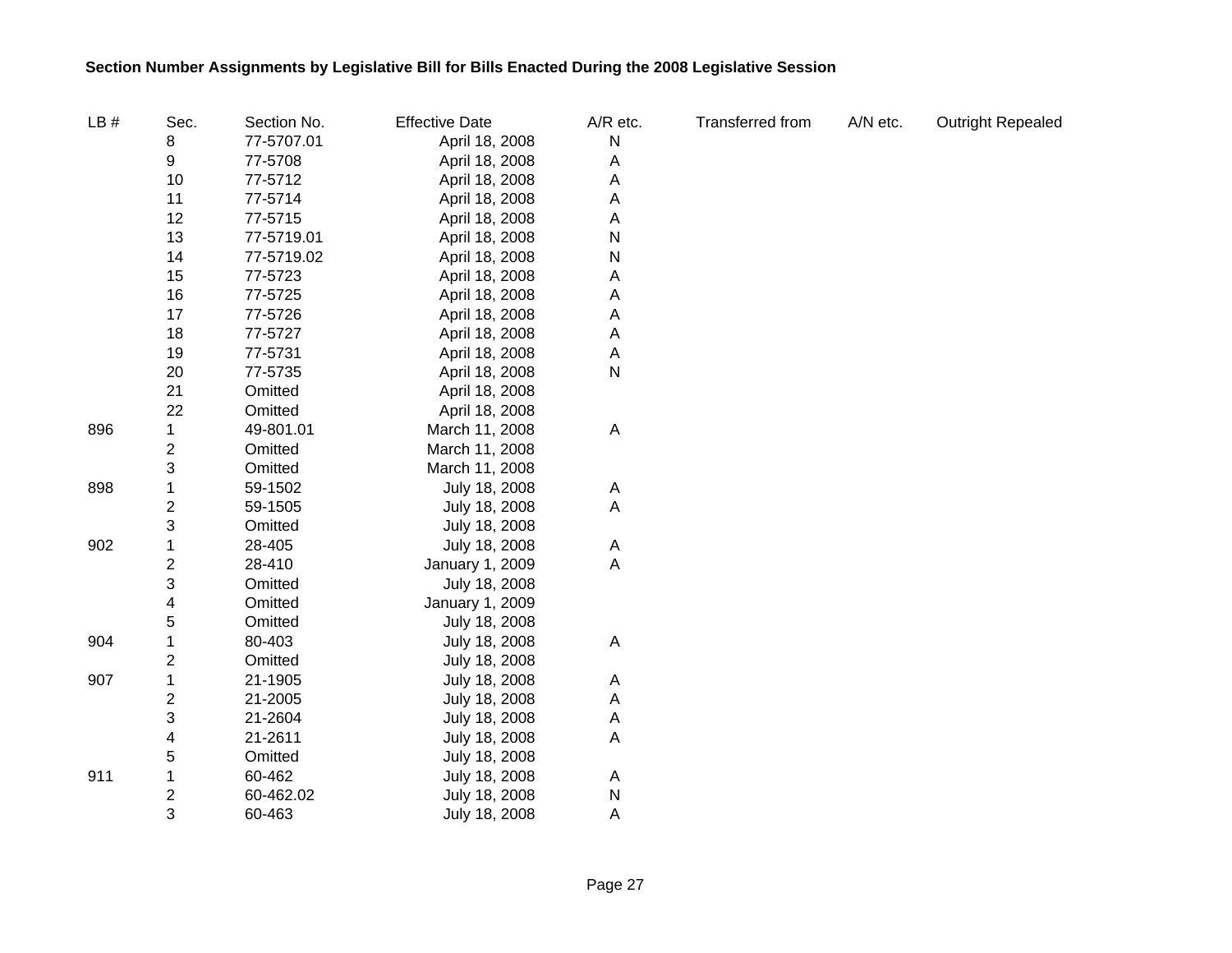| LB#  | Sec.             | Section No. | <b>Effective Date</b> | A/R etc.    | Transferred from | A/N etc. | <b>Outright Repealed</b> |
|------|------------------|-------------|-----------------------|-------------|------------------|----------|--------------------------|
|      | 4                | 60-465.01   | July 18, 2008         | N           |                  |          |                          |
|      | 5                | 60-468.01   | July 18, 2008         | N           |                  |          |                          |
|      | 6                | 60-475.01   | July 18, 2008         | N           |                  |          |                          |
|      | $\overline{7}$   | 60-479      | July 18, 2008         | A           |                  |          |                          |
|      | 8                | 60-479.01   | July 18, 2008         | N           |                  |          |                          |
|      | 9                | 60-484      | July 18, 2008         | Α           |                  |          |                          |
|      | 10               | 60-4,112    | July 18, 2008         | Α           |                  |          |                          |
|      | 11               | 60-4,113    | July 18, 2008         | Α           |                  |          |                          |
|      | 12               | 60-4,115    | July 18, 2008         | Α           |                  |          |                          |
|      | 13               | 60-4,117    | July 18, 2008         | Α           |                  |          |                          |
|      | 14               | 60-4,118.05 | July 18, 2008         | Α           |                  |          |                          |
|      | 15               | 60-4,120.01 | July 18, 2008         | Α           |                  |          |                          |
|      | 16               | 60-4,122    | July 18, 2008         | Α           |                  |          |                          |
|      | 17               | 60-4,123    | July 18, 2008         | Α           |                  |          |                          |
|      | 18               | 60-4,124    | July 18, 2008         | Α           |                  |          |                          |
|      | 19               | 60-4,126    | July 18, 2008         | Α           |                  |          |                          |
|      | 20               | 60-4,127    | July 18, 2008         | Α           |                  |          |                          |
|      | 21               | 60-4,144    | July 18, 2008         | А           |                  |          |                          |
|      | 22               | 60-4,148    | July 18, 2008         | Α           |                  |          |                          |
|      | 23               | 60-4,149    | July 18, 2008         | Α           |                  |          |                          |
|      | 24               | 60-4,150    | July 18, 2008         | A           |                  |          |                          |
|      | 25               | 60-4,151    | July 18, 2008         | Α           |                  |          |                          |
|      | 26               | 60-4,181    | July 18, 2008         | $\mathsf A$ |                  |          |                          |
|      | 27               | Omitted     | July 18, 2008         |             |                  |          |                          |
| 911A |                  | Omitted     | July 18, 2008         |             |                  |          |                          |
| 912  | 1                | 13-2603     | July 18, 2008         | $\mathsf A$ |                  |          |                          |
|      | $\boldsymbol{2}$ | Omitted     | July 18, 2008         |             |                  |          |                          |
| 914  | $\mathbf 1$      | 21-2612     | July 18, 2008         | Α           |                  |          |                          |
|      | $\boldsymbol{2}$ | 66-720      | January 1, 2009       | A           |                  |          |                          |
|      | 3                | 66-722      | January 1, 2009       | Α           |                  |          |                          |
|      | 4                | 66-723      | January 1, 2009       | Α           |                  |          |                          |
|      | 5                | 66-1344     | January 1, 2009       | Α           |                  |          |                          |
|      | 6                | 77-1783.01  | January 1, 2009       | A           |                  |          |                          |
|      | $\overline{7}$   | 77-2709     | January 1, 2009       | A           |                  |          |                          |
|      | 8                | 77-2711     | July 18, 2008         | A           |                  |          |                          |
|      | 9                | 77-2775     | January 1, 2009       | A           |                  |          |                          |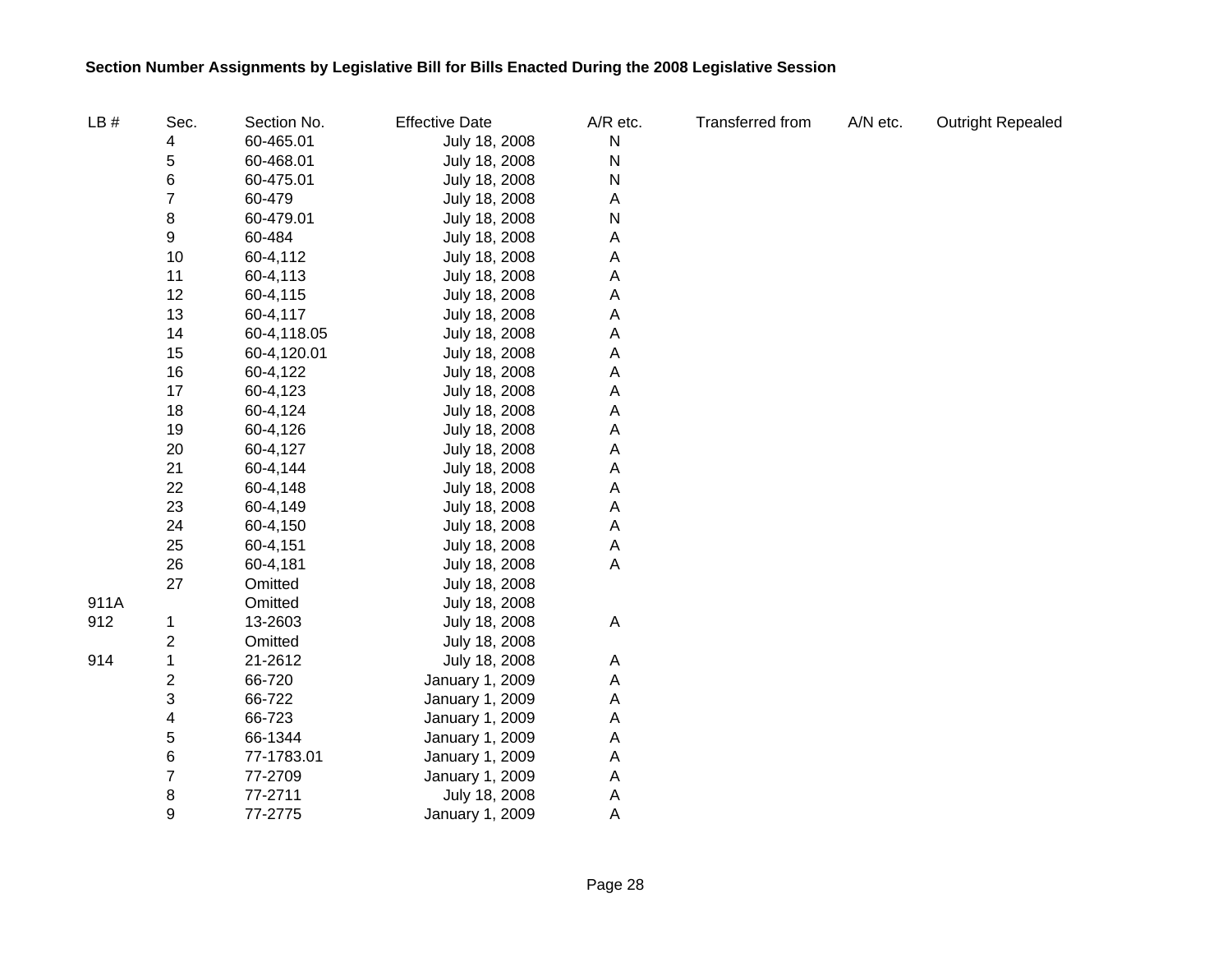| LB# | Sec.           | Section No.  | <b>Effective Date</b> | A/R etc.       | <b>Transferred from</b> | A/N etc. | <b>Outright Repealed</b> |
|-----|----------------|--------------|-----------------------|----------------|-------------------------|----------|--------------------------|
|     | 10             | 77-2777      | January 1, 2009       | A              |                         |          |                          |
|     | 11             | 77-2778      | January 1, 2009       | A              |                         |          |                          |
|     | 12             | 77-2780      | January 1, 2009       | Α              |                         |          |                          |
|     | 13             | 77-2792      | July 18, 2008         | Α              |                         |          |                          |
|     | 14             | 77-2793      | January 1, 2009       | Α              |                         |          |                          |
|     | 15             | 77-2796      | January 1, 2009       | Α              |                         |          |                          |
|     | 16             | 77-27,100    | January 1, 2009       | Α              |                         |          |                          |
|     | 17             | 77-27,187.02 | July 18, 2008         | Α              |                         |          |                          |
|     | 18             | 77-4104      | July 18, 2008         | Α              |                         |          |                          |
|     | 19             | 77-4928      | July 18, 2008         | Α              |                         |          |                          |
|     | 20             | 77-5405      | July 18, 2008         | Α              |                         |          |                          |
|     | 21             | 77-5534      | July 18, 2008         | $\overline{A}$ |                         |          |                          |
|     | 22             | 77-5723      | July 18, 2008         | A              |                         |          |                          |
|     | 23             | 77-5726      | January 1, 2009       | A              |                         |          |                          |
|     | 24             | 72-2501      | July 18, 2008         | $\mathsf{N}$   |                         |          |                          |
|     | 25             | 79-1034      | July 18, 2008         | $\overline{A}$ |                         |          |                          |
|     | 26             | Omitted      | July 18, 2008         |                |                         |          |                          |
|     | 27             | Omitted      | July 18, 2008         |                |                         |          |                          |
|     | 28             | Omitted      | January 1, 2009       |                |                         |          |                          |
|     | 29             | Omitted      | July 18, 2008         |                |                         |          |                          |
|     | 29             |              | July 18, 2008         | $\mathsf{R}$   |                         |          | 77-5732                  |
| 915 | 1              | 77-2717      | January 1, 2008       | A              |                         |          |                          |
|     | 2              | 77-2727      | January 1, 2008       | Α              |                         |          |                          |
|     | 3              | 77-2734.01   | January 1, 2008       | Α              |                         |          |                          |
|     | 4              | 77-2769      | January 1, 2008       | Α              |                         |          |                          |
|     | 5              | 77-2794      | July 18, 2008         | A              |                         |          |                          |
|     | $\,6$          | 77-27,119    | July 18, 2008         | A              |                         |          |                          |
|     | $\overline{7}$ | 77-5803      | January 1, 2008       | $\overline{A}$ |                         |          |                          |
|     | 8              | Omitted      | July 18, 2008         |                |                         |          |                          |
|     | 9              | Omitted      | January 1, 2008       |                |                         |          |                          |
|     | 10             | Omitted      | July 18, 2008         |                |                         |          |                          |
| 916 | 1              | 70-1903      | October 1, 2008       | A              |                         |          |                          |
|     | 2              | 70-1904      | October 1, 2008       | $\overline{A}$ |                         |          |                          |
|     | 3              | 70-1905      | October 1, 2008       | A              |                         |          |                          |
|     | 4              | 70-1907      | October 1, 2008       | A              |                         |          |                          |
|     | 5              | 77-2701      | October 1, 2008       | $\overline{A}$ |                         |          |                          |

Page 29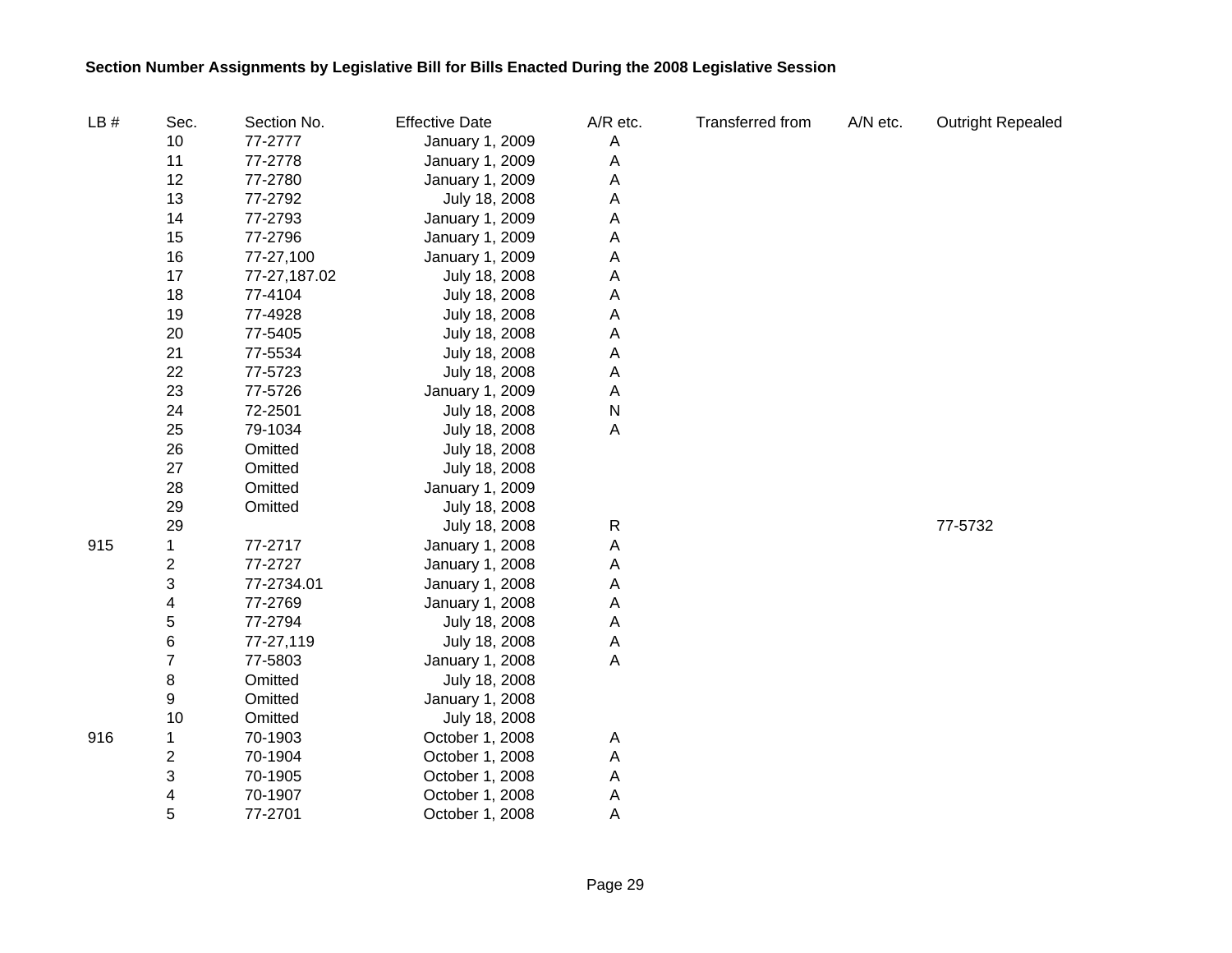| LB# | Sec.                    | Section No. | <b>Effective Date</b> | A/R etc. | <b>Transferred from</b> | A/N etc. | <b>Outright Repealed</b> |
|-----|-------------------------|-------------|-----------------------|----------|-------------------------|----------|--------------------------|
|     | 6                       | 77-2701.04  | October 1, 2008       | A        |                         |          |                          |
|     | $\overline{7}$          | 77-2701.16  | October 1, 2008       | A        |                         |          |                          |
|     | 8                       | 77-2701.32  | October 1, 2008       | Α        |                         |          |                          |
|     | 9                       | 77-2701.49  | October 1, 2008       | N        |                         |          |                          |
|     | 10                      | 77-2701.50  | October 1, 2008       | N        |                         |          |                          |
|     | 11                      | 77-2701.51  | October 1, 2008       | N        |                         |          |                          |
|     | 12                      | 77-2701.52  | October 1, 2008       | N        |                         |          |                          |
|     | 13                      | 77-2701.53  | October 1, 2008       | Ν        |                         |          |                          |
|     | 14                      | 77-2701.34  | October 1, 2008       | Α        |                         |          |                          |
|     | 15                      | 77-2703     | October 1, 2008       | Α        |                         |          |                          |
|     | 16                      | 77-2703.01  | October 1, 2008       | Α        |                         |          |                          |
|     | 17                      | 77-2704.09  | December 1, 2008      | Α        |                         |          |                          |
|     | 18                      | 77-2704.26  | October 1, 2008       | Α        |                         |          |                          |
|     | 19                      | 77-2704.45  | October 1, 2008       | Α        |                         |          |                          |
|     | 20                      | 77-2704.46  | October 1, 2008       | Α        |                         |          |                          |
|     | 21                      | 77-2704.57  | October 1, 2008       | Α        |                         |          |                          |
|     | 22                      | 77-2704.58  | October 1, 2008       | N        |                         |          |                          |
|     | 23                      | 77-2704.59  | October 1, 2008       | N        |                         |          |                          |
|     | 24                      | 77-2705     | October 1, 2008       | A        |                         |          |                          |
|     | 25                      | 77-2708     | October 1, 2008       | Α        |                         |          |                          |
|     | 26                      | Omitted     | July 18, 2008         |          |                         |          |                          |
|     | 27                      | Omitted     | October 1, 2008       |          |                         |          |                          |
|     | 28                      | Omitted     | December 1, 2008      |          |                         |          |                          |
| 925 | 1                       | 54-401      | July 18, 2008         | A        |                         |          |                          |
|     | $\overline{\mathbf{c}}$ | Omitted     | July 18, 2008         |          |                         |          |                          |
| 928 | 1                       | 30-2483     | July 18, 2008         | A        |                         |          |                          |
|     | $\overline{\mathbf{c}}$ | 38-101      | December 1, 2008      | Α        |                         |          |                          |
|     | 3                       | 38-1,140    | December 1, 2008      | N        |                         |          |                          |
|     | 4                       | 38-711      | December 1, 2008      | Α        |                         |          |                          |
|     | 5                       | 38-1901     | December 1, 2008      | Α        |                         |          |                          |
|     | 6                       | 38-1902     | December 1, 2008      | Α        |                         |          |                          |
|     | $\overline{7}$          | 38-1907     | December 1, 2008      | A        |                         |          |                          |
|     | 8                       | 38-1905.01  | December 1, 2008      | N        |                         |          |                          |
|     | 9                       | 38-1908.01  | December 1, 2008      | N        |                         |          |                          |
|     | 10                      | 38-1915     | December 1, 2008      | Α        |                         |          |                          |
|     | 11                      | 38-1917.01  | December 1, 2008      | N        |                         |          |                          |

Page 30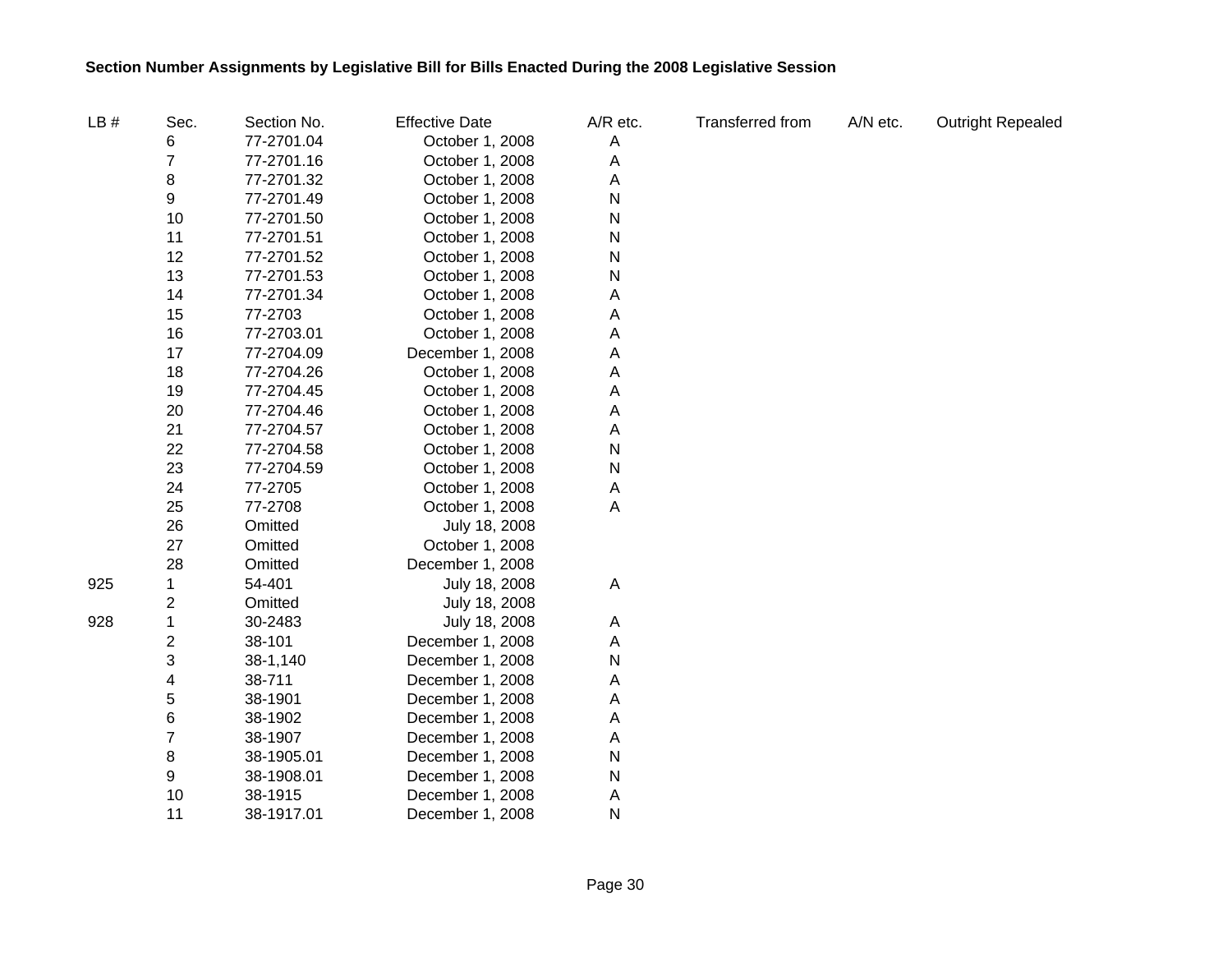| LB# | Sec. | Section No. | <b>Effective Date</b> | A/R etc.  | Transferred from | A/N etc. | <b>Outright Repealed</b> |
|-----|------|-------------|-----------------------|-----------|------------------|----------|--------------------------|
|     | 12   | 38-1917.02  | December 1, 2008      | ${\sf N}$ |                  |          |                          |
|     | 13   | 38-3321     | December 1, 2008      | Α         |                  |          |                          |
|     | 14   | 43-4001     | July 1, 2008          | Α         |                  |          |                          |
|     | 15   | 68-909      | July 18, 2008         | Α         |                  |          |                          |
|     | 16   | 68-949      | July 18, 2008         | Α         |                  |          |                          |
|     | 17   | 71-810      | April 22, 2008        | Α         |                  |          |                          |
|     | 18   | 71-818      | April 22, 2008        | Α         |                  |          |                          |
|     | 19   | 71-1910     | July 18, 2008         | Α         |                  |          |                          |
|     | 20   | 71-2619     | July 18, 2008         | A         |                  |          |                          |
|     | 21   | 71-2620     | July 18, 2008         | Α         |                  |          |                          |
|     | 22   | 71-2621     | July 18, 2008         | Α         |                  |          |                          |
|     | 23   | 71-3503     | December 1, 2008      | A         |                  |          |                          |
|     | 24   | 71-3505     | December 1, 2008      | Α         |                  |          |                          |
|     | 25   | 71-3513.01  | April 22, 2008        | N         |                  |          |                          |
|     | 26   | 71-3507     | December 1, 2008      | Α         |                  |          |                          |
|     | 27   | 71-3508.03  | December 1, 2008      | A         |                  |          |                          |
|     | 28   | 71-3517     | December 1, 2008      | Α         |                  |          |                          |
|     | 29   | 71-3519     | April 22, 2008        | Α         |                  |          |                          |
|     | 30   | 71-5306     | July 18, 2008         | Α         |                  |          |                          |
|     | 31   | 71-5830.01  | April 22, 2008        | Α         |                  |          |                          |
|     | 32   | 71-7608     | April 22, 2008        | Α         |                  |          |                          |
|     | 33   | 81-653      | July 18, 2008         | Α         |                  |          |                          |
|     | 34   | 81-654      | July 18, 2008         | Α         |                  |          |                          |
|     | 35   | 81-655      | July 18, 2008         | A         |                  |          |                          |
|     | 36   | 81-656      | July 18, 2008         | Α         |                  |          |                          |
|     | 37   | 81-657      | July 18, 2008         | Α         |                  |          |                          |
|     | 38   | 81-659      | July 18, 2008         | A         |                  |          |                          |
|     | 39   | 81-660      | July 18, 2008         | Α         |                  |          |                          |
|     | 40   | 81-662      | July 18, 2008         | N         |                  |          |                          |
|     | 41   | 81-664      | July 18, 2008         | Α         |                  |          |                          |
|     | 42   | Omitted     | April 22, 2008        |           |                  |          |                          |
|     | 43   | Omitted     | December 1, 2008      |           |                  |          |                          |
|     | 44   | Omitted     | April 22, 2008        |           |                  |          |                          |
|     | 45   | Omitted     | July 18, 2008         |           |                  |          |                          |
|     | 46   | Omitted     | July 1, 2008          |           |                  |          |                          |
|     | 47   | Omitted     | July 18, 2008         |           |                  |          |                          |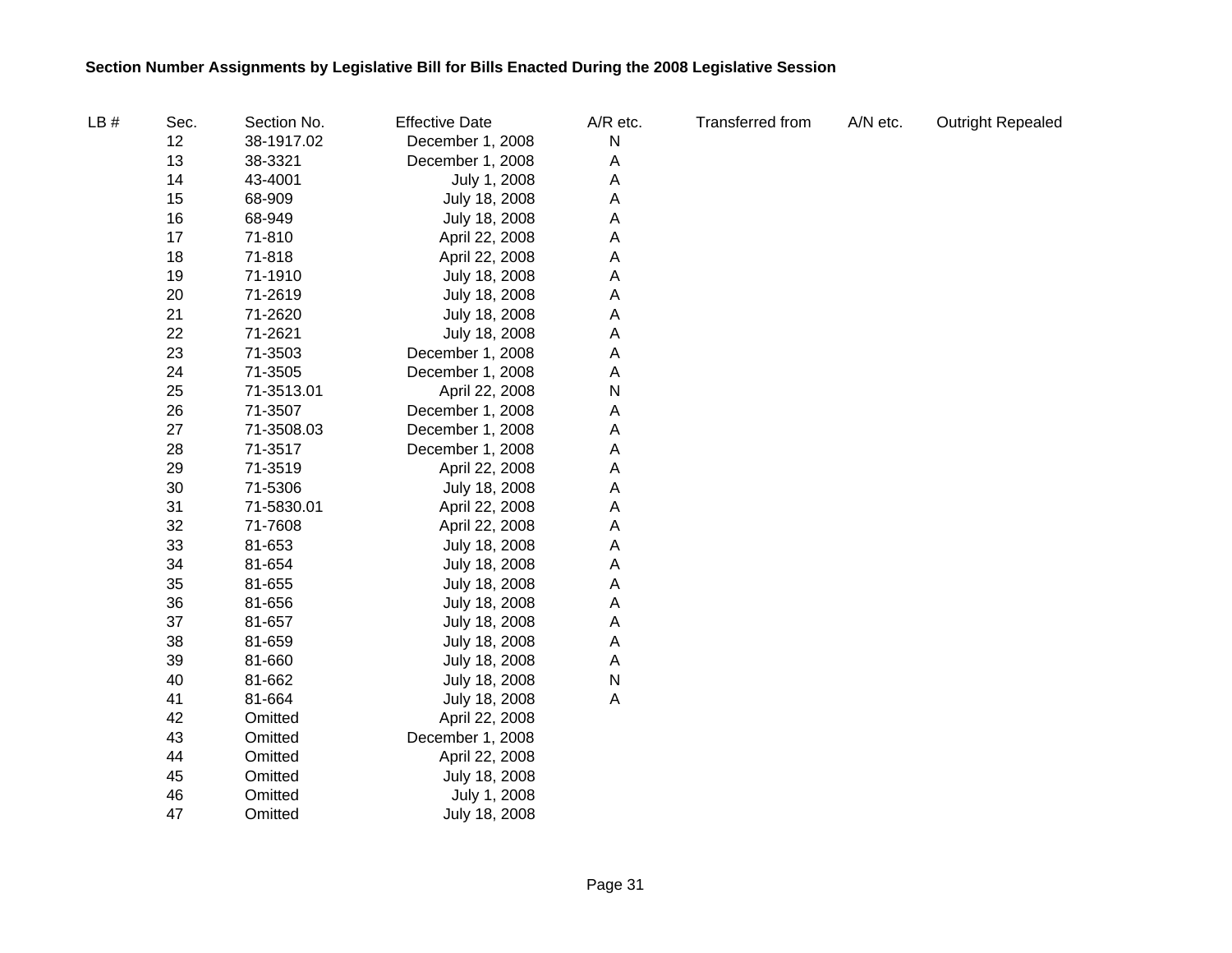| LB#  | Sec.             | Section No. | <b>Effective Date</b> | A/R etc.  | Transferred from | A/N etc. | <b>Outright Repealed</b> |
|------|------------------|-------------|-----------------------|-----------|------------------|----------|--------------------------|
|      | 47               |             | July 18, 2008         | ${\sf R}$ |                  |          | 71-545                   |
|      | 47               |             | July 18, 2008         | ${\sf R}$ |                  |          | 71-546                   |
|      | 47               |             | July 18, 2008         | R         |                  |          | 71-547                   |
|      | 47               |             | July 18, 2008         | R         |                  |          | 71-548                   |
|      | 47               |             | July 18, 2008         | R         |                  |          | 71-549                   |
|      | 47               |             | July 18, 2008         | R         |                  |          | 71-550                   |
|      | 47               |             | July 18, 2008         | R         |                  |          | 81-661                   |
|      | 48               | Omitted     | April 22, 2008        |           |                  |          |                          |
| 928A |                  | Omitted     | July 18, 2008         |           |                  |          |                          |
| 939  | 1                | 13-824.01   | July 18, 2008         | A         |                  |          |                          |
|      | $\boldsymbol{2}$ | 18-2442     | July 18, 2008         | Α         |                  |          |                          |
|      | 3                | 70-637      | July 18, 2008         | A         |                  |          |                          |
|      | 4                | Omitted     | July 18, 2008         |           |                  |          |                          |
| 947  | 1                | 16-321      | July 18, 2008         | Α         |                  |          |                          |
|      | $\boldsymbol{2}$ | 17-568.01   | July 18, 2008         | Α         |                  |          |                          |
|      | 3                | Omitted     | July 18, 2008         |           |                  |          |                          |
| 952  | 1                | 81-119      | July 18, 2008         | Α         |                  |          |                          |
|      | $\boldsymbol{2}$ | 86-2,112    | July 18, 2008         | Α         |                  |          |                          |
|      | 3                | Omitted     | July 18, 2008         |           |                  |          |                          |
| 953  | 1                | 76-2901     | July 18, 2008         | N         |                  |          |                          |
|      | 2                | 60-137      | July 18, 2008         | Α         |                  |          |                          |
|      | 3                | 60-164      | July 18, 2008         | Α         |                  |          |                          |
|      | 4                | Omitted     | July 18, 2008         |           |                  |          |                          |
| 956  | 1                | 81-1201.21  | July 18, 2008         | Α         |                  |          |                          |
|      | 2                | 81-1202     | July 18, 2008         | Α         |                  |          |                          |
|      | 3                | 81-1204.01  | July 18, 2008         | N         |                  |          |                          |
|      | 4                | 81-1205     | July 18, 2008         | A         |                  |          |                          |
|      | 5                | Omitted     | July 18, 2008         |           |                  |          |                          |
| 959  | 1                | Omitted     | April 3, 2008         |           |                  |          |                          |
|      | 2                | Omitted     | April 3, 2008         |           |                  |          |                          |
|      | 3                | Omitted     | April 3, 2008         |           |                  |          |                          |
|      | 4                | Omitted     | April 3, 2008         |           |                  |          |                          |
|      | 5                | Omitted     | April 3, 2008         |           |                  |          |                          |
|      | 6                | Omitted     | April 3, 2008         |           |                  |          |                          |
|      | 7                | Omitted     | April 3, 2008         |           |                  |          |                          |
|      | 8                | Omitted     | April 3, 2008         |           |                  |          |                          |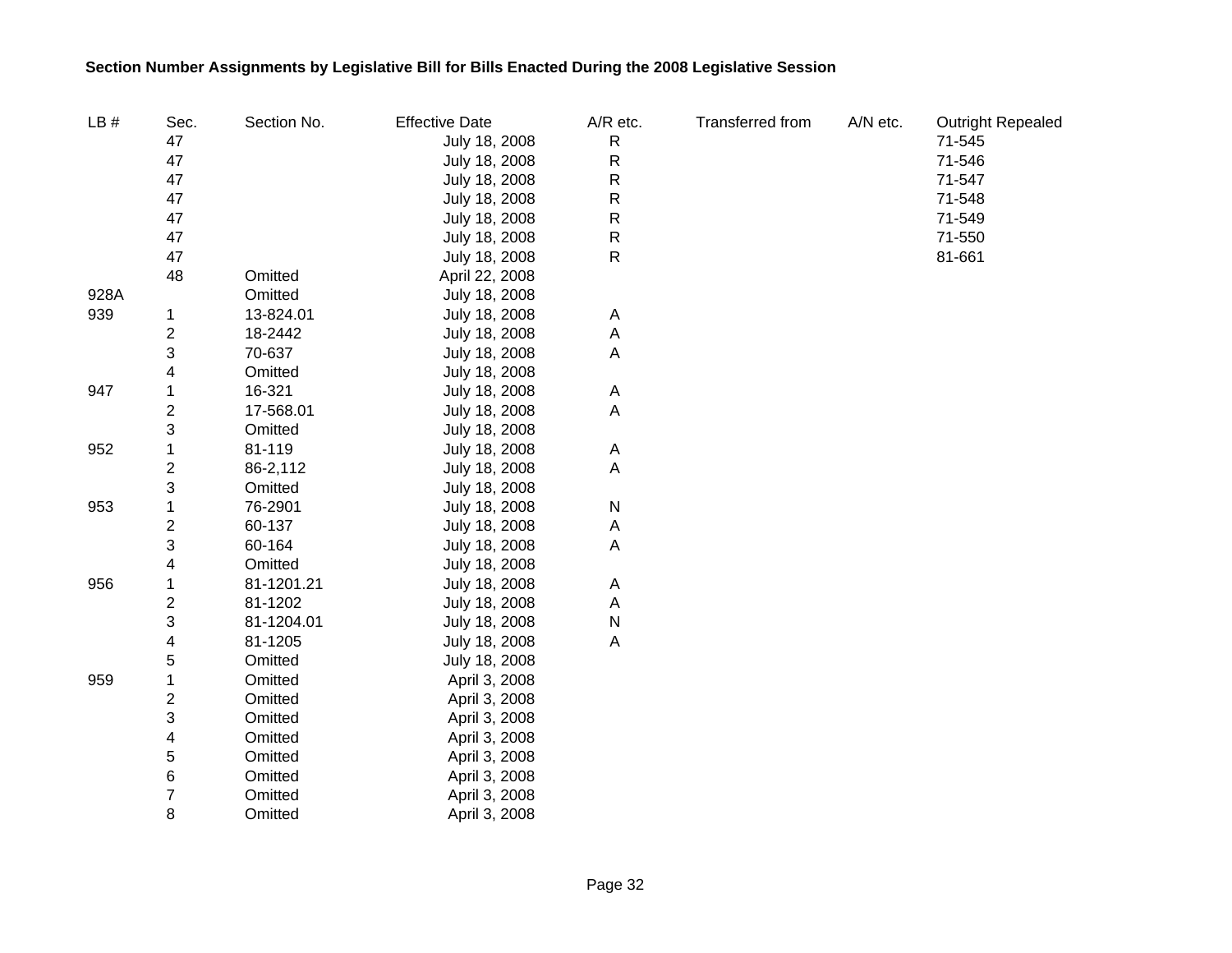| LB# | Sec. | Section No. | <b>Effective Date</b> | A/R etc. | Transferred from | A/N etc. | <b>Outright Repealed</b> |
|-----|------|-------------|-----------------------|----------|------------------|----------|--------------------------|
|     | 9    | Omitted     | April 3, 2008         |          |                  |          |                          |
|     | 10   | Omitted     | April 3, 2008         |          |                  |          |                          |
|     | 11   | Omitted     | April 3, 2008         |          |                  |          |                          |
|     | 12   | Omitted     | April 3, 2008         |          |                  |          |                          |
|     | 13   | Omitted     | April 3, 2008         |          |                  |          |                          |
|     | 14   | Omitted     | April 3, 2008         |          |                  |          |                          |
|     | 15   | Omitted     | April 3, 2008         |          |                  |          |                          |
|     | 16   | Omitted     | April 3, 2008         |          |                  |          |                          |
|     | 17   | Omitted     | April 3, 2008         |          |                  |          |                          |
|     | 18   | Omitted     | April 3, 2008         |          |                  |          |                          |
|     | 19   | Omitted     | April 3, 2008         |          |                  |          |                          |
|     | 20   | Omitted     | April 3, 2008         |          |                  |          |                          |
|     | 21   | Omitted     | April 3, 2008         |          |                  |          |                          |
|     | 22   | Omitted     | April 3, 2008         |          |                  |          |                          |
|     | 23   | Omitted     | April 3, 2008         |          |                  |          |                          |
|     | 24   | Omitted     | April 3, 2008         |          |                  |          |                          |
|     | 25   | Omitted     | April 3, 2008         |          |                  |          |                          |
|     | 26   | Omitted     | April 3, 2008         |          |                  |          |                          |
|     | 27   | Omitted     | April 3, 2008         |          |                  |          |                          |
|     | 28   | Omitted     | April 3, 2008         |          |                  |          |                          |
|     | 29   | Omitted     | April 3, 2008         |          |                  |          |                          |
|     | 30   | Omitted     | April 3, 2008         |          |                  |          |                          |
|     | 31   | Omitted     | April 8, 2008         |          |                  |          |                          |
|     | 32   | Omitted     | April 8, 2008         |          |                  |          |                          |
|     | 33   | Omitted     | April 3, 2008         |          |                  |          |                          |
|     | 34   | Omitted     | April 3, 2008         |          |                  |          |                          |
|     | 35   | Omitted     | April 3, 2008         |          |                  |          |                          |
|     | 36   | Omitted     | April 3, 2008         |          |                  |          |                          |
|     | 37   | Omitted     | April 3, 2008         |          |                  |          |                          |
|     | 38   | Omitted     | April 3, 2008         |          |                  |          |                          |
|     | 39   | Omitted     | April 3, 2008         |          |                  |          |                          |
|     | 40   | Omitted     | April 3, 2008         |          |                  |          |                          |
|     | 41   | Omitted     | April 3, 2008         |          |                  |          |                          |
|     | 42   | Omitted     | April 3, 2008         |          |                  |          |                          |
|     | 43   | Omitted     | April 3, 2008         |          |                  |          |                          |
|     | 44   | Omitted     | April 3, 2008         |          |                  |          |                          |
|     |      |             |                       |          |                  |          |                          |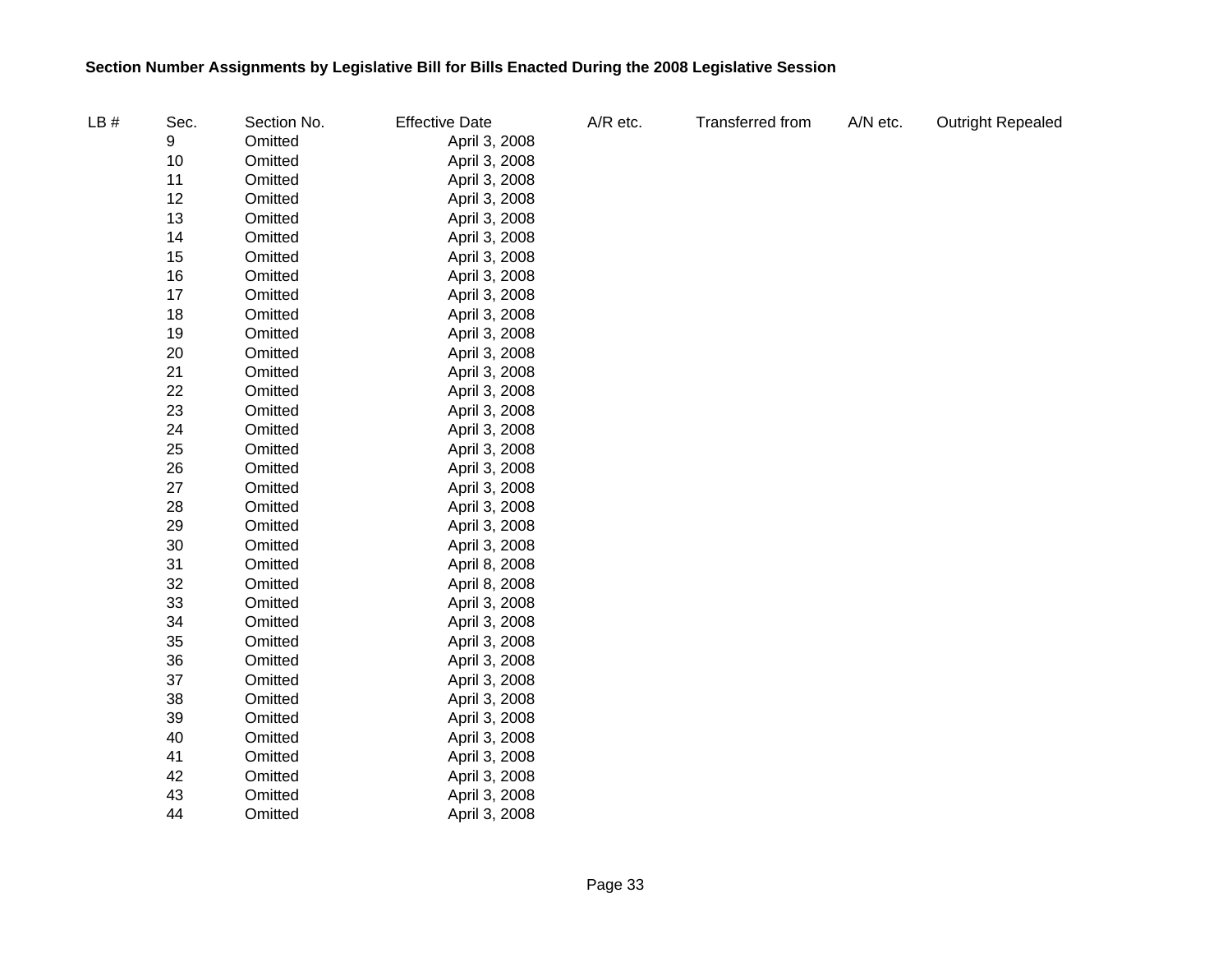| LB# | Sec. | Section No. | <b>Effective Date</b> | A/R etc. | Transferred from | A/N etc. | <b>Outright Repealed</b> |
|-----|------|-------------|-----------------------|----------|------------------|----------|--------------------------|
|     | 45   | Omitted     | April 3, 2008         |          |                  |          |                          |
|     | 46   | Omitted     | April 3, 2008         |          |                  |          |                          |
|     | 47   | Omitted     | April 3, 2008         |          |                  |          |                          |
|     | 48   | Omitted     | April 3, 2008         |          |                  |          |                          |
|     | 49   | Omitted     | April 3, 2008         |          |                  |          |                          |
|     | 50   | Omitted     | April 3, 2008         |          |                  |          |                          |
|     | 51   | Omitted     | April 3, 2008         |          |                  |          |                          |
|     | 52   | Omitted     | April 3, 2008         |          |                  |          |                          |
|     | 53   | Omitted     | April 3, 2008         |          |                  |          |                          |
|     | 54   | Omitted     | April 3, 2008         |          |                  |          |                          |
|     | 55   | Omitted     | April 3, 2008         |          |                  |          |                          |
|     | 56   | Omitted     | April 3, 2008         |          |                  |          |                          |
|     | 57   | Omitted     | April 3, 2008         |          |                  |          |                          |
|     | 58   | Omitted     | April 3, 2008         |          |                  |          |                          |
|     | 59   | Omitted     | April 3, 2008         |          |                  |          |                          |
|     | 60   | Omitted     | April 3, 2008         |          |                  |          |                          |
|     | 61   | Omitted     | April 3, 2008         |          |                  |          |                          |
|     | 62   | Omitted     | April 3, 2008         |          |                  |          |                          |
|     | 63   | Omitted     | April 3, 2008         |          |                  |          |                          |
|     | 64   | Omitted     | April 3, 2008         |          |                  |          |                          |
|     | 65   | Omitted     | April 3, 2008         |          |                  |          |                          |
|     | 66   | Omitted     | April 3, 2008         |          |                  |          |                          |
|     | 67   | Omitted     | April 3, 2008         |          |                  |          |                          |
|     | 68   | Omitted     | April 3, 2008         |          |                  |          |                          |
|     | 69   | Omitted     | April 3, 2008         |          |                  |          |                          |
|     | 70   | Omitted     | April 3, 2008         |          |                  |          |                          |
|     | 71   | Omitted     | April 3, 2008         |          |                  |          |                          |
|     | 72   | Omitted     | April 3, 2008         |          |                  |          |                          |
|     | 73   | Omitted     | April 3, 2008         |          |                  |          |                          |
|     | 74   | Omitted     | April 3, 2008         |          |                  |          |                          |
|     | 75   | Omitted     | April 3, 2008         |          |                  |          |                          |
|     | 76   | Omitted     | April 3, 2008         |          |                  |          |                          |
|     | 77   | Omitted     | April 3, 2008         |          |                  |          |                          |
|     | 78   | Omitted     | April 3, 2008         |          |                  |          |                          |
|     | 79   | Omitted     | April 3, 2008         |          |                  |          |                          |
|     | 80   | Omitted     | April 3, 2008         |          |                  |          |                          |
|     |      |             |                       |          |                  |          |                          |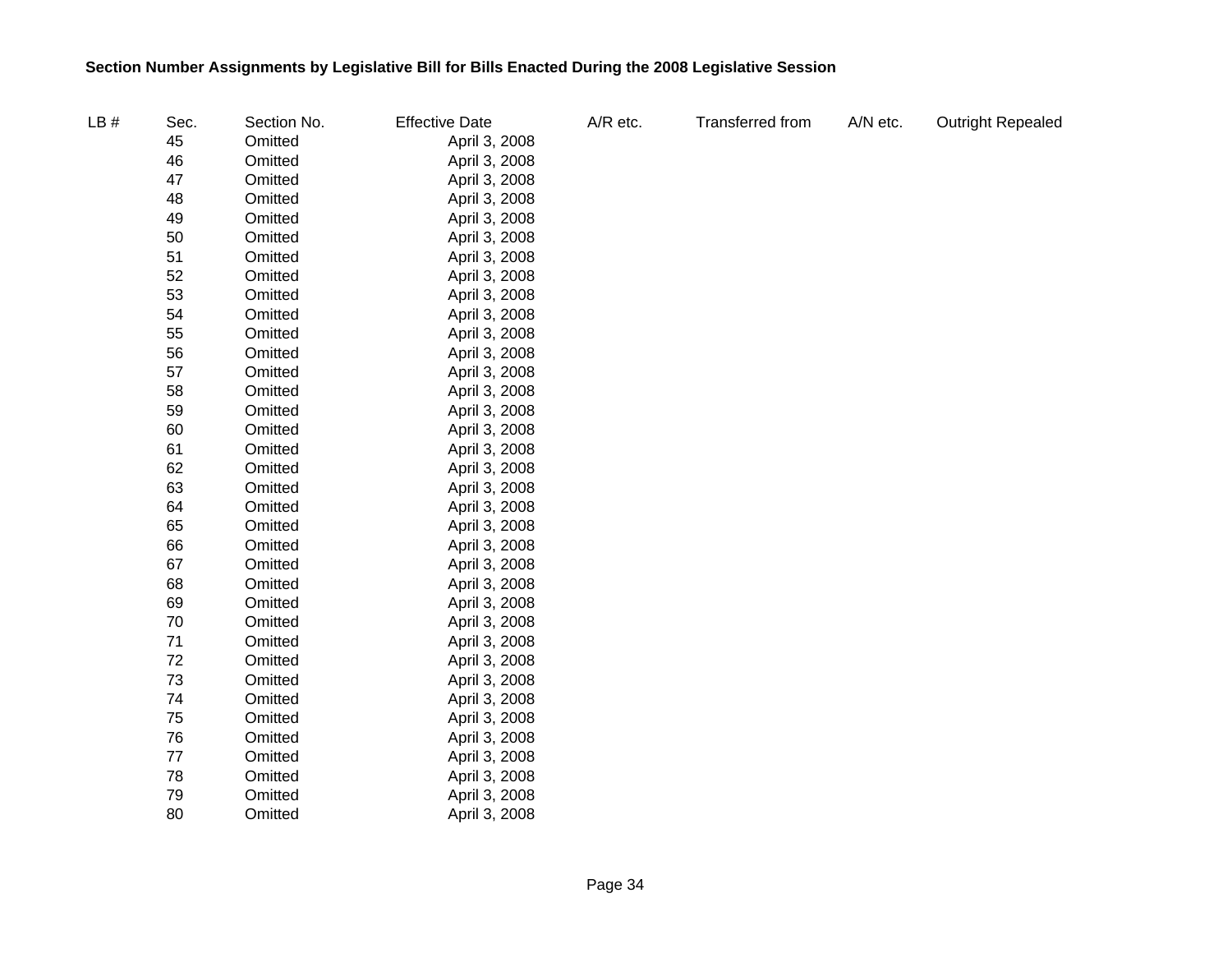| LB# | Sec.                    | Section No. | <b>Effective Date</b> | A/R etc. | Transferred from | A/N etc. | <b>Outright Repealed</b> |
|-----|-------------------------|-------------|-----------------------|----------|------------------|----------|--------------------------|
|     | 81                      | Omitted     | April 3, 2008         |          |                  |          |                          |
|     | 82                      | Omitted     | April 3, 2008         |          |                  |          |                          |
|     | 83                      | Omitted     | April 3, 2008         |          |                  |          |                          |
|     | 84                      | Omitted     | April 3, 2008         |          |                  |          |                          |
|     | 85                      | 90-531      | April 3, 2008         | N        |                  |          |                          |
|     | 86                      | 90-532      | April 3, 2008         | N        |                  |          |                          |
|     | 87                      | 90-533      | April 3, 2008         | N        |                  |          |                          |
|     | 88                      | 90-534      | April 3, 2008         | N        |                  |          |                          |
|     | 89                      | Omitted     | April 3, 2008         |          |                  |          |                          |
|     | 90                      | Omitted     | April 3, 2008         |          |                  |          |                          |
|     | 91                      | Omitted     | April 3, 2008         |          |                  |          |                          |
|     | 92                      | Omitted     | April 3, 2008         |          |                  |          |                          |
|     | 93                      | Omitted     | April 3, 2008         |          |                  |          |                          |
| 960 | 1                       | Omitted     | April 3, 2008         |          |                  |          |                          |
|     | $\overline{\mathbf{c}}$ | Omitted     | April 3, 2008         |          |                  |          |                          |
|     | 3                       | Omitted     | April 3, 2008         |          |                  |          |                          |
|     | 4                       | Omitted     | April 3, 2008         |          |                  |          |                          |
|     | 5                       | Omitted     | April 3, 2008         |          |                  |          |                          |
|     | 6                       | Omitted     | April 3, 2008         |          |                  |          |                          |
|     | 7                       | Omitted     | April 3, 2008         |          |                  |          |                          |
|     | 8                       | Omitted     | April 3, 2008         |          |                  |          |                          |
|     | 9                       | Omitted     | April 3, 2008         |          |                  |          |                          |
|     | 10                      | Omitted     | April 3, 2008         |          |                  |          |                          |
|     | 11                      | Omitted     | April 3, 2008         |          |                  |          |                          |
|     | 12                      | Omitted     | April 3, 2008         |          |                  |          |                          |
|     | 13                      | Omitted     | April 3, 2008         |          |                  |          |                          |
|     | 14                      | Omitted     | April 3, 2008         |          |                  |          |                          |
|     | 15                      | Omitted     | April 3, 2008         |          |                  |          |                          |
|     | 16                      | Omitted     | April 3, 2008         |          |                  |          |                          |
|     | 17                      | Omitted     | April 3, 2008         |          |                  |          |                          |
|     | 18                      | Omitted     | April 3, 2008         |          |                  |          |                          |
|     | 19                      | Omitted     | April 3, 2008         |          |                  |          |                          |
|     | 20                      | Omitted     | April 3, 2008         |          |                  |          |                          |
|     | 21                      | Omitted     | April 3, 2008         |          |                  |          |                          |
|     | 22                      | Omitted     | April 3, 2008         |          |                  |          |                          |
|     | 23                      | Omitted     | April 3, 2008         |          |                  |          |                          |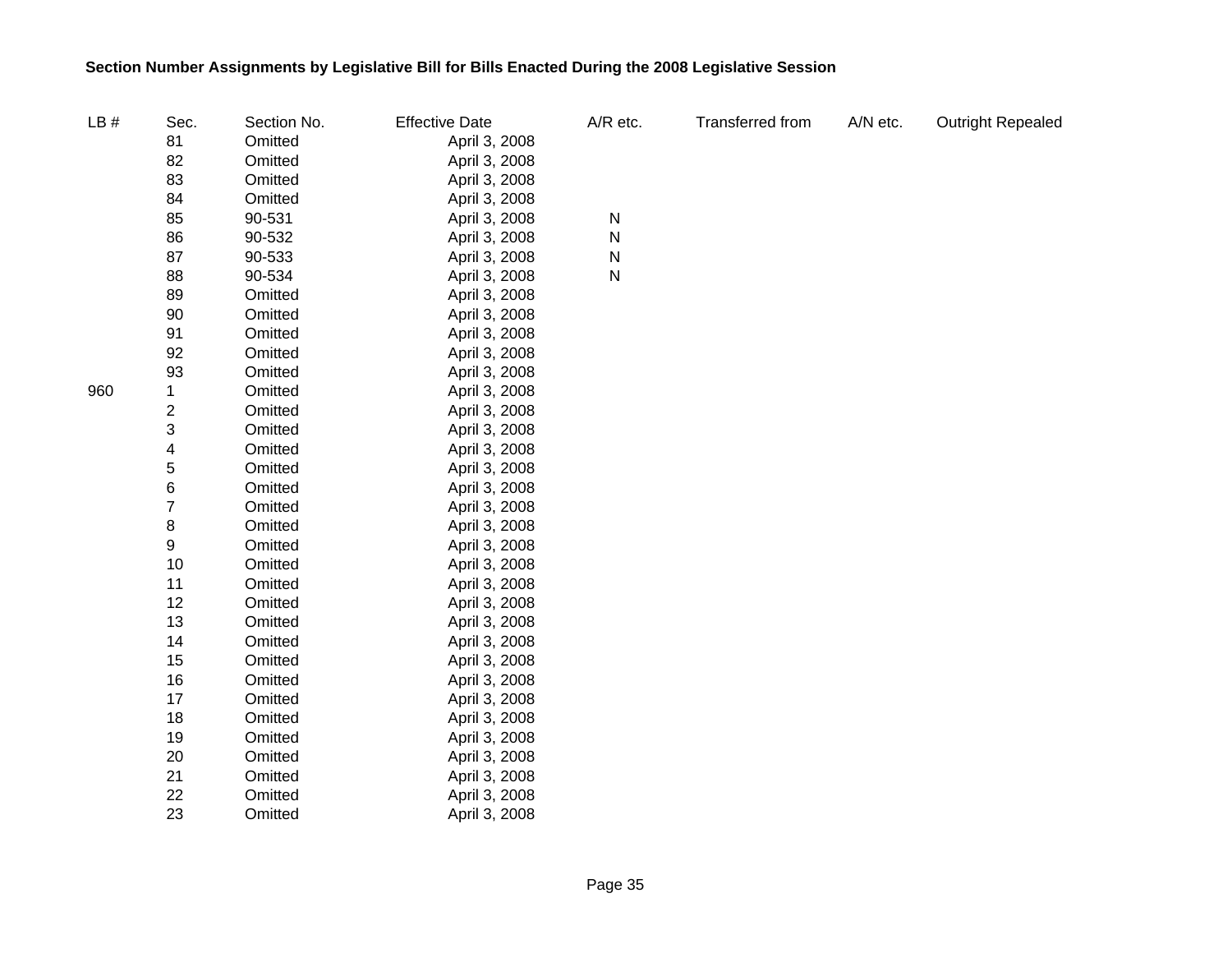| LB# | Sec. | Section No. | <b>Effective Date</b> | A/R etc. | Transferred from | A/N etc. | Outright Repealed |
|-----|------|-------------|-----------------------|----------|------------------|----------|-------------------|
|     | 24   | Omitted     | April 3, 2008         |          |                  |          |                   |
|     | 25   | Omitted     | April 3, 2008         |          |                  |          |                   |
|     | 26   | Omitted     | April 3, 2008         |          |                  |          |                   |
|     | 27   | Omitted     | April 3, 2008         |          |                  |          |                   |
|     | 28   | Omitted     | April 3, 2008         |          |                  |          |                   |
|     | 29   | Omitted     | April 3, 2008         |          |                  |          |                   |
|     | 30   | Omitted     | April 3, 2008         |          |                  |          |                   |
|     | 31   | Omitted     | April 3, 2008         |          |                  |          |                   |
|     | 32   | Omitted     | April 3, 2008         |          |                  |          |                   |
|     | 33   | Omitted     | April 3, 2008         |          |                  |          |                   |
|     | 34   | Omitted     | April 3, 2008         |          |                  |          |                   |
|     | 35   | Omitted     | April 3, 2008         |          |                  |          |                   |
|     | 36   | Omitted     | April 3, 2008         |          |                  |          |                   |
|     | 37   | Omitted     | April 3, 2008         |          |                  |          |                   |
|     | 38   | Omitted     | April 3, 2008         |          |                  |          |                   |
|     | 39   | Omitted     | April 3, 2008         |          |                  |          |                   |
|     | 40   | Omitted     | April 3, 2008         |          |                  |          |                   |
|     | 41   | Omitted     | April 3, 2008         |          |                  |          |                   |
|     | 42   | Omitted     | April 3, 2008         |          |                  |          |                   |
|     | 43   | Omitted     | April 3, 2008         |          |                  |          |                   |
|     | 44   | Omitted     | April 3, 2008         |          |                  |          |                   |
|     | 45   | Omitted     | April 3, 2008         |          |                  |          |                   |
|     | 46   | Omitted     | April 3, 2008         |          |                  |          |                   |
|     | 47   | Omitted     | April 3, 2008         |          |                  |          |                   |
|     | 48   | Omitted     | April 3, 2008         |          |                  |          |                   |
|     | 49   | Omitted     | April 3, 2008         |          |                  |          |                   |
|     | 50   | Omitted     | April 3, 2008         |          |                  |          |                   |
|     | 51   | Omitted     | April 3, 2008         |          |                  |          |                   |
|     | 52   | Omitted     | April 3, 2008         |          |                  |          |                   |
|     | 53   | Omitted     | April 3, 2008         |          |                  |          |                   |
|     | 54   | Omitted     | April 3, 2008         |          |                  |          |                   |
|     | 55   | Omitted     | April 3, 2008         |          |                  |          |                   |
|     | 56   | Omitted     | April 3, 2008         |          |                  |          |                   |
|     | 57   | Omitted     | April 3, 2008         |          |                  |          |                   |
|     | 58   | Omitted     | April 3, 2008         |          |                  |          |                   |
|     | 59   | Omitted     | April 3, 2008         |          |                  |          |                   |
|     |      |             |                       |          |                  |          |                   |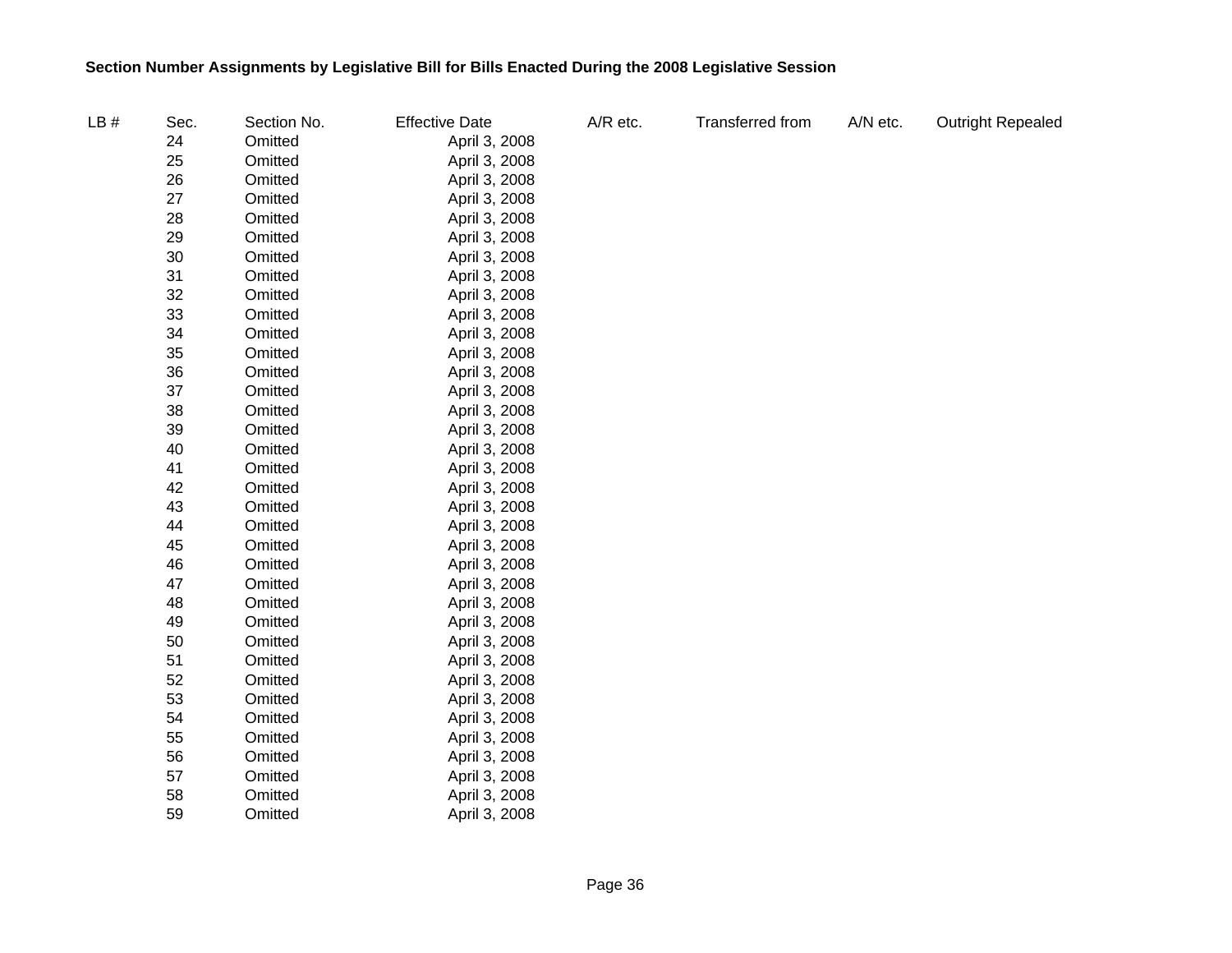| LB# | Sec. | Section No. | <b>Effective Date</b> | A/R etc. | Transferred from | A/N etc. | <b>Outright Repealed</b> |
|-----|------|-------------|-----------------------|----------|------------------|----------|--------------------------|
|     | 60   | Omitted     | April 3, 2008         |          |                  |          |                          |
|     | 61   | Omitted     | April 3, 2008         |          |                  |          |                          |
|     | 62   | Omitted     | April 3, 2008         |          |                  |          |                          |
|     | 63   | Omitted     | April 3, 2008         |          |                  |          |                          |
|     | 64   | Omitted     | April 3, 2008         |          |                  |          |                          |
|     | 65   | Omitted     | April 3, 2008         |          |                  |          |                          |
|     | 66   | Omitted     | April 3, 2008         |          |                  |          |                          |
|     | 67   | Omitted     | April 3, 2008         |          |                  |          |                          |
|     | 68   | Omitted     | April 3, 2008         |          |                  |          |                          |
|     | 69   | Omitted     | April 3, 2008         |          |                  |          |                          |
|     | 70   | Omitted     | April 3, 2008         |          |                  |          |                          |
|     | 71   | Omitted     | April 3, 2008         |          |                  |          |                          |
|     | 72   | Omitted     | April 3, 2008         |          |                  |          |                          |
|     | 73   | Omitted     | April 3, 2008         |          |                  |          |                          |
|     | 74   | Omitted     | April 3, 2008         |          |                  |          |                          |
|     | 75   | Omitted     | April 3, 2008         |          |                  |          |                          |
|     | 76   | Omitted     | April 3, 2008         |          |                  |          |                          |
|     | 77   | Omitted     | April 3, 2008         |          |                  |          |                          |
|     | 78   | Omitted     | April 3, 2008         |          |                  |          |                          |
|     | 79   | Omitted     | April 3, 2008         |          |                  |          |                          |
|     | 80   | Omitted     | April 3, 2008         |          |                  |          |                          |
|     | 81   | Omitted     | April 3, 2008         |          |                  |          |                          |
|     | 82   | Omitted     | April 3, 2008         |          |                  |          |                          |
|     | 83   | Omitted     | April 3, 2008         |          |                  |          |                          |
|     | 84   | Omitted     | April 3, 2008         |          |                  |          |                          |
|     | 85   | Omitted     | April 3, 2008         |          |                  |          |                          |
|     | 86   | Omitted     | April 3, 2008         |          |                  |          |                          |
|     | 87   | Omitted     | April 3, 2008         |          |                  |          |                          |
|     | 88   | Omitted     | April 3, 2008         |          |                  |          |                          |
|     | 89   | Omitted     | April 3, 2008         |          |                  |          |                          |
|     | 90   | Omitted     | April 3, 2008         |          |                  |          |                          |
|     | 91   | Omitted     | April 3, 2008         |          |                  |          |                          |
|     | 92   | Omitted     | April 3, 2008         |          |                  |          |                          |
|     | 93   | Omitted     | April 3, 2008         |          |                  |          |                          |
|     | 94   | Omitted     | April 3, 2008         |          |                  |          |                          |
|     | 95   | Omitted     | April 3, 2008         |          |                  |          |                          |
|     |      |             |                       |          |                  |          |                          |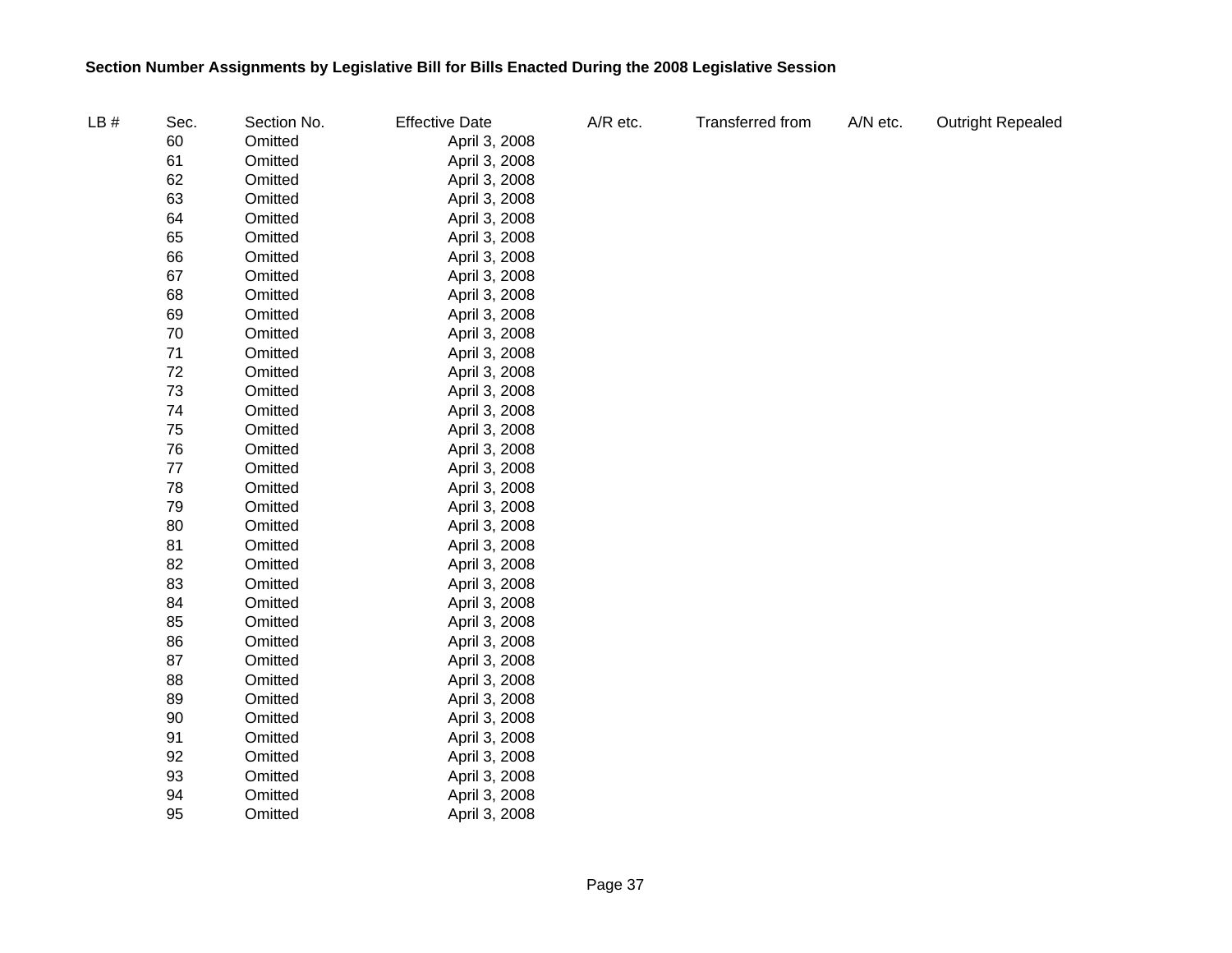| LB# | Sec. | Section No. | <b>Effective Date</b> | A/R etc. | Transferred from | A/N etc. | <b>Outright Repealed</b> |
|-----|------|-------------|-----------------------|----------|------------------|----------|--------------------------|
|     | 96   | Omitted     | April 3, 2008         |          |                  |          |                          |
|     | 97   | Omitted     | April 3, 2008         |          |                  |          |                          |
|     | 98   | Omitted     | April 3, 2008         |          |                  |          |                          |
|     | 99   | Omitted     | April 3, 2008         |          |                  |          |                          |
|     | 100  | Omitted     | April 3, 2008         |          |                  |          |                          |
|     | 101  | Omitted     | April 3, 2008         |          |                  |          |                          |
|     | 102  | Omitted     | April 3, 2008         |          |                  |          |                          |
|     | 103  | Omitted     | April 3, 2008         |          |                  |          |                          |
|     | 104  | Omitted     | April 3, 2008         |          |                  |          |                          |
|     | 105  | Omitted     | April 3, 2008         |          |                  |          |                          |
|     | 106  | Omitted     | April 3, 2008         |          |                  |          |                          |
|     | 107  | Omitted     | April 3, 2008         |          |                  |          |                          |
|     | 108  | Omitted     | April 3, 2008         |          |                  |          |                          |
|     | 109  | Omitted     | April 3, 2008         |          |                  |          |                          |
|     | 110  | Omitted     | April 3, 2008         |          |                  |          |                          |
|     | 111  | Omitted     | April 3, 2008         |          |                  |          |                          |
|     | 112  | Omitted     | April 3, 2008         |          |                  |          |                          |
|     | 113  | Omitted     | April 3, 2008         |          |                  |          |                          |
|     | 114  | Omitted     | April 3, 2008         |          |                  |          |                          |
|     | 115  | Omitted     | April 3, 2008         |          |                  |          |                          |
|     | 116  | Omitted     | April 3, 2008         |          |                  |          |                          |
|     | 117  | Omitted     | April 3, 2008         |          |                  |          |                          |
|     | 118  | Omitted     | April 3, 2008         |          |                  |          |                          |
|     | 119  | Omitted     | April 3, 2008         |          |                  |          |                          |
|     | 120  | Omitted     | April 3, 2008         |          |                  |          |                          |
|     | 121  | Omitted     | April 3, 2008         |          |                  |          |                          |
|     | 122  | Omitted     | April 3, 2008         |          |                  |          |                          |
|     | 123  | Omitted     | April 3, 2008         |          |                  |          |                          |
|     | 124  | Omitted     | April 3, 2008         |          |                  |          |                          |
|     | 125  | Omitted     | April 3, 2008         |          |                  |          |                          |
|     | 126  | Omitted     | April 3, 2008         |          |                  |          |                          |
|     | 127  | Omitted     | April 3, 2008         |          |                  |          |                          |
|     | 128  | Omitted     | April 3, 2008         |          |                  |          |                          |
|     | 129  | Omitted     | April 3, 2008         |          |                  |          |                          |
|     | 130  | Omitted     | April 3, 2008         |          |                  |          |                          |
|     | 131  | Omitted     | April 3, 2008         |          |                  |          |                          |
|     |      |             |                       |          |                  |          |                          |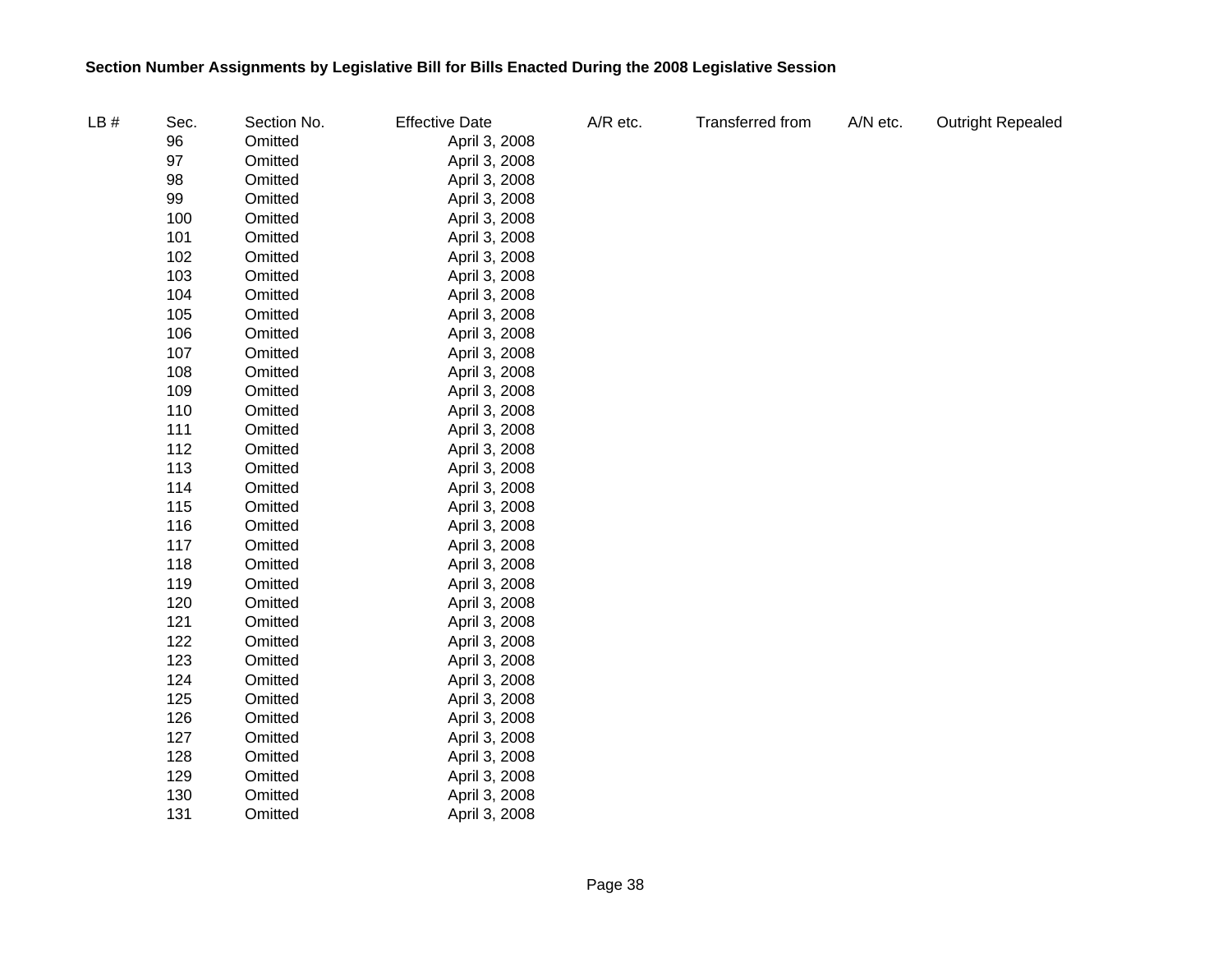| LB# | Sec. | Section No. | <b>Effective Date</b> | A/R etc. | Transferred from | A/N etc. | <b>Outright Repealed</b> |
|-----|------|-------------|-----------------------|----------|------------------|----------|--------------------------|
|     | 132  | Omitted     | April 3, 2008         |          |                  |          |                          |
|     | 133  | Omitted     | April 3, 2008         |          |                  |          |                          |
|     | 134  | Omitted     | April 3, 2008         |          |                  |          |                          |
|     | 135  | Omitted     | April 3, 2008         |          |                  |          |                          |
|     | 136  | Omitted     | April 3, 2008         |          |                  |          |                          |
|     | 137  | Omitted     | April 3, 2008         |          |                  |          |                          |
|     | 138  | Omitted     | April 3, 2008         |          |                  |          |                          |
|     | 139  | Omitted     | April 3, 2008         |          |                  |          |                          |
|     | 140  | Omitted     | April 3, 2008         |          |                  |          |                          |
|     | 141  | Omitted     | April 3, 2008         |          |                  |          |                          |
|     | 142  | Omitted     | April 3, 2008         |          |                  |          |                          |
|     | 143  | Omitted     | April 3, 2008         |          |                  |          |                          |
|     | 144  | Omitted     | April 3, 2008         |          |                  |          |                          |
|     | 145  | Omitted     | April 3, 2008         |          |                  |          |                          |
|     | 146  | Omitted     | April 3, 2008         |          |                  |          |                          |
|     | 147  | Omitted     | April 3, 2008         |          |                  |          |                          |
|     | 148  | Omitted     | April 3, 2008         |          |                  |          |                          |
|     | 149  | Omitted     | April 3, 2008         |          |                  |          |                          |
|     | 150  | Omitted     | April 3, 2008         |          |                  |          |                          |
|     | 151  | Omitted     | April 3, 2008         |          |                  |          |                          |
|     | 152  | Omitted     | April 3, 2008         |          |                  |          |                          |
|     | 153  | Omitted     | April 3, 2008         |          |                  |          |                          |
|     | 154  | Omitted     | April 3, 2008         |          |                  |          |                          |
|     | 155  | Omitted     | April 3, 2008         |          |                  |          |                          |
|     | 156  | Omitted     | April 3, 2008         |          |                  |          |                          |
|     | 157  | Omitted     | April 3, 2008         |          |                  |          |                          |
|     | 158  | Omitted     | April 3, 2008         |          |                  |          |                          |
|     | 159  | Omitted     | April 3, 2008         |          |                  |          |                          |
|     | 160  | Omitted     | April 3, 2008         |          |                  |          |                          |
|     | 161  | Omitted     | April 3, 2008         |          |                  |          |                          |
|     | 162  | Omitted     | April 3, 2008         |          |                  |          |                          |
|     | 163  | Omitted     | April 3, 2008         |          |                  |          |                          |
|     | 164  | Omitted     | April 3, 2008         |          |                  |          |                          |
|     | 165  | Omitted     | April 3, 2008         |          |                  |          |                          |
|     | 166  | Omitted     | April 3, 2008         |          |                  |          |                          |
|     | 167  | Omitted     | April 3, 2008         |          |                  |          |                          |
|     |      |             |                       |          |                  |          |                          |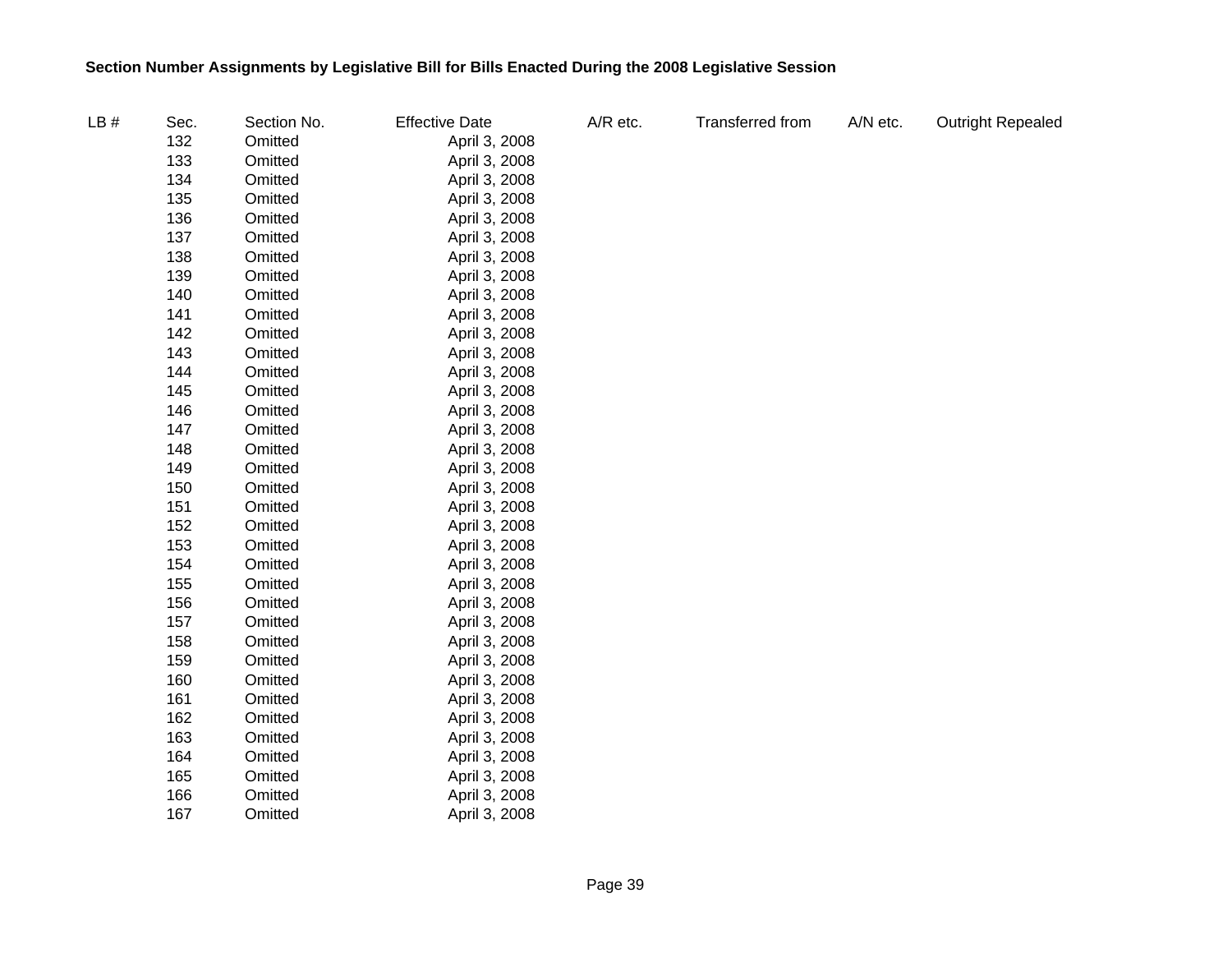| LB# | Sec.                    | Section No. | <b>Effective Date</b> | A/R etc.  | Transferred from | A/N etc. | <b>Outright Repealed</b> |
|-----|-------------------------|-------------|-----------------------|-----------|------------------|----------|--------------------------|
|     | 168                     | Omitted     | April 3, 2008         |           |                  |          |                          |
|     | 169                     | Omitted     | April 3, 2008         |           |                  |          |                          |
|     | 170                     | Omitted     | April 3, 2008         |           |                  |          |                          |
|     | 171                     | Omitted     | April 3, 2008         |           |                  |          |                          |
|     | 172                     | Omitted     | April 3, 2008         |           |                  |          |                          |
|     | 173                     | Omitted     | April 3, 2008         |           |                  |          |                          |
|     | 174                     | Omitted     | April 3, 2008         |           |                  |          |                          |
|     | 175                     | Omitted     | April 3, 2008         |           |                  |          |                          |
|     | 176                     | Omitted     | April 3, 2008         |           |                  |          |                          |
|     | 177                     | Omitted     | April 3, 2008         |           |                  |          |                          |
|     | 178                     | Omitted     | April 3, 2008         |           |                  |          |                          |
|     | 179                     | Omitted     | April 3, 2008         |           |                  |          |                          |
|     | 180                     | Omitted     | April 3, 2008         |           |                  |          |                          |
|     | 181                     | Omitted     | April 3, 2008         |           |                  |          |                          |
|     | 182                     | Omitted     | April 3, 2008         |           |                  |          |                          |
|     | 183                     | Omitted     | April 3, 2008         |           |                  |          |                          |
|     | 184                     | Omitted     | April 3, 2008         |           |                  |          |                          |
|     | 185                     | 90-531      | April 3, 2008         | N         |                  |          |                          |
|     | 186                     | 90-532      | April 3, 2008         | ${\sf N}$ |                  |          |                          |
|     | 187                     | Omitted     | April 3, 2008         |           |                  |          |                          |
|     | 188                     | 90-533      | April 3, 2008         | ${\sf N}$ |                  |          |                          |
|     | 189                     | 90-534      | April 3, 2008         | ${\sf N}$ |                  |          |                          |
|     | 190                     | Omitted     | April 3, 2008         |           |                  |          |                          |
|     | 191                     | Omitted     | April 3, 2008         |           |                  |          |                          |
|     | 192                     | Omitted     | April 3, 2008         |           |                  |          |                          |
|     | 193                     | Omitted     | April 3, 2008         |           |                  |          |                          |
|     | 194                     | Omitted     | April 3, 2008         |           |                  |          |                          |
|     | 195                     | Omitted     | April 3, 2008         |           |                  |          |                          |
|     | 196                     | Omitted     | April 3, 2008         |           |                  |          |                          |
| 961 | 1                       | 2-958.01    | April 3, 2008         | A         |                  |          |                          |
|     | $\overline{\mathbf{c}}$ | 29-3921     | April 3, 2008         | Α         |                  |          |                          |
|     | 3                       | 54-857      | April 3, 2008         | Α         |                  |          |                          |
|     | 4                       | 71-7608     | April 3, 2008         | A         |                  |          |                          |
|     | 5                       | 71-7611     | April 3, 2008         | A         |                  |          |                          |
|     | 6                       | 81-3119     | April 3, 2008         | A         |                  |          |                          |
|     | $\overline{7}$          | 84-510      | April 3, 2008         | A         |                  |          |                          |
|     |                         |             |                       |           |                  |          |                          |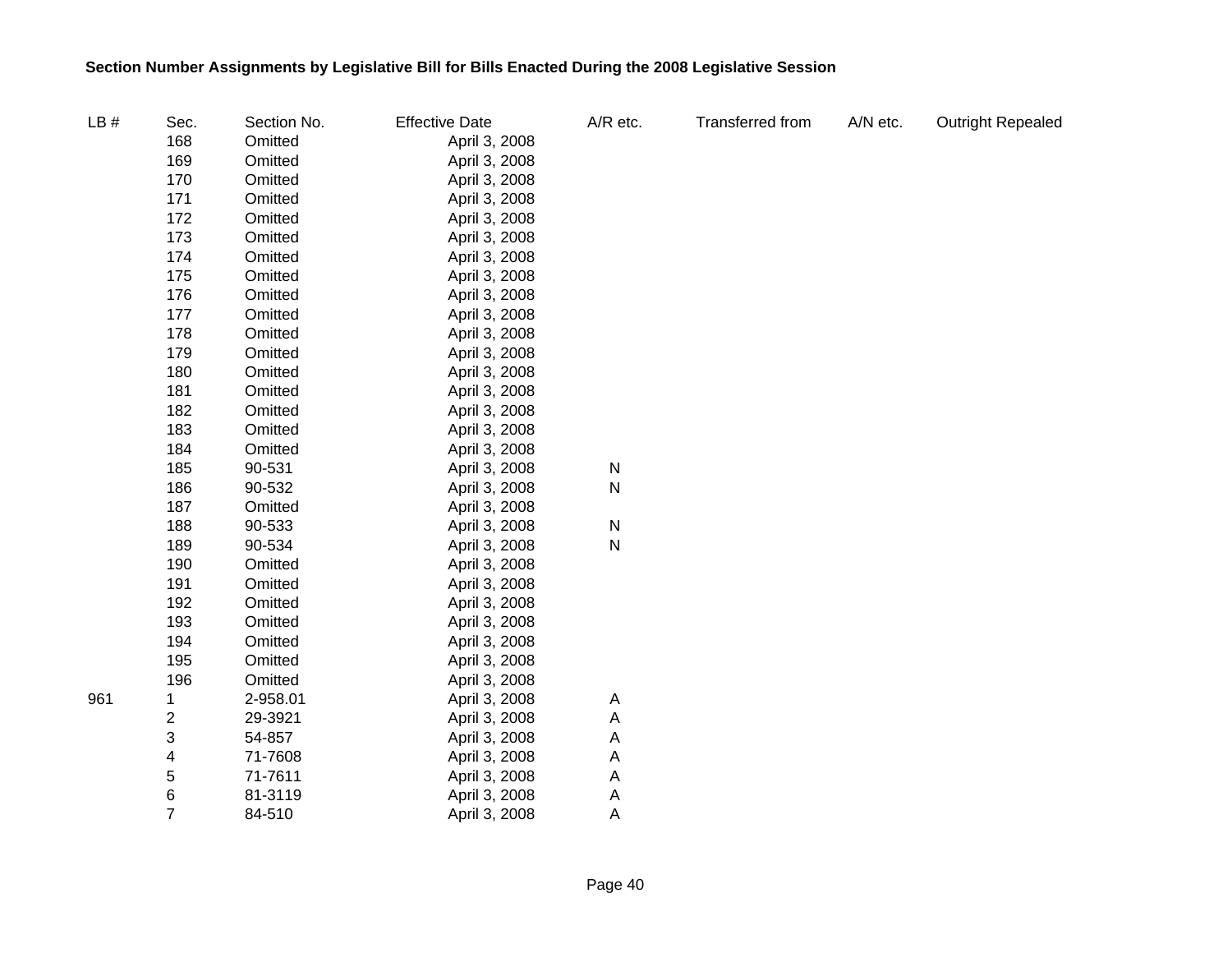| LB# | Sec.                    | Section No. | <b>Effective Date</b> | A/R etc.     | Transferred from | A/N etc. | Outright Repealed |
|-----|-------------------------|-------------|-----------------------|--------------|------------------|----------|-------------------|
|     | 8                       | Omitted     | April 3, 2008         |              |                  |          |                   |
|     | 9                       | 77-2602.04  | July 1, 2008          | ${\sf N}$    |                  |          |                   |
|     | 10                      | Omitted     | April 3, 2008         |              |                  |          |                   |
|     | 11                      | Omitted     | April 3, 2008         |              |                  |          |                   |
|     | 12                      | Omitted     | April 3, 2008         |              |                  |          |                   |
| 962 | 1                       | 84-1412     | July 18, 2008         | $\mathsf{A}$ |                  |          |                   |
|     | 2                       | Omitted     | July 18, 2008         |              |                  |          |                   |
| 965 | 1                       | 76-214      | January 1, 2009       | A            |                  |          |                   |
|     | $\overline{\mathbf{c}}$ | 77-115      | April 15, 2008        | Α            |                  |          |                   |
|     | 3                       | 77-1201     | April 15, 2008        | Α            |                  |          |                   |
|     | 4                       | 77-1202.01  | April 15, 2008        | Α            |                  |          |                   |
|     | 5                       | 77-1210     | April 15, 2008        | Α            |                  |          |                   |
|     | $\,$ 6 $\,$             | 77-1214     | April 15, 2008        | Α            |                  |          |                   |
|     | $\overline{7}$          | 77-1219     | April 15, 2008        | Α            |                  |          |                   |
|     | 8                       | 77-1230     | April 15, 2008        | Α            |                  |          |                   |
|     | 9                       | 77-1233.02  | April 15, 2008        | Α            |                  |          |                   |
|     | 10                      | 77-1233.03  | April 15, 2008        | Α            |                  |          |                   |
|     | 11                      | 77-1233.04  | April 15, 2008        | Α            |                  |          |                   |
|     | 12                      | 77-1233.06  | April 15, 2008        | Α            |                  |          |                   |
|     | 13                      | 77-1234     | April 15, 2008        | A            |                  |          |                   |
|     | 14                      | 77-1345.01  | April 15, 2008        | A            |                  |          |                   |
|     | 15                      | 77-1502     | April 15, 2008        | A            |                  |          |                   |
|     | 16                      | 77-1504.01  | April 15, 2008        | A            |                  |          |                   |
|     | 17                      | 77-1734.01  | April 15, 2008        | A            |                  |          |                   |
|     | 18                      | 77-1736.06  | April 15, 2008        | Α            |                  |          |                   |
|     | 19                      | 77-4105     | April 15, 2008        | Α            |                  |          |                   |
|     | 20                      | 77-5004     | April 15, 2008        | Α            |                  |          |                   |
|     | 21                      | 77-5019     | April 15, 2008        | Α            |                  |          |                   |
|     | 22                      | 77-5725     | April 15, 2008        | A            |                  |          |                   |
|     | 23                      | 81-1316     | April 15, 2008        | A            |                  |          |                   |
|     | 24                      | Omitted     | April 15, 2008        |              |                  |          |                   |
|     | 25                      | Omitted     | January 1, 2009       |              |                  |          |                   |
|     | 26                      | Omitted     | April 15, 2008        |              |                  |          |                   |
|     | 27                      | Omitted     | April 15, 2008        |              |                  |          |                   |
|     | 27                      |             | April 15, 2008        | $\mathsf{R}$ |                  |          | 77-202.13         |
|     | 28                      | Omitted     | April 15, 2008        |              |                  |          |                   |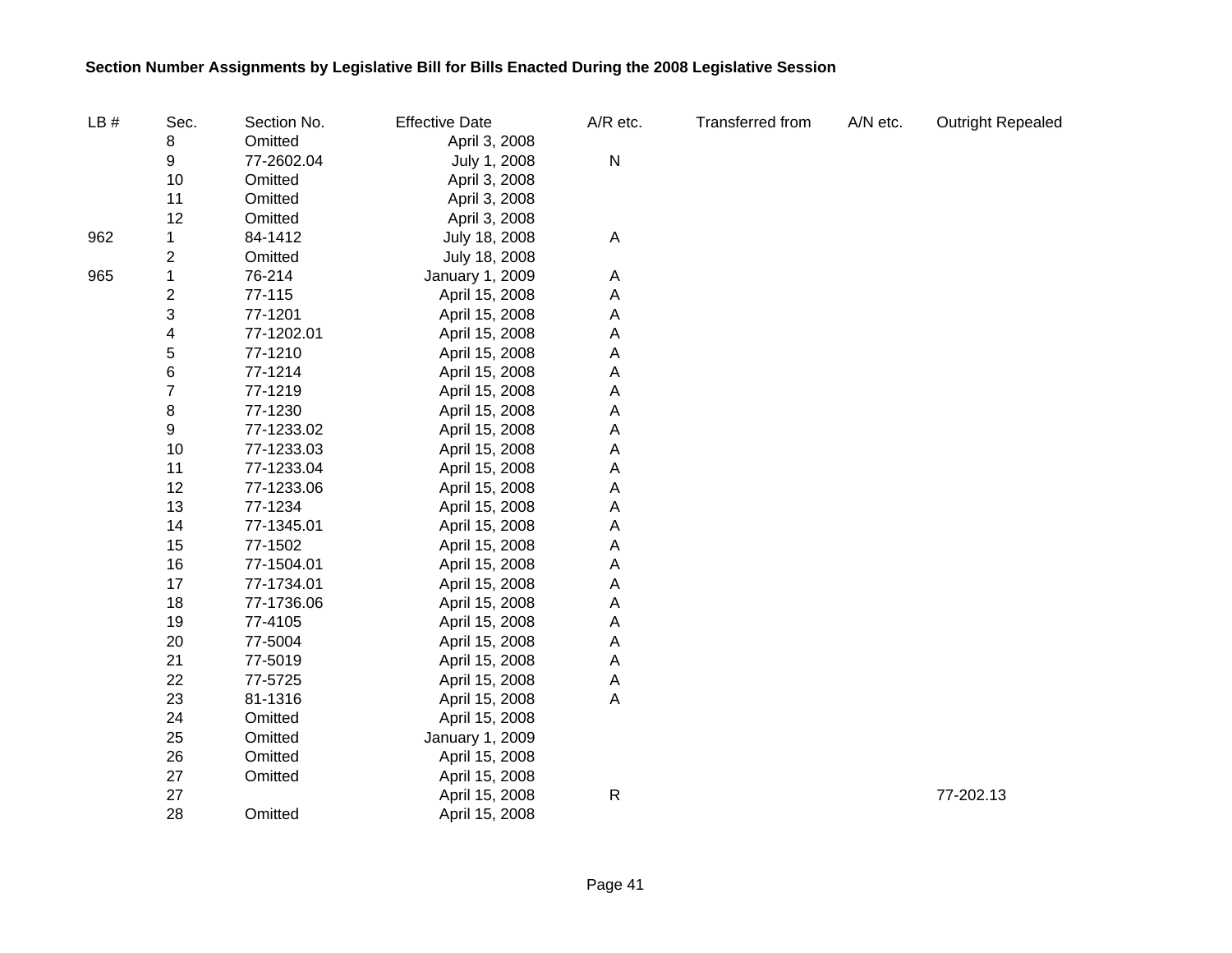| LB# | Sec.                    | Section No. | <b>Effective Date</b> | A/R etc.     | <b>Transferred from</b> | A/N etc. | <b>Outright Repealed</b> |
|-----|-------------------------|-------------|-----------------------|--------------|-------------------------|----------|--------------------------|
| 972 |                         | 38-2609     | December 1, 2008      | A            |                         |          |                          |
|     | 2                       | 38-2611     | December 1, 2008      | A            |                         |          |                          |
|     | 3                       | Omitted     | December 1, 2008      |              |                         |          |                          |
|     | 4                       | Omitted     | December 1, 2008      |              |                         |          |                          |
| 973 | 1                       | 85-2205     | July 18, 2008         | A            |                         |          |                          |
|     | $\overline{\mathbf{c}}$ | 85-2212     | July 18, 2008         | Α            |                         |          |                          |
|     | 3                       | 85-2221     | July 18, 2008         | Α            |                         |          |                          |
|     | 4                       | 85-2223     | July 18, 2008         | Α            |                         |          |                          |
|     | 5                       | 85-2224     | July 18, 2008         | Α            |                         |          |                          |
|     | 6                       | 85-2225     | July 18, 2008         | Α            |                         |          |                          |
|     | $\overline{7}$          | 85-2227     | July 18, 2008         | A            |                         |          |                          |
|     | 8                       | 85-2228     | July 18, 2008         | Α            |                         |          |                          |
|     | 9                       | Omitted     | July 18, 2008         |              |                         |          |                          |
|     | 10                      | Omitted     | July 18, 2008         |              |                         |          |                          |
|     | 10                      |             | July 18, 2008         | $\mathsf{R}$ |                         |          | 85-2214                  |
|     | 10                      |             | July 18, 2008         | R            |                         |          | 85-2219                  |
|     | 10                      |             | July 18, 2008         | R            |                         |          | 85-2226                  |
| 988 | 1                       | 44-4317     | April 3, 2008         | Α            |                         |          |                          |
|     | $\mathbf 2$             | 77-3442     | April 3, 2008         | Α            |                         |          |                          |
|     | 3                       | 79-233      | April 3, 2008         | Α            |                         |          |                          |
|     | 4                       | 79-458      | April 3, 2008         | Α            |                         |          |                          |
|     | 5                       | 79-4,108    | April 3, 2008         | Α            |                         |          |                          |
|     | 6                       | 79-4,111    | April 3, 2008         | Α            |                         |          |                          |
|     | $\overline{7}$          | 79-8,137    | April 3, 2008         | Α            |                         |          |                          |
|     | 8                       | 79-1001     | April 3, 2008         | Α            |                         |          |                          |
|     | 9                       | 79-1003     | April 3, 2008         | A            |                         |          |                          |
|     | 10                      | 79-1003.01  | April 3, 2008         | A            |                         |          |                          |
|     | 11                      | 79-1005.01  | April 3, 2008         | A            |                         |          |                          |
|     | 12                      | 79-1007.02  | April 3, 2008         | Α            |                         |          |                          |
|     | 13                      | 79-1007.11  | April 3, 2008         | N            |                         |          |                          |
|     | 14                      | 79-1007.12  | April 3, 2008         | N            |                         |          |                          |
|     | 15                      | 79-1007.13  | April 3, 2008         | ${\sf N}$    |                         |          |                          |
|     | 16                      | 79-1007.14  | April 3, 2008         | N            |                         |          |                          |
|     | 17                      | 79-1007.15  | April 3, 2008         | N            |                         |          |                          |
|     | 18                      | 79-1007.16  | April 3, 2008         | ${\sf N}$    |                         |          |                          |
|     | 19                      | 79-1007.17  | April 3, 2008         | $\mathsf{N}$ |                         |          |                          |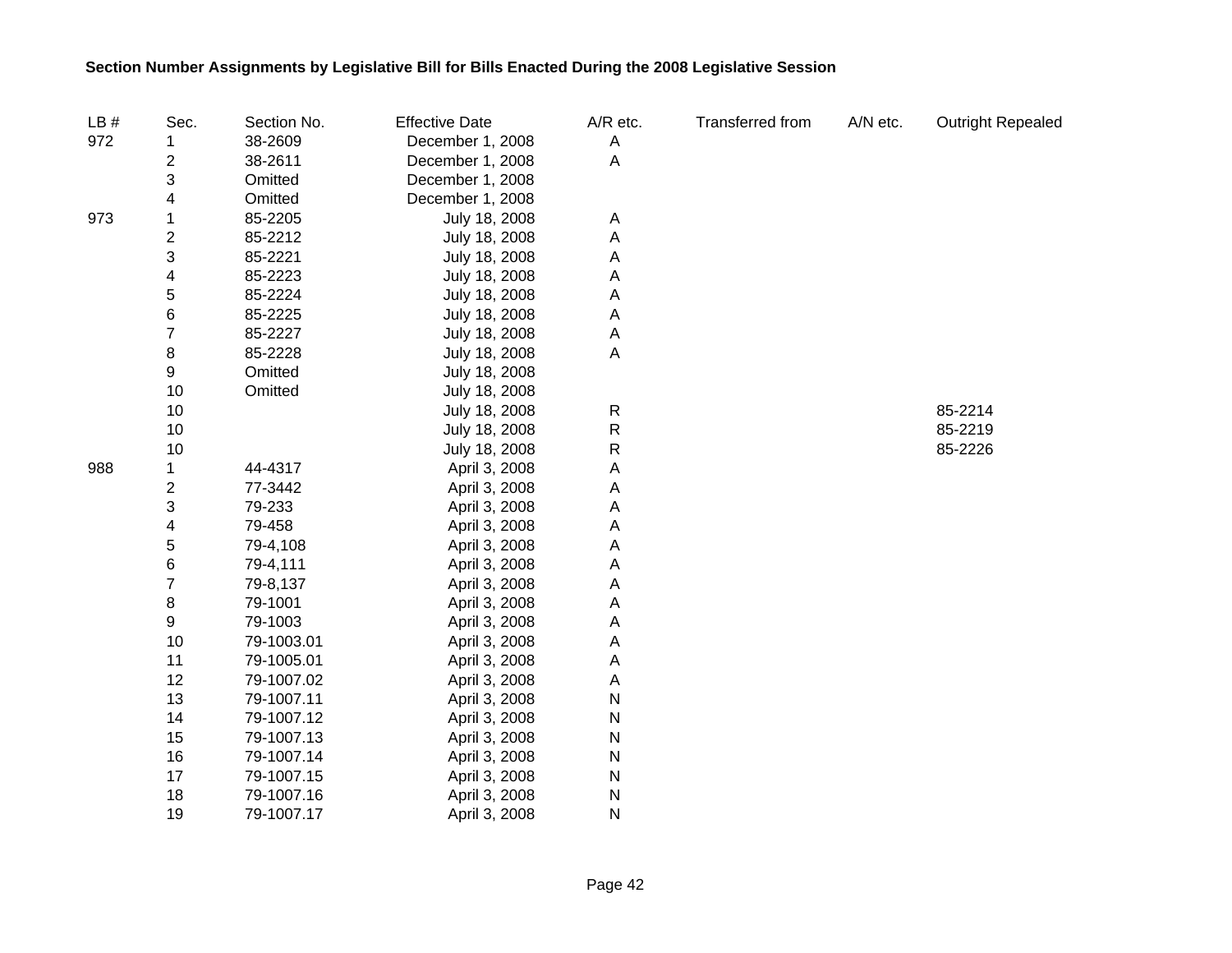| LB# | Sec. | Section No. | <b>Effective Date</b> | A/R etc. | <b>Transferred from</b> | A/N etc. | <b>Outright Repealed</b> |
|-----|------|-------------|-----------------------|----------|-------------------------|----------|--------------------------|
|     | 20   | 79-1007.18  | April 3, 2008         | N        |                         |          |                          |
|     | 21   | 79-1007.19  | April 3, 2008         | N        |                         |          |                          |
|     | 22   | 79-1007.20  | April 3, 2008         | N        |                         |          |                          |
|     | 23   | 79-1007.21  | April 3, 2008         | Ν        |                         |          |                          |
|     | 24   | 79-1007.22  | April 3, 2008         | Ν        |                         |          |                          |
|     | 25   | 79-1007.23  | April 3, 2008         | N        |                         |          |                          |
|     | 26   | 79-1007.24  | April 3, 2008         | N        |                         |          |                          |
|     | 27   | 79-1007.04  | April 3, 2008         | Α        |                         |          |                          |
|     | 28   | 79-1007.06  | April 3, 2008         | Α        |                         |          |                          |
|     | 29   | 79-1007.07  | April 3, 2008         | Α        |                         |          |                          |
|     | 30   | 79-1007.08  | April 3, 2008         | Α        |                         |          |                          |
|     | 31   | 79-1007.09  | April 3, 2008         | Α        |                         |          |                          |
|     | 32   | 79-1007.10  | April 3, 2008         | Α        |                         |          |                          |
|     | 33   | 79-1008.01  | April 3, 2008         | Α        |                         |          |                          |
|     | 34   | 79-1008.02  | April 3, 2008         | Α        |                         |          |                          |
|     | 35   | 79-1009     | April 3, 2008         | Α        |                         |          |                          |
|     | 36   | 79-1013     | April 3, 2008         | Α        |                         |          |                          |
|     | 37   | 79-1014     | April 3, 2008         | Α        |                         |          |                          |
|     | 38   | 79-1015.01  | April 3, 2008         | Α        |                         |          |                          |
|     | 39   | 79-1016     | April 3, 2008         | Α        |                         |          |                          |
|     | 40   | 79-1018.01  | April 3, 2008         | Α        |                         |          |                          |
|     | 41   | 79-1022     | April 3, 2008         | Α        |                         |          |                          |
|     | 42   | 79-1022.02  | April 3, 2008         | Α        |                         |          |                          |
|     | 43   | 79-1023     | April 3, 2008         | Α        |                         |          |                          |
|     | 44   | 79-1024     | April 3, 2008         | Α        |                         |          |                          |
|     | 45   | 79-1028     | April 3, 2008         | Α        |                         |          |                          |
|     | 46   | 79-1028.01  | April 3, 2008         | N        |                         |          |                          |
|     | 47   | 79-1029     | April 3, 2008         | Α        |                         |          |                          |
|     | 48   | 79-1031.01  | April 3, 2008         | Α        |                         |          |                          |
|     | 49   | 79-1073     | April 3, 2008         | Α        |                         |          |                          |
|     | 50   | 79-1083.03  | April 3, 2008         | Α        |                         |          |                          |
|     | 51   | 79-1229     | April 3, 2008         | Α        |                         |          |                          |
|     | 52   | 79-1336     | April 3, 2008         | Α        |                         |          |                          |
|     | 53   | 79-1337     | April 3, 2008         | A        |                         |          |                          |
|     | 54   | 79-2102     | April 3, 2008         | Α        |                         |          |                          |
|     | 55   | Omitted     | April 3, 2008         |          |                         |          |                          |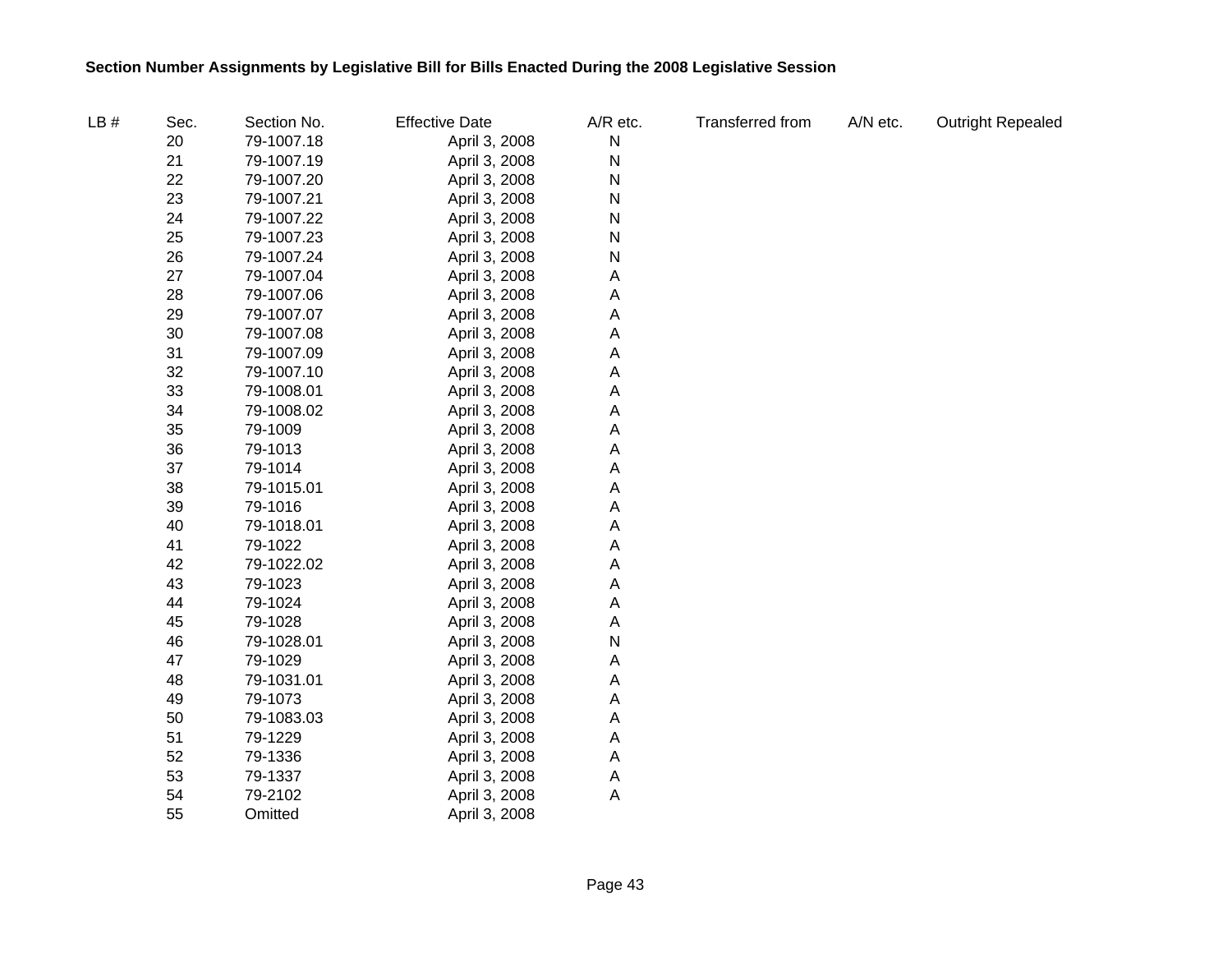| LB#   | Sec.                    | Section No. | <b>Effective Date</b> | A/R etc.                  | Transferred from | A/N etc. | <b>Outright Repealed</b> |
|-------|-------------------------|-------------|-----------------------|---------------------------|------------------|----------|--------------------------|
|       | 56                      | Omitted     | April 3, 2008         |                           |                  |          |                          |
|       | 56                      |             | April 3, 2008         | R                         |                  |          | 79-1007.03               |
|       | 56                      |             | April 3, 2008         | ${\sf R}$                 |                  |          | 79-1009.01               |
|       | 57                      | Omitted     | April 3, 2008         |                           |                  |          |                          |
| 988A  |                         | Omitted     | April 3, 2008         |                           |                  |          |                          |
| 993   | 1                       | 53-117.06   | July 18, 2008         | $\mathsf{A}$              |                  |          |                          |
|       | $\overline{c}$          | Omitted     | July 18, 2008         |                           |                  |          |                          |
| 995   | 1                       | 12-401      | July 18, 2008         | A                         |                  |          |                          |
|       | $\overline{\mathbf{c}}$ | 12-402      | July 18, 2008         | A                         |                  |          |                          |
|       | 3                       | 12-805      | July 18, 2008         | $\boldsymbol{\mathsf{A}}$ |                  |          |                          |
|       | 4                       | 12-806      | July 18, 2008         | A                         |                  |          |                          |
|       | 5                       | 12-807      | July 18, 2008         | A                         |                  |          |                          |
|       | 6                       | 12-808      | July 18, 2008         | A                         |                  |          |                          |
|       | 7                       | 12-810      | July 18, 2008         | $\overline{A}$            |                  |          |                          |
|       | 8                       | 12-1202     | July 18, 2008         | $\overline{A}$            |                  |          |                          |
|       | 9                       | 12-1204     | July 18, 2008         | A                         |                  |          |                          |
|       | 10                      | 12-1401     | July 18, 2008         | $\mathsf{A}$              |                  |          |                          |
|       | 11                      | Omitted     | July 18, 2008         |                           |                  |          |                          |
|       | 12                      | Omitted     | July 18, 2008         |                           |                  |          |                          |
|       | 12                      |             | July 18, 2008         | $\mathsf{R}$              |                  |          | 12-806.01                |
| 1001  | 1                       | 66-1012     | January 1, 2009       | N                         |                  |          |                          |
|       | 2                       | 66-1013     | January 1, 2009       | N                         |                  |          |                          |
|       | 3                       | 66-1014     | January 1, 2009       | N                         |                  |          |                          |
|       | 4                       | 66-1015     | January 1, 2009       | N                         |                  |          |                          |
|       | 5                       | 66-1016     | January 1, 2009       | N                         |                  |          |                          |
|       | 6                       | 66-1017     | January 1, 2009       | N                         |                  |          |                          |
|       | $\overline{7}$          | 66-1018     | January 1, 2009       | N                         |                  |          |                          |
|       | 8                       | 66-1019     | January 1, 2009       | N                         |                  |          |                          |
|       | 9                       | 77-2753     | January 1, 2009       | Α                         |                  |          |                          |
|       | 10                      | 77-3102     | January 1, 2009       | Α                         |                  |          |                          |
|       | 11                      | 77-3104     | January 1, 2009       | A                         |                  |          |                          |
|       | 12                      | 77-3105     | January 1, 2009       | A                         |                  |          |                          |
|       | 13                      | 77-3106     | January 1, 2009       | A                         |                  |          |                          |
|       | 14                      | Omitted     | January 1, 2009       |                           |                  |          |                          |
|       | 15                      | Omitted     | January 1, 2009       |                           |                  |          |                          |
| 1001A |                         | Omitted     | July 18, 2008         |                           |                  |          |                          |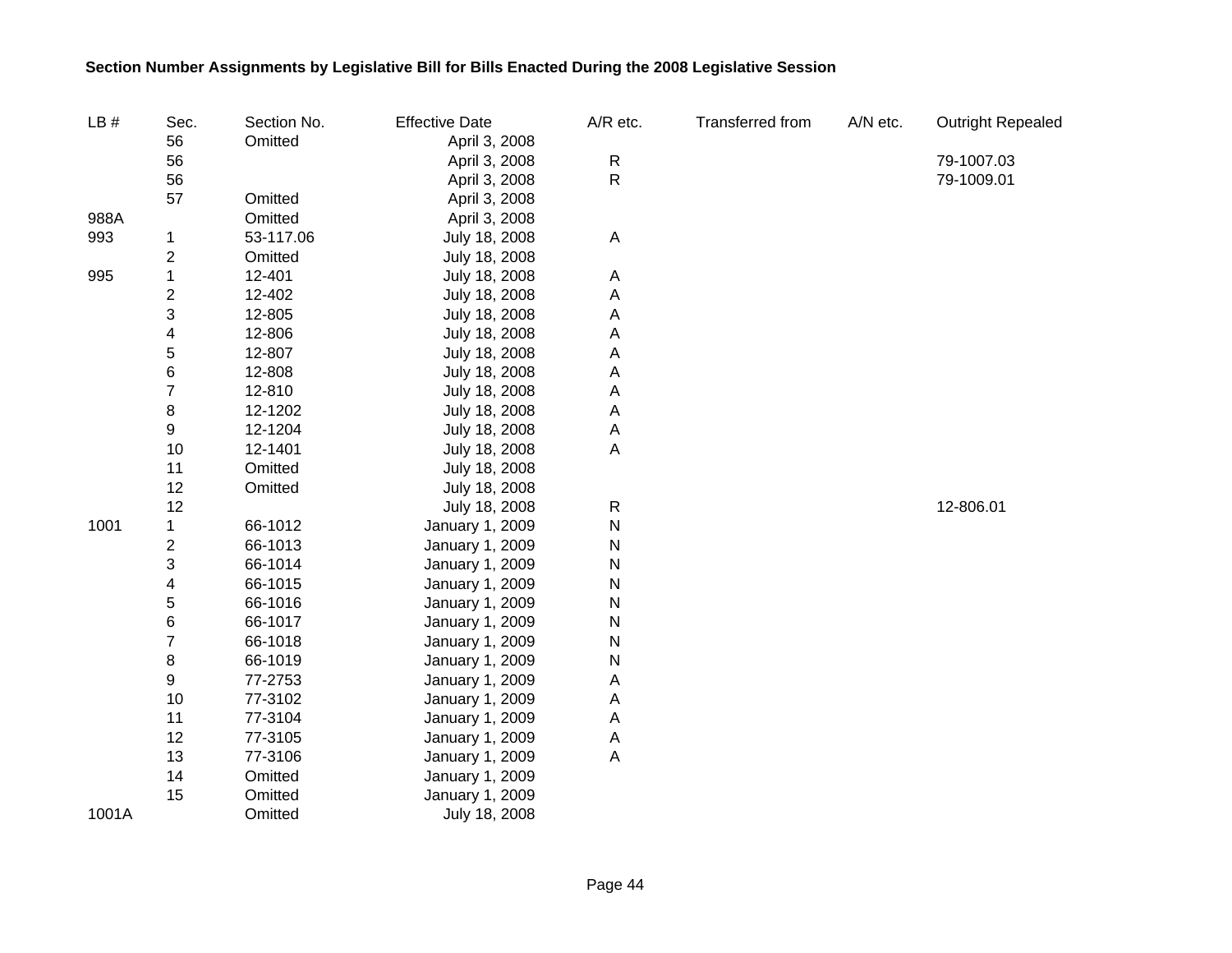| LB#  | Sec.           | Section No. | <b>Effective Date</b> | A/R etc. | <b>Transferred from</b> | A/N etc. | <b>Outright Repealed</b> |
|------|----------------|-------------|-----------------------|----------|-------------------------|----------|--------------------------|
| 1004 | 1              | 77-2753     | April 17, 2008        | A        |                         |          |                          |
|      | 2              | 77-2790     | April 17, 2008        | Α        |                         |          |                          |
|      | 3              | Omitted     | April 17, 2008        |          |                         |          |                          |
|      | 4              | Omitted     | April 17, 2008        |          |                         |          |                          |
| 1011 | 1              | 76-2207     | July 18, 2008         | Α        |                         |          |                          |
|      | 2              | 76-2213.01  | July 18, 2008         | Α        |                         |          |                          |
|      | 3              | 76-2217.02  | July 18, 2008         | Α        |                         |          |                          |
|      | 4              | 76-2221     | July 18, 2008         | Α        |                         |          |                          |
|      | 5              | 76-2222     | July 18, 2008         | Α        |                         |          |                          |
|      | 6              | 76-2223     | July 18, 2008         | Α        |                         |          |                          |
|      | $\overline{7}$ | 76-2228     | July 18, 2008         | Α        |                         |          |                          |
|      | 8              | 76-2229     | July 18, 2008         | Α        |                         |          |                          |
|      | 9              | 76-2229.01  | July 18, 2008         | Α        |                         |          |                          |
|      | 10             | 76-2230     | July 18, 2008         | Α        |                         |          |                          |
|      | 11             | 76-2231.01  | July 18, 2008         | Α        |                         |          |                          |
|      | 12             | 76-2232     | July 18, 2008         | Α        |                         |          |                          |
|      | 13             | 76-2233     | July 18, 2008         | Α        |                         |          |                          |
|      | 14             | 76-2241     | July 18, 2008         | Α        |                         |          |                          |
|      | 15             | 76-2244     | July 18, 2008         | Α        |                         |          |                          |
|      | 16             | 76-2249     | July 18, 2008         | Α        |                         |          |                          |
|      | 17             | Omitted     | July 18, 2008         |          |                         |          |                          |
| 1014 | 1              | 24-303      | January 1, 2009       | Α        |                         |          |                          |
|      | 2              | 24-312      | January 1, 2009       | Α        |                         |          |                          |
|      | 3              | 24-508      | July 18, 2008         | Α        |                         |          |                          |
|      | 4              | 24-517      | January 1, 2009       | Α        |                         |          |                          |
|      | 5              | 24-730      | January 1, 2009       | Α        |                         |          |                          |
|      | 6              | 24-1301     | July 18, 2008         | Α        |                         |          |                          |
|      | $\overline{7}$ | 24-1302     | July 18, 2008         | Α        |                         |          |                          |
|      | 8              | 25-534      | July 18, 2008         | Α        |                         |          |                          |
|      | 9              | 25-2943     | July 18, 2008         | N        |                         |          |                          |
|      | 10             | 25-1129     | January 1, 2009       | Α        |                         |          |                          |
|      | 11             | 25-1130     | January 1, 2009       | Α        |                         |          |                          |
|      | 12             | 25-2704     | January 1, 2009       | Α        |                         |          |                          |
|      | 13             | 25-2733     | January 1, 2009       | A        |                         |          |                          |
|      | 14             | 25-2740     | January 1, 2009       | A        |                         |          |                          |
|      | 15             | 29-2326     | January 1, 2009       | N        |                         |          |                          |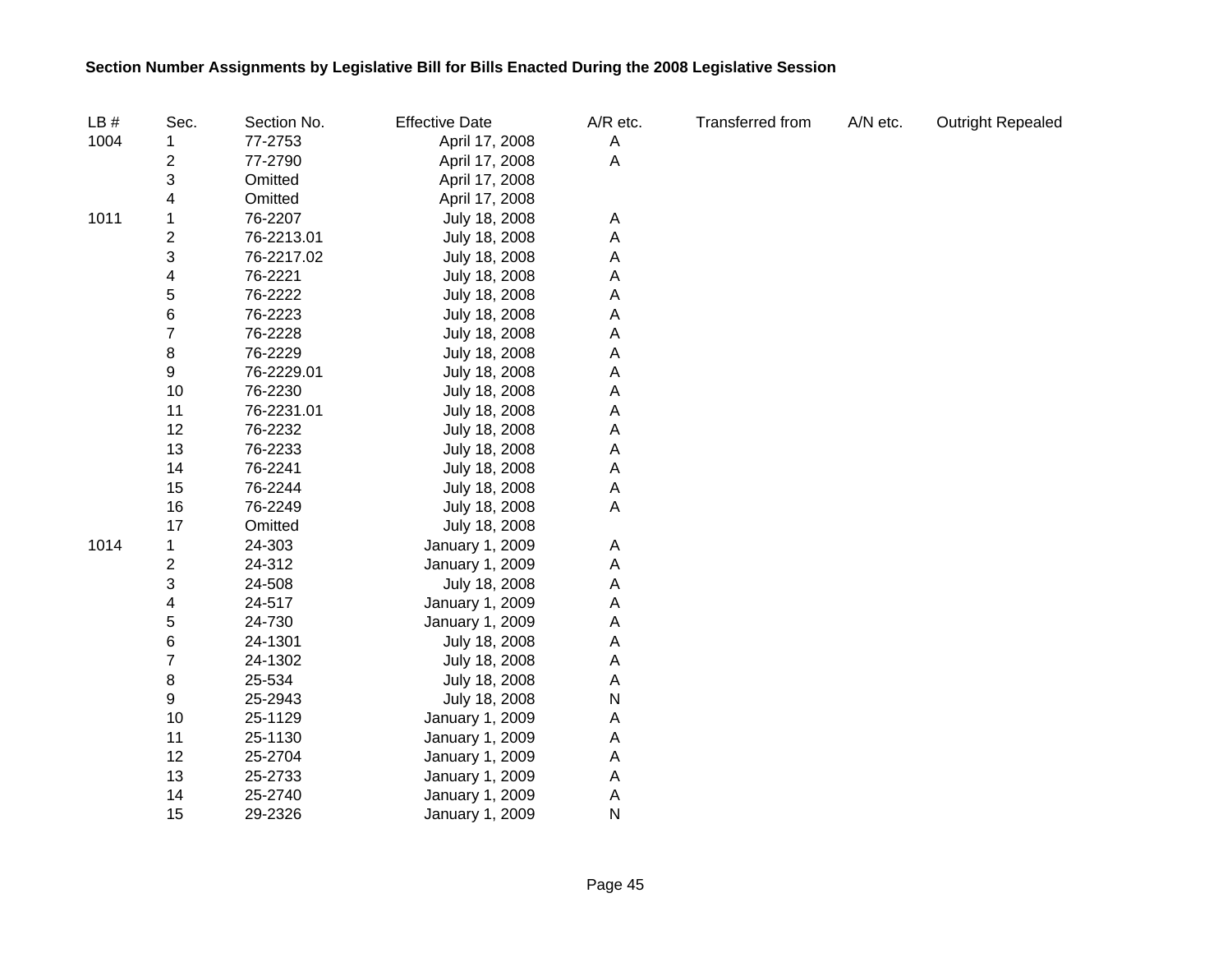| LB# | Sec. | Section No. | <b>Effective Date</b> | A/R etc.  | <b>Transferred from</b> | A/N etc. | <b>Outright Repealed</b> |
|-----|------|-------------|-----------------------|-----------|-------------------------|----------|--------------------------|
|     | 16   | 29-1816     | July 18, 2008         | Α         |                         |          |                          |
|     | 17   | 29-2291     | July 18, 2008         | ${\sf N}$ |                         |          |                          |
|     | 18   | 29-2246     | July 18, 2008         | Α         |                         |          |                          |
|     | 19   | $7 - 201$   | July 18, 2008         | N         |                         |          |                          |
|     | 20   | 7-202       | July 18, 2008         | N         |                         |          |                          |
|     | 21   | 7-203       | July 18, 2008         | ${\sf N}$ |                         |          |                          |
|     | 22   | 7-204       | July 18, 2008         | ${\sf N}$ |                         |          |                          |
|     | 23   | $7 - 205$   | July 18, 2008         | N         |                         |          |                          |
|     | 24   | 7-206       | July 18, 2008         | ${\sf N}$ |                         |          |                          |
|     | 25   | 7-207       | July 18, 2008         | ${\sf N}$ |                         |          |                          |
|     | 26   | 7-208       | July 18, 2008         | N         |                         |          |                          |
|     | 27   | 7-209       | July 18, 2008         | N         |                         |          |                          |
|     | 28   | 29-3927     | July 18, 2008         | A         |                         |          |                          |
|     | 29   | 42-353      | April 17, 2008        | Α         |                         |          |                          |
|     | 30   | 42-357      | April 17, 2008        | Α         |                         |          |                          |
|     | 31   | 42-359      | April 17, 2008        | Α         |                         |          |                          |
|     | 32   | 42-364      | April 17, 2008        | A         |                         |          |                          |
|     | 33   | 42-364.17   | April 17, 2008        | N         |                         |          |                          |
|     | 34   | 42-364.13   | April 17, 2008        | A         |                         |          |                          |
|     | 35   | 42-371      | April 17, 2008        | A         |                         |          |                          |
|     | 36   | 42-925      | July 18, 2008         | A         |                         |          |                          |
|     | 37   | 43-247      | July 18, 2008         | A         |                         |          |                          |
|     | 38   | 43-247.01   | July 18, 2008         | N         |                         |          |                          |
|     | 39   | 43-272.01   | July 18, 2008         | Α         |                         |          |                          |
|     | 40   | 43-276      | July 18, 2008         | A         |                         |          |                          |
|     | 41   | 43-2,106.03 | July 18, 2008         | N         |                         |          |                          |
|     | 42   | 43-2,129    | July 18, 2008         | Α         |                         |          |                          |
|     | 43   | 43-512.15   | July 1, 2008          | A         |                         |          |                          |
|     | 44   | 43-1311     | July 18, 2008         | Α         |                         |          |                          |
|     | 45   | 43-1312     | July 18, 2008         | Α         |                         |          |                          |
|     | 46   | 43-1411.01  | April 17, 2008        | A         |                         |          |                          |
|     | 47   | 43-1412.01  | April 17, 2008        | ${\sf N}$ |                         |          |                          |
|     | 48   | 43-1608     | January 1, 2009       | Α         |                         |          |                          |
|     | 49   | 43-1609     | January 1, 2009       | Α         |                         |          |                          |
|     | 50   | 43-1610     | January 1, 2009       | A         |                         |          |                          |
|     | 51   | 43-1611     | January 1, 2009       | A         |                         |          |                          |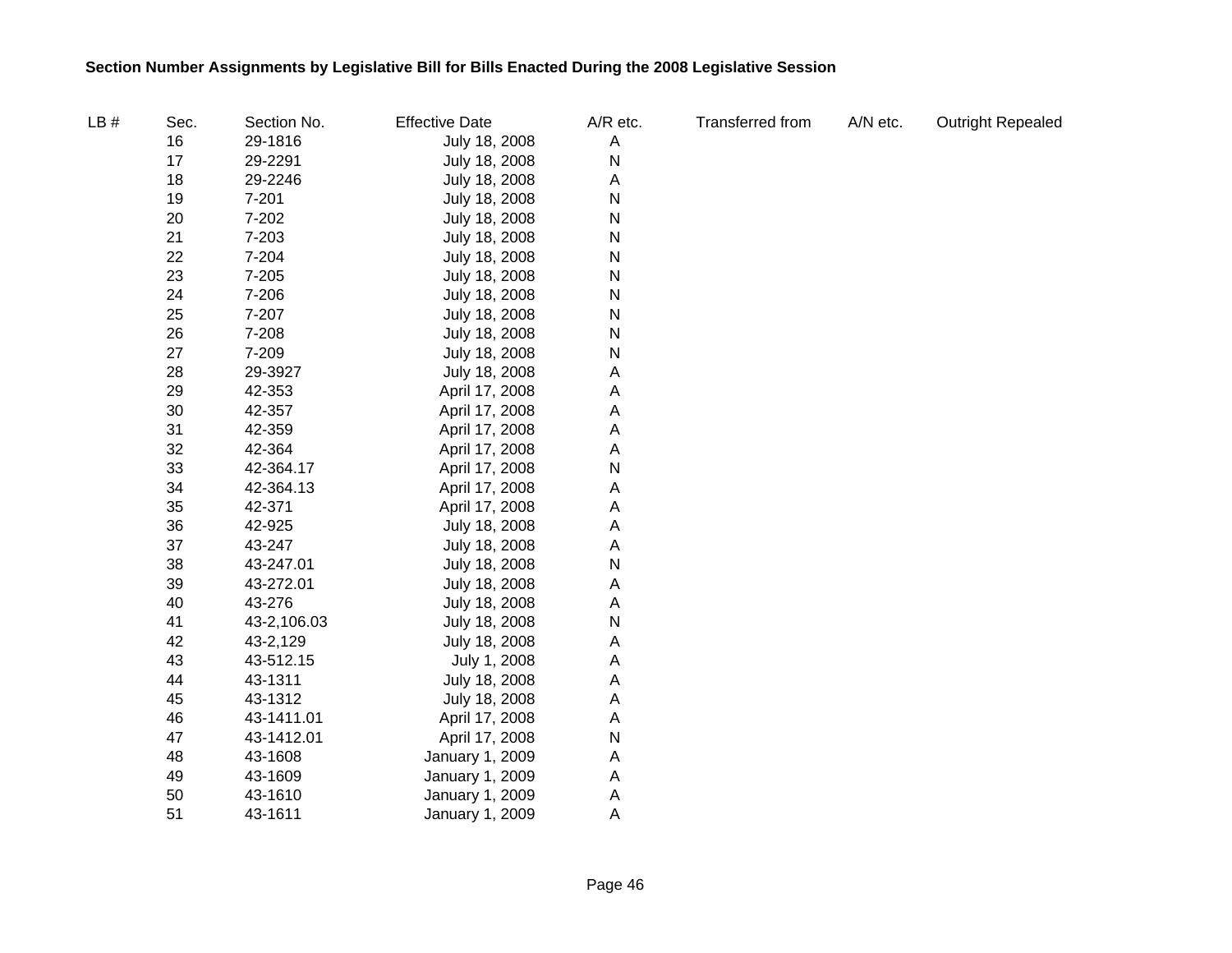| LB# | Sec. | Section No. | <b>Effective Date</b> | A/R etc.  | Transferred from | A/N etc. | <b>Outright Repealed</b> |
|-----|------|-------------|-----------------------|-----------|------------------|----------|--------------------------|
|     | 52   | 43-1612     | January 1, 2009       | A         |                  |          |                          |
|     | 53   | 43-1613     | January 1, 2009       | Α         |                  |          |                          |
|     | 54   | 43-2404.02  | July 18, 2008         | Α         |                  |          |                          |
|     | 55   | 43-2922     | April 17, 2008        | Α         |                  |          |                          |
|     | 56   | 43-2923     | April 17, 2008        | Α         |                  |          |                          |
|     | 57   | 43-2924     | April 17, 2008        | Α         |                  |          |                          |
|     | 58   | 43-2927     | April 17, 2008        | А         |                  |          |                          |
|     | 59   | 43-2928     | April 17, 2008        | Α         |                  |          |                          |
|     | 60   | 43-2929     | April 17, 2008        | Α         |                  |          |                          |
|     | 61   | 43-2930     | April 17, 2008        | Α         |                  |          |                          |
|     | 62   | 43-2932     | April 17, 2008        | Α         |                  |          |                          |
|     | 63   | 43-2934     | April 17, 2008        | Α         |                  |          |                          |
|     | 64   | 43-2936     | April 17, 2008        | А         |                  |          |                          |
|     | 65   | 43-2937     | April 17, 2008        | Α         |                  |          |                          |
|     | 66   | 43-2943     | April 17, 2008        | А         |                  |          |                          |
|     | 67   | 43-3001     | July 18, 2008         | A         |                  |          |                          |
|     | 68   | 79-215      | July 18, 2008         | Α         |                  |          |                          |
|     | 69   | 84-917      | July 18, 2008         | Α         |                  |          |                          |
|     | 70   | 86-2,107    | July 18, 2008         | Α         |                  |          |                          |
|     | 71   | 25-1107.01  | April 17, 2008        | ${\sf N}$ |                  |          |                          |
|     | 72   | 29-2011     | April 17, 2008        | ${\sf N}$ |                  |          |                          |
|     | 73   | Omitted     | April 17, 2008        |           |                  |          |                          |
|     | 74   | Omitted     | April 17, 2008        |           |                  |          |                          |
|     | 75   | Omitted     | April 17, 2008        |           |                  |          |                          |
|     | 76   | Omitted     | January 1, 2009       |           |                  |          |                          |
|     | 77   | Omitted     | July 1, 2008          |           |                  |          |                          |
|     | 78   | Omitted     | April 17, 2008        |           |                  |          |                          |
|     | 79   | Omitted     | July 18, 2008         |           |                  |          |                          |
|     | 80   | Omitted     | January 1, 2009       |           |                  |          |                          |
|     | 80   |             | January 1, 2009       | R         |                  |          | 25-1133                  |
|     | 80   |             | January 1, 2009       | ${\sf R}$ |                  |          | 25-2734                  |
|     | 81   | Omitted     | April 17, 2008        |           |                  |          |                          |
|     | 81   |             | April 17, 2008        | ${\sf R}$ |                  |          | 43-2931                  |
|     | 82   | Omitted     | July 18, 2008         |           |                  |          |                          |
|     | 82   |             | July 18, 2008         | ${\sf R}$ |                  |          | 43-261                   |
|     | 83   | Omitted     | April 17, 2008        |           |                  |          |                          |
|     |      |             |                       |           |                  |          |                          |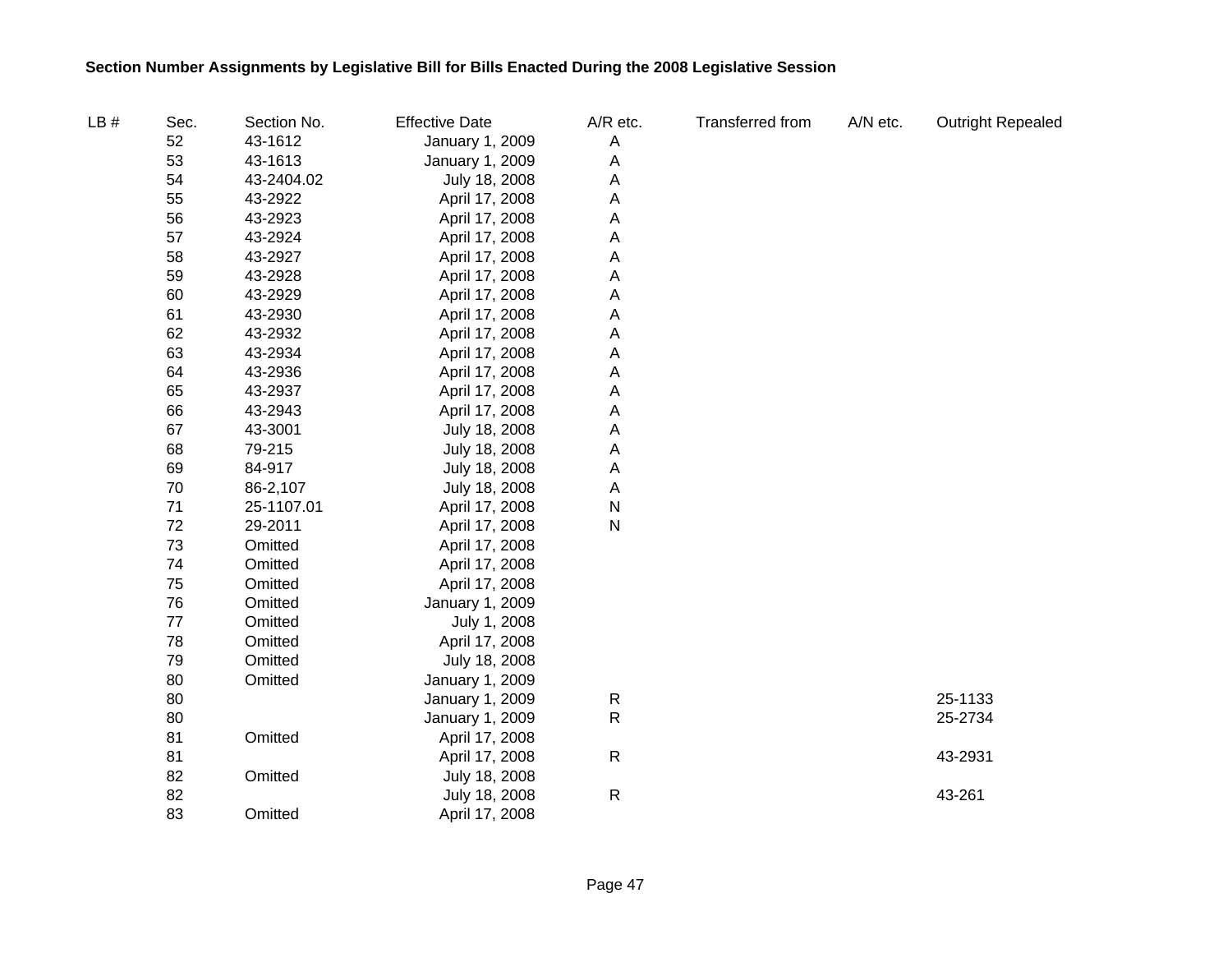| LB#   | Sec.                    | Section No. | <b>Effective Date</b> | A/R etc. | <b>Transferred from</b> | A/N etc. | <b>Outright Repealed</b> |
|-------|-------------------------|-------------|-----------------------|----------|-------------------------|----------|--------------------------|
| 1014A |                         | Omitted     | April 17, 2008        |          |                         |          |                          |
| 1019  |                         | Omitted     | April 3, 2008         |          |                         |          |                          |
| 1022  | 1                       | 71-8901     | December 1, 2008      | N        |                         |          |                          |
|       | $\overline{\mathbf{c}}$ | 71-8902     | December 1, 2008      | N        |                         |          |                          |
|       | 3                       | 71-8903     | December 1, 2008      | Ν        |                         |          |                          |
|       | 4                       | 71-8904     | December 1, 2008      | Ν        |                         |          |                          |
|       | 5                       | 71-8905     | December 1, 2008      | Ν        |                         |          |                          |
|       | $\,6$                   | 71-8906     | December 1, 2008      | N        |                         |          |                          |
|       | $\overline{7}$          | 71-8907     | December 1, 2008      | N        |                         |          |                          |
|       | 8                       | 71-8908     | December 1, 2008      | N        |                         |          |                          |
|       | 9                       | 71-8909     | December 1, 2008      | Ν        |                         |          |                          |
|       | 10                      | 71-8910     | December 1, 2008      | N        |                         |          |                          |
|       | 11                      | 71-8911     | December 1, 2008      | N        |                         |          |                          |
|       | 12                      | 71-8912     | December 1, 2008      | N        |                         |          |                          |
|       | 13                      | 71-8913     | December 1, 2008      | Ν        |                         |          |                          |
|       | 14                      | 71-8914     | December 1, 2008      | Ν        |                         |          |                          |
|       | 15                      | 71-8915     | December 1, 2008      | N        |                         |          |                          |
|       | 16                      | 71-8916     | December 1, 2008      | N        |                         |          |                          |
|       | 17                      | 71-8917     | December 1, 2008      | N        |                         |          |                          |
|       | 18                      | 71-8918     | December 1, 2008      | N        |                         |          |                          |
|       | 19                      | 71-8919     | December 1, 2008      | N        |                         |          |                          |
|       | 20                      | 71-8920     | December 1, 2008      | N        |                         |          |                          |
|       | 21                      | 71-8921     | December 1, 2008      | N        |                         |          |                          |
|       | 22                      | 71-8922     | December 1, 2008      | N        |                         |          |                          |
|       | 23                      | 71-8923     | December 1, 2008      | N        |                         |          |                          |
|       | 24                      | 71-8924     | December 1, 2008      | N        |                         |          |                          |
|       | 25                      | 71-8925     | December 1, 2008      | N        |                         |          |                          |
|       | 26                      | 71-8926     | December 1, 2008      | N        |                         |          |                          |
|       | 27                      | 71-8927     | December 1, 2008      | N        |                         |          |                          |
|       | 28                      | 71-8928     | December 1, 2008      | N        |                         |          |                          |
|       | 29                      | 71-8929     | December 1, 2008      | N        |                         |          |                          |
|       | 30                      | Omitted     | December 1, 2008      |          |                         |          |                          |
| 1027  | 1                       | 77-202      | July 18, 2008         | Α        |                         |          |                          |
|       | 2                       | 77-5201     | July 18, 2008         | Α        |                         |          |                          |
|       | 3                       | 77-5203     | July 18, 2008         | Α        |                         |          |                          |
|       | 4                       | 77-5209.02  | July 18, 2008         | N        |                         |          |                          |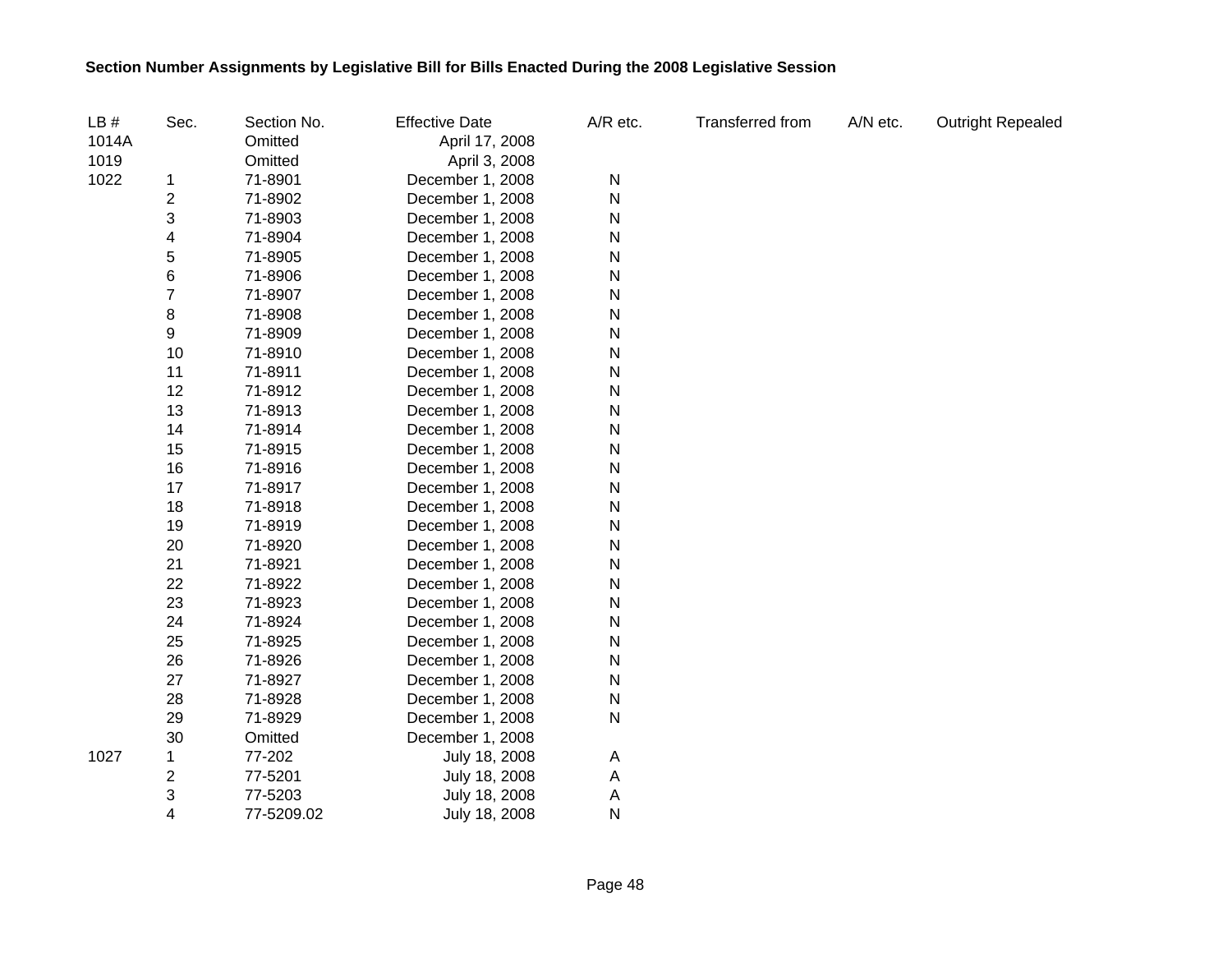| LB#   | Sec.           | Section No. | <b>Effective Date</b> | A/R etc.  | Transferred from | A/N etc. | <b>Outright Repealed</b> |
|-------|----------------|-------------|-----------------------|-----------|------------------|----------|--------------------------|
|       | 5              | 77-5204     | July 18, 2008         | Α         |                  |          |                          |
|       | 6              | 77-5208     | July 18, 2008         | Α         |                  |          |                          |
|       | $\overline{7}$ | 77-5209     | July 18, 2008         | Α         |                  |          |                          |
|       | 8              | 77-5211     | July 18, 2008         | Α         |                  |          |                          |
|       | 9              | 77-5215     | July 18, 2008         | Α         |                  |          |                          |
|       | 10             | Omitted     | July 18, 2008         |           |                  |          |                          |
| 1027A |                | Omitted     | July 18, 2008         |           |                  |          |                          |
| 1045  | 1              | 44-531      | July 18, 2008         | ${\sf N}$ |                  |          |                          |
|       | 2              | Omitted     | July 18, 2008         |           |                  |          |                          |
| 1048  | 1              | 71-606      | April 17, 2008        | A         |                  |          |                          |
|       | 2              | Omitted     | April 17, 2008        |           |                  |          |                          |
|       | 3              | Omitted     | April 17, 2008        |           |                  |          |                          |
| 1048A |                | Omitted     | July 18, 2008         |           |                  |          |                          |
| 1049  | 1              | 37-101      | January 1, 2009       | A         |                  |          |                          |
|       | 2              | Omitted     | January 1, 2009       |           |                  |          |                          |
|       | 3              | Omitted     | January 1, 2009       |           |                  |          |                          |
| 1055  | 1              | 28-101      | April 22, 2008        | A         |                  |          |                          |
|       | 2              | 28-1008     | April 22, 2008        | Α         |                  |          |                          |
|       | 3              | 28-1019     | April 22, 2008        | ${\sf N}$ |                  |          |                          |
|       | 4              | 28-1013     | April 22, 2008        | Α         |                  |          |                          |
|       | 5              | 28-1014     | April 22, 2008        | Α         |                  |          |                          |
|       | 6              | 28-1015     | April 22, 2008        | А         |                  |          |                          |
|       | 7              | 28-1016     | April 22, 2008        | Α         |                  |          |                          |
|       | 8              | 54-607      | April 22, 2008        | Α         |                  |          |                          |
|       | 9              | 54-608      | April 22, 2008        | Α         |                  |          |                          |
|       | 10             | 54-610      | April 22, 2008        | Α         |                  |          |                          |
|       | 11             | 54-611      | April 22, 2008        | Α         |                  |          |                          |
|       | 12             | 54-613      | April 22, 2008        | Α         |                  |          |                          |
|       | 13             | 54-614      | April 22, 2008        | Α         |                  |          |                          |
|       | 14             | 54-615      | April 22, 2008        | Α         |                  |          |                          |
|       | 15             | 54-616      | April 22, 2008        | Α         |                  |          |                          |
|       | 16             | 54-617      | April 22, 2008        | Α         |                  |          |                          |
|       | 17             | 54-618      | April 22, 2008        | Α         |                  |          |                          |
|       | 18             | 54-619      | April 22, 2008        | Α         |                  |          |                          |
|       | 19             | 54-620      | April 22, 2008        | Α         |                  |          |                          |
|       | 20             | 54-623      | April 22, 2008        | Α         |                  |          |                          |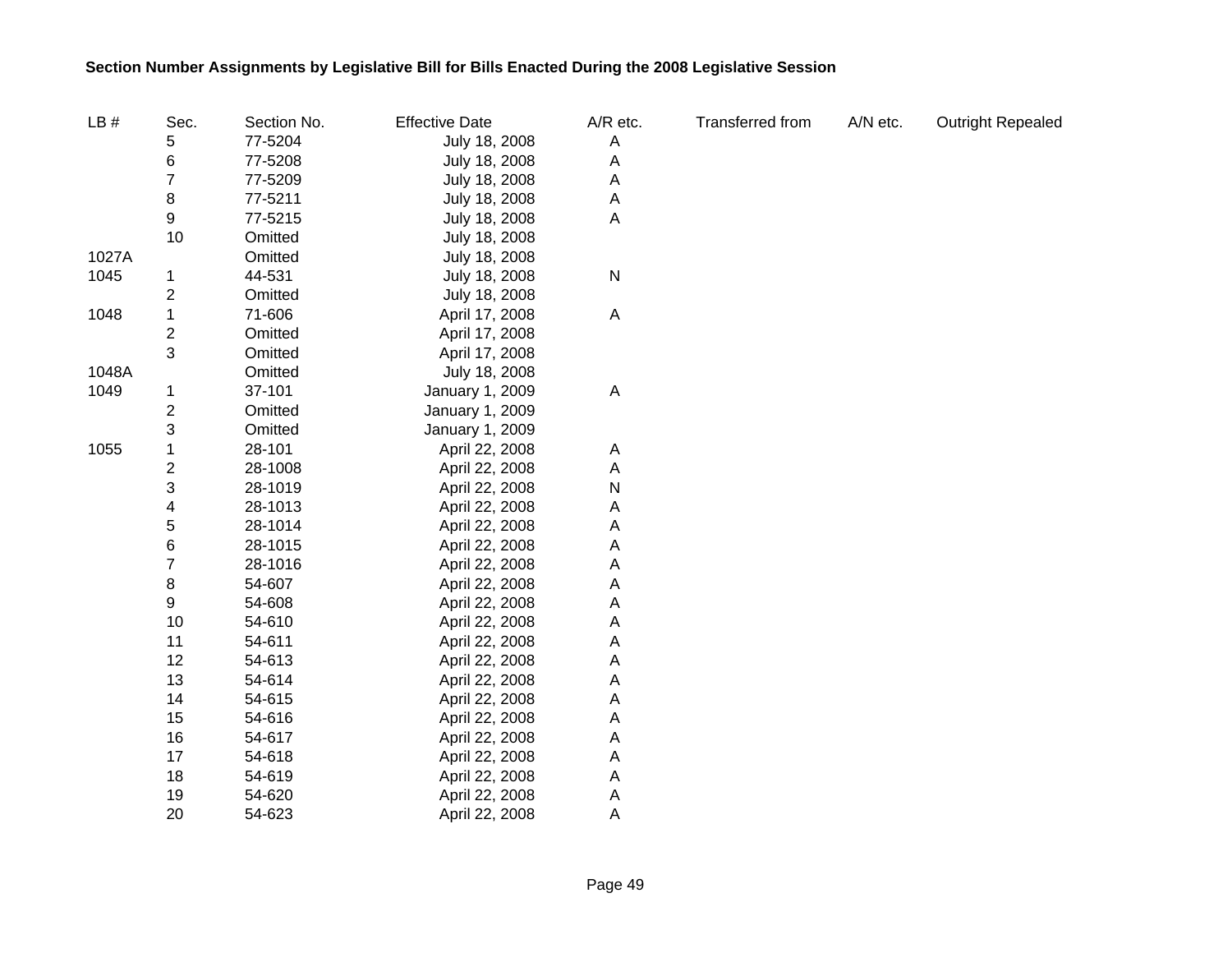| LB#  | Sec.                    | Section No. | <b>Effective Date</b> | A/R etc.       | Transferred from | A/N etc. | <b>Outright Repealed</b> |
|------|-------------------------|-------------|-----------------------|----------------|------------------|----------|--------------------------|
|      | 21                      | 54-624      | April 22, 2008        | A              |                  |          |                          |
|      | 22                      | 54-623.01   | April 22, 2008        | $\mathsf{N}$   |                  |          |                          |
|      | 23                      | Omitted     | April 22, 2008        |                |                  |          |                          |
|      | 24                      | Omitted     | April 22, 2008        |                |                  |          |                          |
|      | 24                      |             | April 22, 2008        | $\mathsf{R}$   |                  |          | 54-609                   |
|      | 25                      | Omitted     | April 22, 2008        |                |                  |          |                          |
| 1056 | 1                       | 16-1101     | July 18, 2008         | N              |                  |          |                          |
|      | 2                       | 16-1102     | July 18, 2008         | ${\sf N}$      |                  |          |                          |
|      | 3                       | 16-1103     | July 18, 2008         | ${\sf N}$      |                  |          |                          |
|      | 4                       | 16-1104     | July 18, 2008         | N              |                  |          |                          |
|      | 5                       | 16-1105     | July 18, 2008         | N              |                  |          |                          |
|      | 6                       | 16-1106     | July 18, 2008         | N              |                  |          |                          |
|      | 7                       | 16-1107     | July 18, 2008         | N              |                  |          |                          |
|      | 8                       | 16-1108     | July 18, 2008         | ${\sf N}$      |                  |          |                          |
|      | 9                       | 16-1109     | July 18, 2008         | ${\sf N}$      |                  |          |                          |
|      | 10                      | 16-1110     | July 18, 2008         | N              |                  |          |                          |
|      | 11                      | 16-1111     | July 18, 2008         | N              |                  |          |                          |
|      | 12                      | 16-1112     | July 18, 2008         | N              |                  |          |                          |
|      | 13                      | 16-1113     | July 18, 2008         | N              |                  |          |                          |
|      | 14                      | 16-1114     | July 18, 2008         | N              |                  |          |                          |
|      | 15                      | 16-1115     | July 18, 2008         | N              |                  |          |                          |
| 1058 | 1                       | 71-816      | April 15, 2008        | A              |                  |          |                          |
|      | 2                       | 71-817      | April 15, 2008        | $\mathsf{A}$   |                  |          |                          |
|      | 3                       | Omitted     | April 15, 2008        |                |                  |          |                          |
|      | 4                       | Omitted     | April 15, 2008        |                |                  |          |                          |
| 1067 | 1                       | 32-1203     | July 18, 2008         | A              |                  |          |                          |
|      | $\overline{\mathbf{c}}$ | 70-610      | July 18, 2008         | $\overline{A}$ |                  |          |                          |
|      | 3                       | Omitted     | July 18, 2008         |                |                  |          |                          |
| 1068 | 1                       | 13-1210     | July 18, 2008         | A              |                  |          |                          |
|      | 2                       | 39-1817     | July 18, 2008         | $\overline{A}$ |                  |          |                          |
|      | 3                       | 39-1818     | July 18, 2008         | A              |                  |          |                          |
|      | 4                       | 39-2103     | July 18, 2008         | A              |                  |          |                          |
|      | 5                       | 39-2105     | July 18, 2008         | A              |                  |          |                          |
|      | 6                       | 39-2109     | July 18, 2008         | A              |                  |          |                          |
|      | 7                       | 39-2110     | July 18, 2008         | Α              |                  |          |                          |
|      | 8                       | 39-2112     | July 18, 2008         | Α              |                  |          |                          |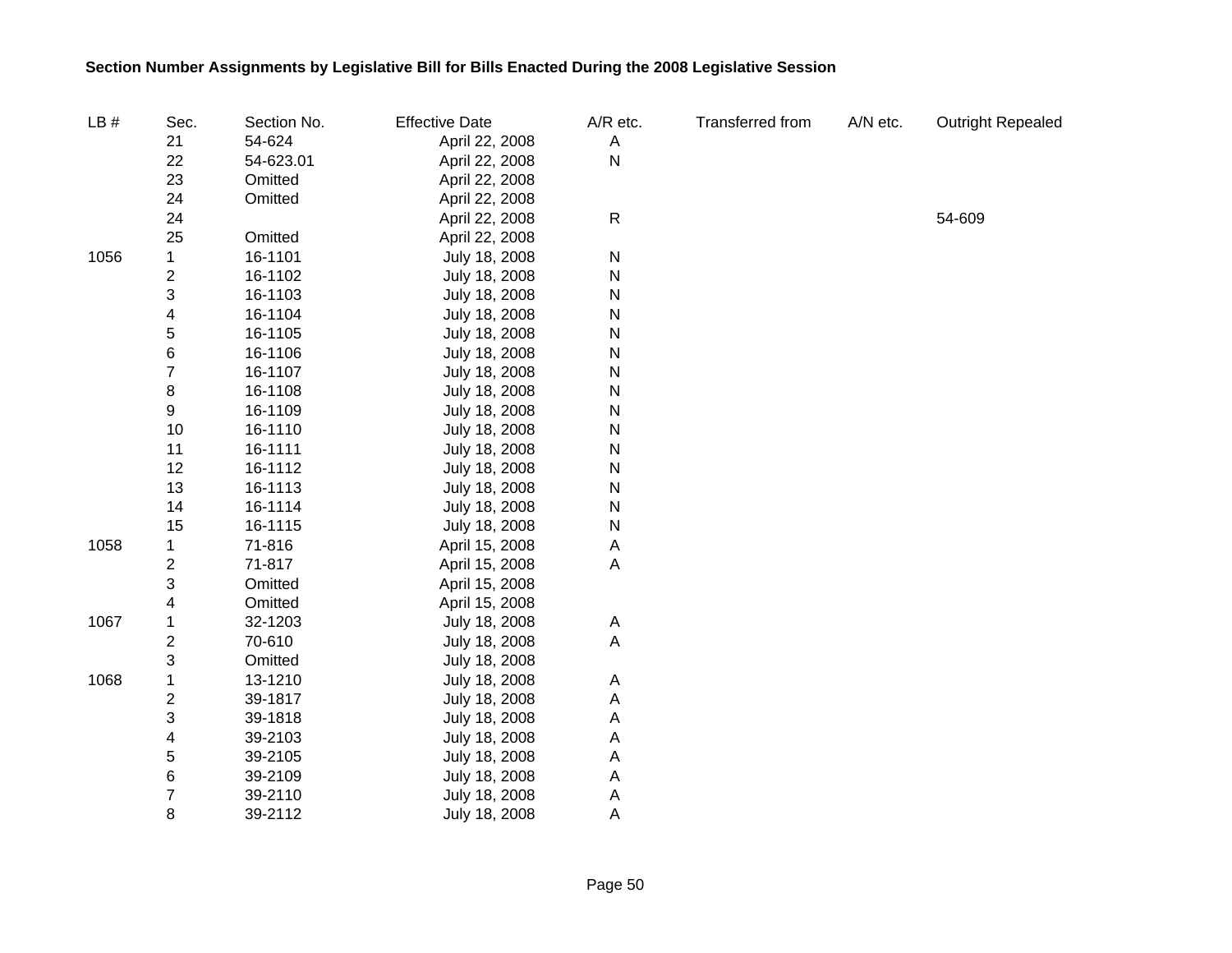| LB#   | Sec.                    | Section No. | <b>Effective Date</b> | A/R etc. | Transferred from | A/N etc. | <b>Outright Repealed</b> |
|-------|-------------------------|-------------|-----------------------|----------|------------------|----------|--------------------------|
|       | 9                       | 39-2113     | July 18, 2008         | Α        |                  |          |                          |
|       | 10                      | Omitted     | July 18, 2008         |          |                  |          |                          |
| 1072  | 1                       | 66-1838     | April 18, 2008        | A        |                  |          |                          |
|       | $\overline{\mathbf{c}}$ | 66-1852     | April 18, 2008        | Α        |                  |          |                          |
|       | 3                       | 75-130.01   | April 18, 2008        | Α        |                  |          |                          |
|       | 4                       | Omitted     | April 18, 2008        |          |                  |          |                          |
|       | 5                       | Omitted     | April 18, 2008        |          |                  |          |                          |
| 1094  | 1                       | 2-3225      | April 2, 2008         | A        |                  |          |                          |
|       | 2                       | 2-3226.01   | April 2, 2008         | Α        |                  |          |                          |
|       | 3                       | 2-3226.05   | April 2, 2008         | Α        |                  |          |                          |
|       | 4                       | 2-3226.06   | April 2, 2008         | N        |                  |          |                          |
|       | 5                       | 2-3226.07   | April 2, 2008         | N        |                  |          |                          |
|       | 6                       | 2-3226.08   | April 2, 2008         | N        |                  |          |                          |
|       | $\overline{7}$          | 2-3226.09   | April 2, 2008         | N        |                  |          |                          |
|       | 8                       | 84-612      | April 2, 2008         | A        |                  |          |                          |
|       | 9                       | Omitted     | April 2, 2008         |          |                  |          |                          |
|       | 10                      | Omitted     | April 2, 2008         |          |                  |          |                          |
|       | 11                      | Omitted     | April 2, 2008         |          |                  |          |                          |
| 1094A |                         | Omitted     | April 2, 2008         |          |                  |          |                          |
| 1096  | 1                       | 16-222.01   | July 18, 2008         | N        |                  |          |                          |
|       | $\overline{\mathbf{c}}$ | 16-222.02   | July 18, 2008         | N        |                  |          |                          |
|       | 3                       | 16-222.03   | July 18, 2008         | N        |                  |          |                          |
|       | 4                       | 35-901      | July 18, 2008         | Α        |                  |          |                          |
|       | 5                       | 35-1401     | July 18, 2008         | N        |                  |          |                          |
|       | 6                       | 35-1403     | July 18, 2008         | N        |                  |          |                          |
|       | $\overline{\mathbf{7}}$ | 35-1404     | July 18, 2008         | N        |                  |          |                          |
|       | 8                       | 35-1405     | July 18, 2008         | N        |                  |          |                          |
|       | 9                       | 35-1406     | July 18, 2008         | N        |                  |          |                          |
|       | 10                      | 35-1407     | July 18, 2008         | N        |                  |          |                          |
|       | 11                      | 35-1408     | July 18, 2008         | N        |                  |          |                          |
|       | 12                      | 35-1402     | July 18, 2008         | N        |                  |          |                          |
|       | 13                      | Omitted     | July 18, 2008         |          |                  |          |                          |
| 1103  | 1                       | 53-103      | July 18, 2008         | A        |                  |          |                          |
|       | 2                       | 53-123.11   | July 18, 2008         | A        |                  |          |                          |
|       | 3                       | 53-123.13   | July 18, 2008         | A        |                  |          |                          |
|       | $\overline{4}$          | Omitted     | July 18, 2008         |          |                  |          |                          |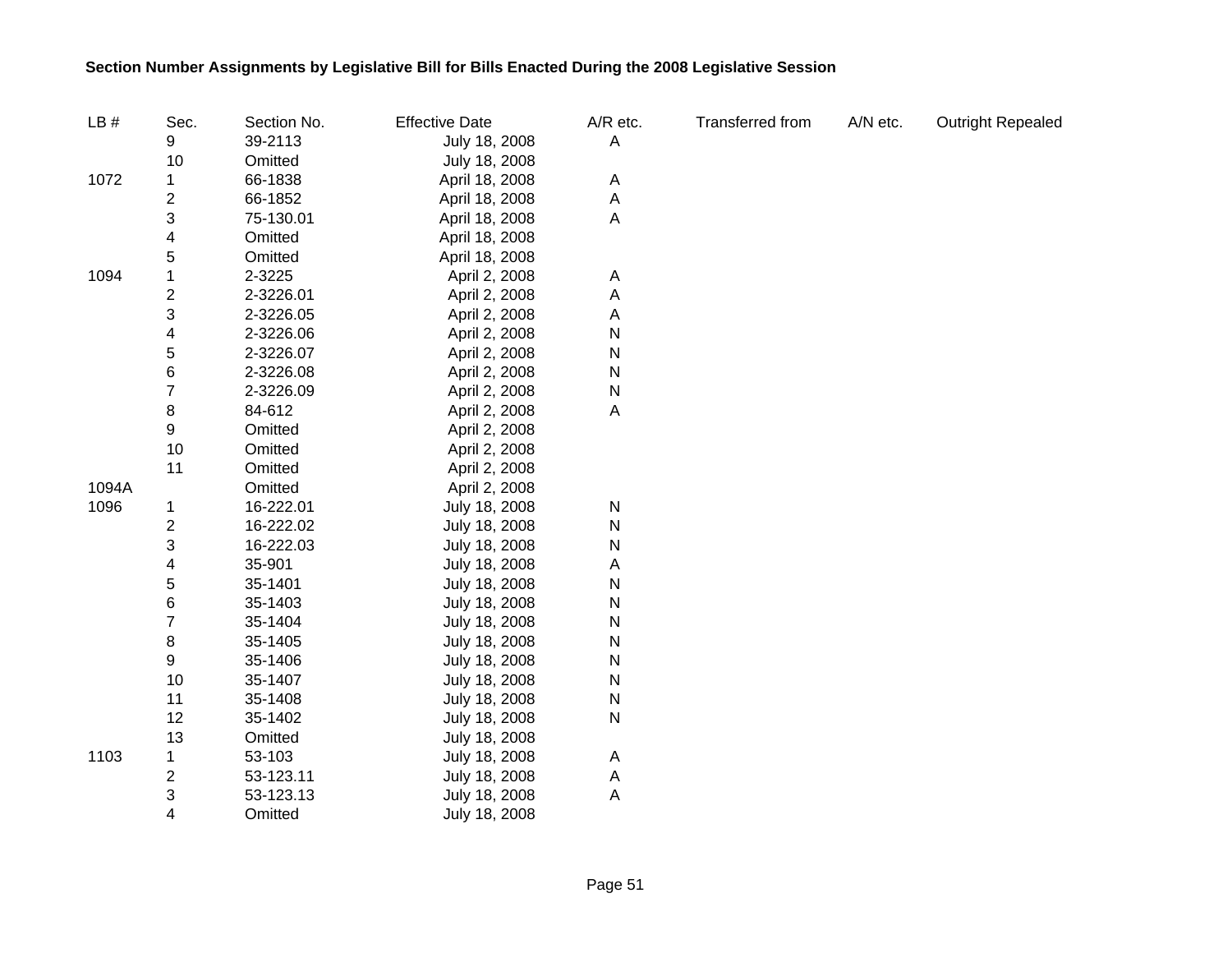| LB#   | Sec.                    | Section No. | <b>Effective Date</b> | A/R etc.  | Transferred from | A/N etc. | <b>Outright Repealed</b> |
|-------|-------------------------|-------------|-----------------------|-----------|------------------|----------|--------------------------|
| 1108  |                         | 38-2112     | December 1, 2008      | A         |                  |          |                          |
|       | 2                       | 38-2115     | December 1, 2008      | Α         |                  |          |                          |
|       | 3                       | 38-2116     | December 1, 2008      | A         |                  |          |                          |
|       | 4                       | 38-2124     | December 1, 2008      | Α         |                  |          |                          |
|       | 5                       | Omitted     | December 1, 2008      |           |                  |          |                          |
|       | 6                       | Omitted     | December 1, 2008      |           |                  |          |                          |
| 1116  |                         | $2 - 101$   | July 18, 2008         | A         |                  |          |                          |
|       | 2                       | 2-101.01    | July 18, 2008         | Α         |                  |          |                          |
|       | 3                       | $2 - 103$   | January 1, 2009       | Α         |                  |          |                          |
|       | 4                       | $2 - 108$   | July 18, 2008         | Α         |                  |          |                          |
|       | 5                       | $2 - 112$   | July 18, 2008         | ${\sf N}$ |                  |          |                          |
|       | 6                       | $2 - 113$   | July 18, 2008         | ${\sf N}$ |                  |          |                          |
|       | 7                       | 2-258       | July 18, 2008         | Α         |                  |          |                          |
|       | 8                       | 81-1108.33  | December 31, 2009     | Α         |                  |          |                          |
|       | 9                       | 84-612      | July 18, 2008         | А         |                  |          |                          |
|       | 10                      | Omitted     | July 18, 2008         |           |                  |          |                          |
|       | 11                      | Omitted     | July 18, 2008         |           |                  |          |                          |
|       | 12                      | Omitted     | January 1, 2009       |           |                  |          |                          |
|       | 13                      | Omitted     | December 31, 2009     |           |                  |          |                          |
|       | 14                      | Omitted     | December 31, 2009     |           |                  |          |                          |
|       | 14                      |             | December 31, 2009     | R         |                  |          | $2 - 104$                |
|       | 14                      |             | December 31, 2009     | ${\sf R}$ |                  |          | 2-104.01                 |
|       | 14                      |             | December 31, 2009     | R         |                  |          | $2 - 106$                |
| 1116A |                         | Omitted     | July 18, 2008         |           |                  |          |                          |
| 1145  | 1                       | 66-1519     | July 18, 2008         | Α         |                  |          |                          |
|       | 2                       | 66-1523     | July 18, 2008         | A         |                  |          |                          |
|       | 3                       | 66-1525     | July 18, 2008         | Α         |                  |          |                          |
|       | 4                       | 66-1529.02  | July 18, 2008         | A         |                  |          |                          |
|       | 5                       | Omitted     | July 18, 2008         |           |                  |          |                          |
| 1147  | $\mathbf{1}$            | 23-2306     | July 18, 2008         | Α         |                  |          |                          |
|       | $\overline{\mathbf{c}}$ | 23-2309.01  | July 18, 2008         | Α         |                  |          |                          |
|       | 3                       | 23-2310.05  | July 18, 2008         | Α         |                  |          |                          |
|       | 4                       | 23-2320     | July 18, 2008         | Α         |                  |          |                          |
|       | 5                       | 24-708      | July 18, 2008         | A         |                  |          |                          |
|       | 6                       | 24-710.07   | July 18, 2008         | Α         |                  |          |                          |
|       | $\overline{7}$          | 24-710.10   | July 18, 2008         | А         |                  |          |                          |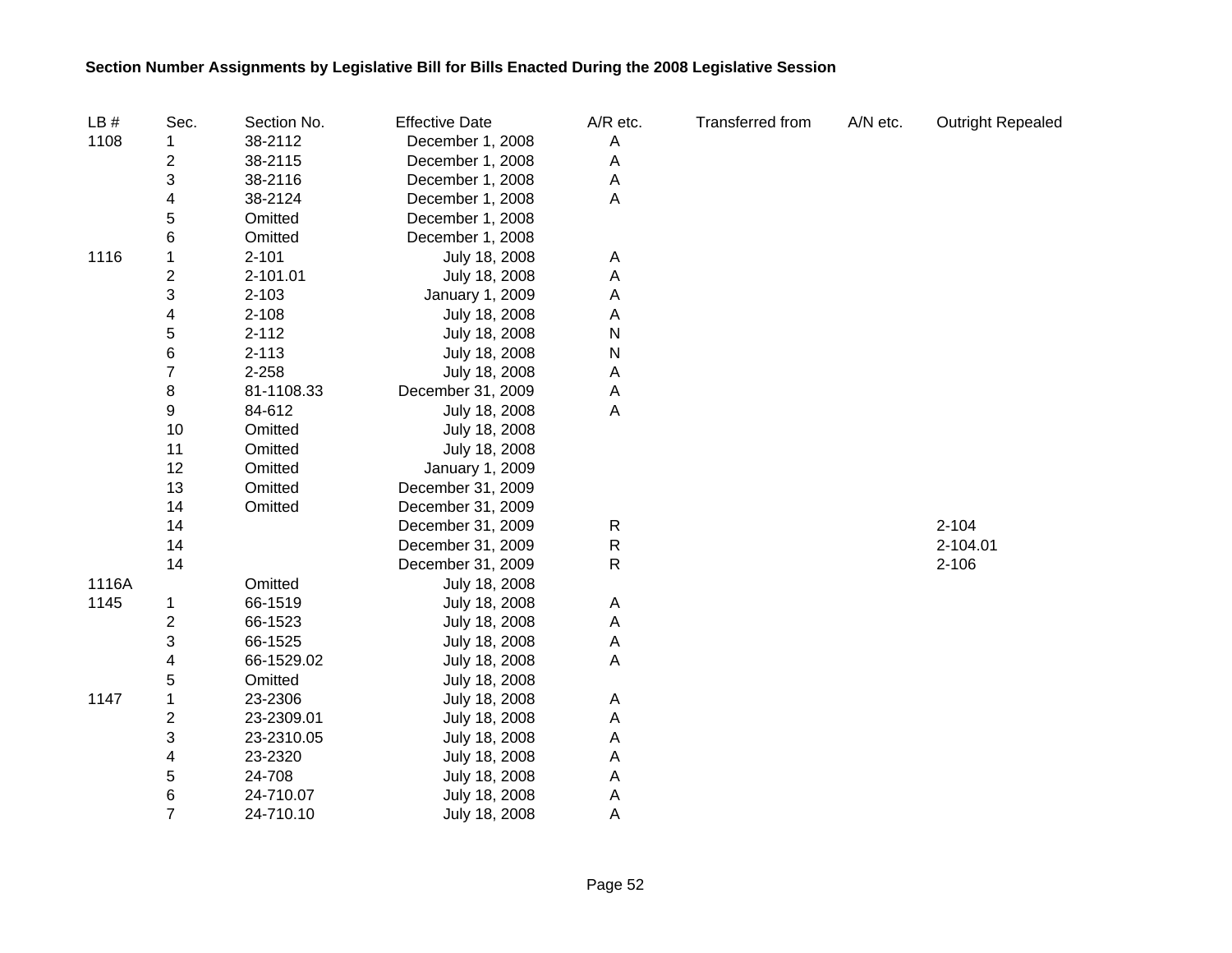| LB#   | Sec.                    | Section No. | <b>Effective Date</b> | A/R etc. | <b>Transferred from</b> | A/N etc. | <b>Outright Repealed</b> |
|-------|-------------------------|-------------|-----------------------|----------|-------------------------|----------|--------------------------|
|       | 8                       | 79-933      | April 22, 2008        | A        |                         |          |                          |
|       | 9                       | 79-947.01   | July 18, 2008         | Α        |                         |          |                          |
|       | 10                      | 79-947.04   | July 18, 2008         | Α        |                         |          |                          |
|       | 11                      | 81-2027.03  | July 18, 2008         | Α        |                         |          |                          |
|       | 12                      | 81-2027.06  | July 18, 2008         | Α        |                         |          |                          |
|       | 13                      | 84-1307     | July 18, 2008         | Α        |                         |          |                          |
|       | 14                      | 84-1310.01  | July 18, 2008         | Α        |                         |          |                          |
|       | 15                      | 84-1311.03  | July 18, 2008         | А        |                         |          |                          |
|       | 16                      | 84-1322     | July 18, 2008         | A        |                         |          |                          |
|       | 17                      | 72-1277     | July 18, 2008         | N        |                         |          |                          |
|       | 18                      | 72-1278     | July 18, 2008         | N        |                         |          |                          |
|       | 19                      | Omitted     | April 22, 2008        |          |                         |          |                          |
|       | 20                      | Omitted     | July 18, 2008         |          |                         |          |                          |
|       | 21                      | Omitted     | April 22, 2008        |          |                         |          |                          |
|       | 22                      | Omitted     | April 22, 2008        |          |                         |          |                          |
| 1147A |                         | Omitted     | July 18, 2008         |          |                         |          |                          |
| 1153  | 1                       | 79-770      | July 18, 2008         | N        |                         |          |                          |
|       | $\overline{2}$          | 79-1102.01  | July 18, 2008         | N        |                         |          |                          |
|       | 3                       | 79-1103     | July 18, 2008         | Α        |                         |          |                          |
|       | 4                       | 79-1104.01  | July 18, 2008         | Α        |                         |          |                          |
|       | 5                       | 79-1104.02  | July 18, 2008         | Α        |                         |          |                          |
|       | 6                       | 79-1104.04  | July 18, 2008         | A        |                         |          |                          |
|       | $\overline{7}$          | 79-1007.11  | April 18, 2008        | А        |                         |          |                          |
|       | 8                       | Omitted     | July 18, 2008         |          |                         |          |                          |
|       | 9                       | Omitted     | April 18, 2008        |          |                         |          |                          |
|       | 10                      | Omitted     | July 18, 2008         |          |                         |          |                          |
|       | 11                      | Omitted     | April 18, 2008        |          |                         |          |                          |
|       | 12                      | Omitted     | April 18, 2008        |          |                         |          |                          |
| 1154  | 1                       | 13-508      | July 18, 2008         | A        |                         |          |                          |
|       | $\overline{\mathbf{c}}$ | 13-519      | July 18, 2008         | Α        |                         |          |                          |
|       | 3                       | 32-546.01   | July 18, 2008         | Α        |                         |          |                          |
|       | 4                       | 32-604      | July 18, 2008         | Α        |                         |          |                          |
|       | 5                       | 77-3442     | July 18, 2008         | Α        |                         |          |                          |
|       | 6                       | 79-201      | July 18, 2008         | Α        |                         |          |                          |
|       | $\overline{7}$          | 79-234      | July 18, 2008         | Α        |                         |          |                          |
|       | 8                       | 79-611      | July 18, 2008         | Α        |                         |          |                          |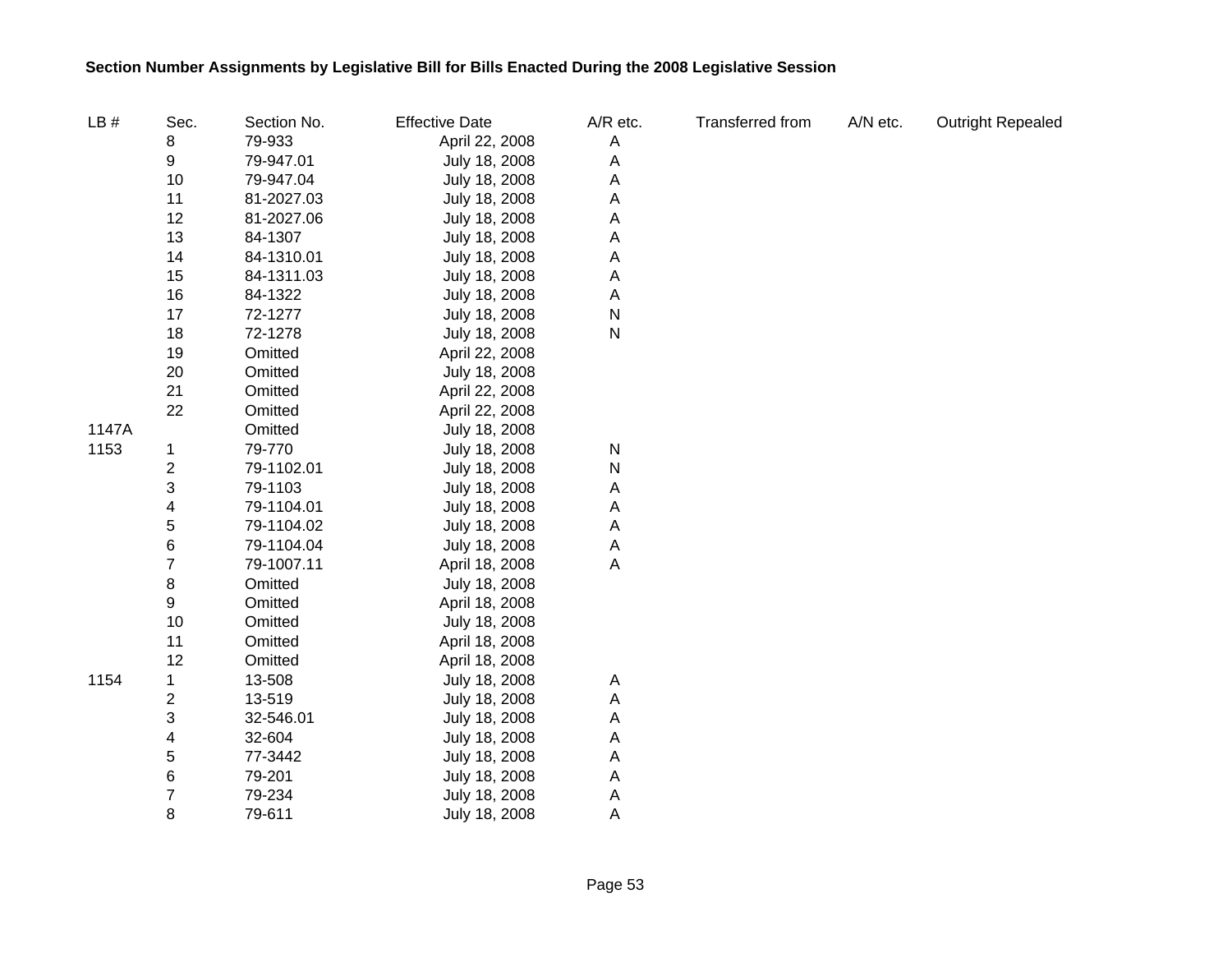| LB#   | Sec. | Section No. | <b>Effective Date</b> | A/R etc. | <b>Transferred from</b> | A/N etc. | <b>Outright Repealed</b> |
|-------|------|-------------|-----------------------|----------|-------------------------|----------|--------------------------|
|       | 9    | 79-769      | July 18, 2008         | Α        |                         |          |                          |
|       | 10   | 79-1028.01  | July 18, 2008         | Α        |                         |          |                          |
|       | 11   | 79-1073     | July 18, 2008         | А        |                         |          |                          |
|       | 12   | 79-1202     | July 18, 2008         | А        |                         |          |                          |
|       | 13   | 79-1210     | July 18, 2008         | А        |                         |          |                          |
|       | 14   | 79-1225     | July 18, 2008         | А        |                         |          |                          |
|       | 15   | 79-1241.03  | July 18, 2008         | А        |                         |          |                          |
|       | 16   | 79-2102     | July 18, 2008         | Α        |                         |          |                          |
|       | 17   | 79-2102.01  | July 18, 2008         | Α        |                         |          |                          |
|       | 18   | 79-2104     | July 18, 2008         | Α        |                         |          |                          |
|       | 19   | 79-2104.01  | July 18, 2008         | Ν        |                         |          |                          |
|       | 20   | 79-2107     | July 18, 2008         | Α        |                         |          |                          |
|       | 21   | 79-2110     | July 18, 2008         | Α        |                         |          |                          |
|       | 22   | 79-2111     | July 18, 2008         | А        |                         |          |                          |
|       | 23   | 79-2113     | July 18, 2008         | Α        |                         |          |                          |
|       | 24   | 79-2115     | July 18, 2008         | A        |                         |          |                          |
|       | 25   | 79-2117     | July 18, 2008         | Α        |                         |          |                          |
|       | 26   | 79-2118     | July 18, 2008         | Α        |                         |          |                          |
|       | 27   | 81-1203     | July 18, 2008         | Α        |                         |          |                          |
|       | 28   | 81-1204     | July 18, 2008         | Α        |                         |          |                          |
|       | 29   | Omitted     | July 18, 2008         |          |                         |          |                          |
| 1157  | 1    | 79-758      | July 18, 2008         | Α        |                         |          |                          |
|       | 2    | 79-760.01   | July 18, 2008         | Α        |                         |          |                          |
|       | 3    | 79-760.02   | July 18, 2008         | A        |                         |          |                          |
|       | 4    | 79-760.03   | July 18, 2008         | Α        |                         |          |                          |
|       | 5    | 79-760.05   | July 18, 2008         | Α        |                         |          |                          |
|       | 6    | Omitted     | July 18, 2008         |          |                         |          |                          |
| 1157A |      | Omitted     | July 18, 2008         |          |                         |          |                          |
| 1162  | 1    | 37-415      | July 18, 2008         | A        |                         |          |                          |
|       | 2    | 37-426      | July 18, 2008         | Α        |                         |          |                          |
|       | 3    | 37-438      | July 18, 2008         | Α        |                         |          |                          |
|       | 4    | 37-448      | July 18, 2008         | A        |                         |          |                          |
|       | 5    | 37-451      | July 18, 2008         | A        |                         |          |                          |
|       | 6    | 37-458      | July 18, 2008         | A        |                         |          |                          |
|       | 7    | 37-462      | July 18, 2008         | A        |                         |          |                          |
|       | 8    | 37-463      | July 18, 2008         | A        |                         |          |                          |